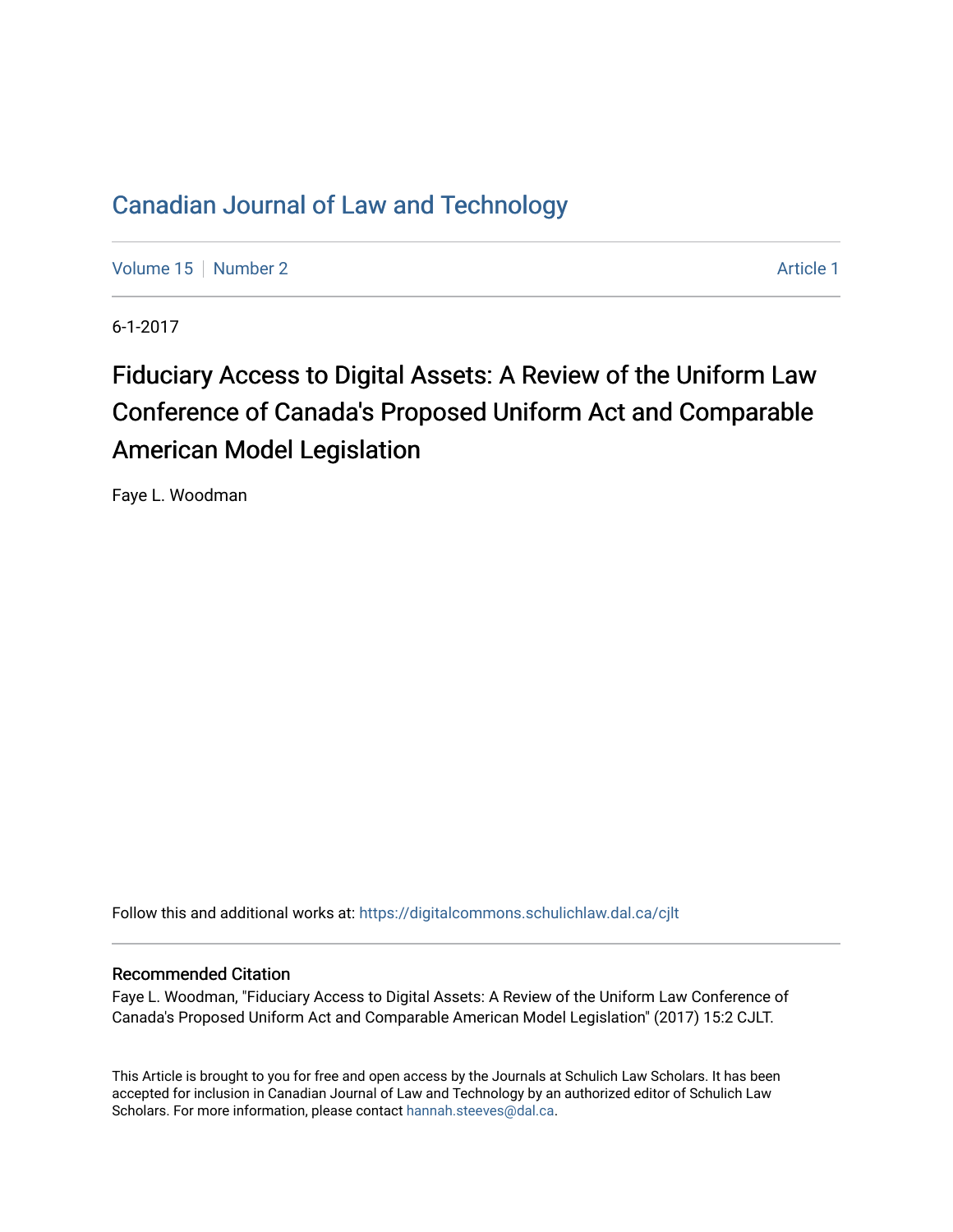# **Fiduciary Access to Digital Assets: A Review of the Uniform Law Conference of Canada's Proposed Uniform Act and Comparable American Model Legislation**

Faye L. Woodman\*

Abstract

No jurisdiction in Canada has yet enacted comprehensive legislation regarding fiduciary access to the digital assets of an individual who has died, become incapacitated, or has appointed an attorney or other representative. In August, 2016, the Uniform Law Conference of Canada (ULCC) adopted a uniform Act on fiduciary access to digital assets (ULCC Uniform Act). This paper discusses why there may be a need for legislation, and then examines the most important elements of the ULCC Uniform Act. The Act, which tends to favour fiduciary access and media neutrality, is compared throughout the paper with the two American Acts prepared by the American Uniform Law Commission. The first American Act was adopted in 2014 and then withdrawn due to concerns voiced by internet service providers and civil liberty groups regarding privacy issues, and the other, a revised version, was subsequently adopted in 2015.

#### Introduction

#### I. Impediments to fiduciary access

- 1. Fiduciary powers and property aspects of digital assets
	- a. Personal representatives in Alberta and British Columbia
	- b. Other provinces and other approaches
- 2. The terms of the service agreement
- 3. Canadian privacy laws
	- a. Privacy torts
	- b. Federal and provincial legislation regarding the disclosure of personal information by organizations

# II. Fiduciary access under the proposed model Canadian and American Acts

- 1. The Canadian position: default access
- 2. The American position: access depending on the characteristics of the particular digital asset and the type of fiduciary

<sup>\*</sup> Faye L. Woodman, Professor Emerita, Schulich School of Law. The author is grateful for the able research assistance of Paul Conrod, JSD'18. Thanks to John Gregory, former chair of the Uniform Law Commission and Donna L Molzan, QC, the chair of the project on fiduciary access to digital assets, for reviewing the article and providing insightful comments. Thank you also to an anonymous reviewer for a thorough and helpful review. I am, of course, solely responsible for errors in interpretation and any omissions in this paper.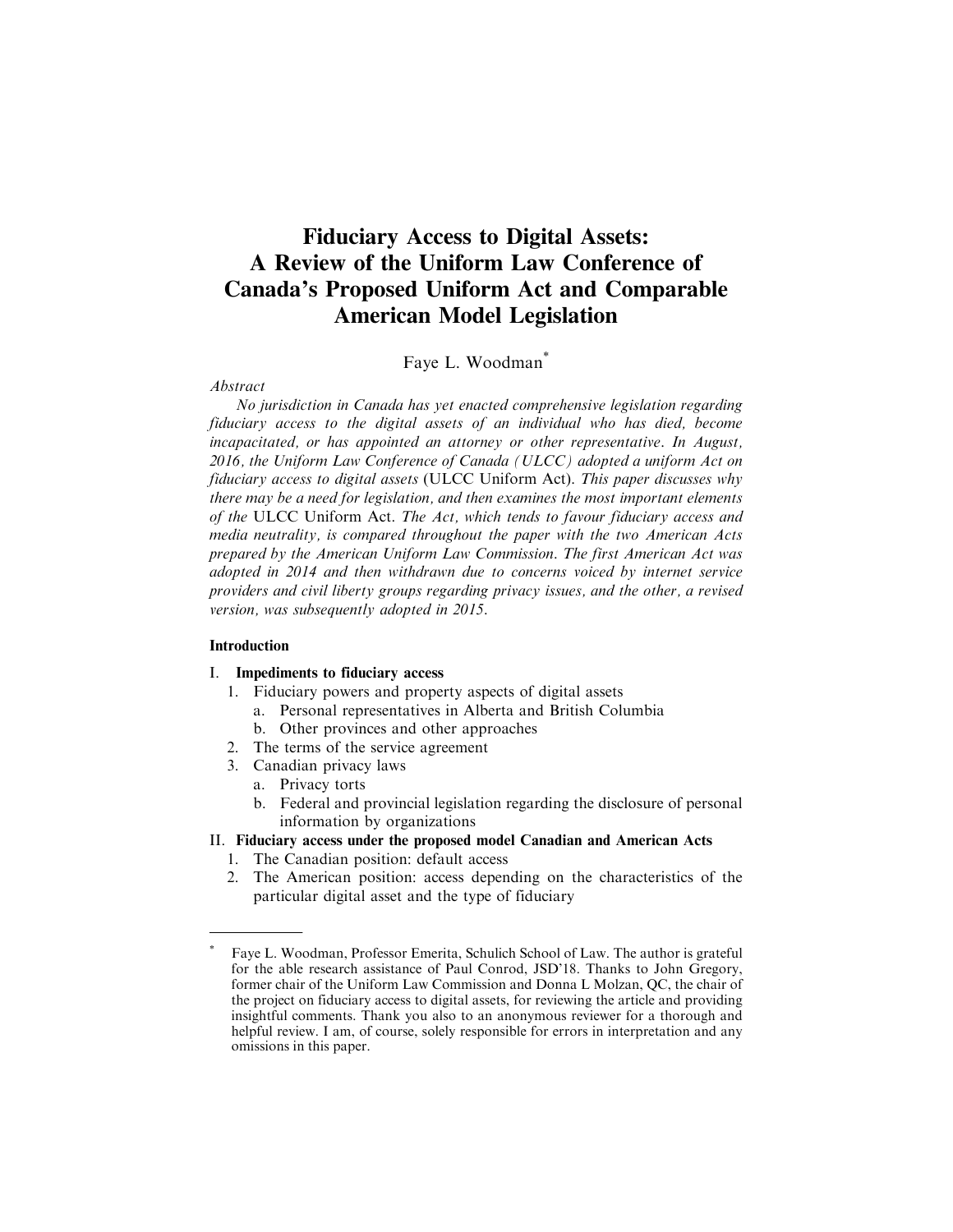- a. Access depending on the characteristics of the particular digital asset: the envelope/content distinction in the American Uniform Acts
- b. Access depending on the type of fiduciary
	- i. Personal Representatives
	- ii. Attorneys
	- iii. Trustees
	- iv. Guardians
- c. Summary comparison

# III. Access

- 1. Transferable and descendible
- 2. The meaning of ''access"
- 3. The terms of service
- 4. Tangible assets
- 5. Fiduciary duties
- 6. The right to destroy digital assets
- 7. Coming into force
- 8. Private International Law

# **Conclusion**

# **INTRODUCTION**

In August 2016, the Uniform Law Conference of Canada (ULCC) adopted model legislation on access to the digital assets of individuals by persons standing in a fiduciary relationship with them.<sup>1</sup> The model legislation represents the first attempt in Canada to comprehensively deal with the legal issues raised by the need for fiduciaries to access digital assets when an individual is incapacitated, appoints a legal representative or is dead. Only Alberta has passed legislation that directly addresses some of the issues regarding fiduciary access to digital assets, and even then, only when those issues arise due to an individual's death.<sup>2</sup>

For the purpose of discussion, the definition of digital assets in the ULCC Uniform  $Act$  is apposite. Section 1 of the  $Act$  defines "digital asset" as:

> a record that is created, recorded, transmitted or stored in digital or other intangible form by electronic, magnetic or optical means or by any other similar means. <sup>3</sup>

<sup>&</sup>lt;sup>1</sup> Uniform Law Commission, Uniform Access to Digital Assets by Fiduciaries Act (2016), (Uniform Law Conference of Canada, 2016), online:  $\langle \text{http://www.ulec.ca>} | \text{ULCC} \rangle$ Uniform Act].

<sup>2</sup> Estate Administration Act, S.A. 2014, c. E-12.5 [AB Estate Act]. See also Wills, Estates and Succession Act, S.B.C. 2009, c. 13 [WESA].

<sup>&</sup>lt;sup>3</sup>  $ULCC$  Uniform Act, supra note 1, s. 1. The notes to s. 1 of the ULCC Uniform Act further state that ''record" is to be defined by the particular jurisdiction if not defined in its Interpretation Act. British Columbia is an example of a province in which the term "record" is defined in section 29 of its *Interpretation Act*, R.S.B.C. 1996, c. 238: "record" includes books, documents, maps, drawings, photographs, letters, vouchers, papers and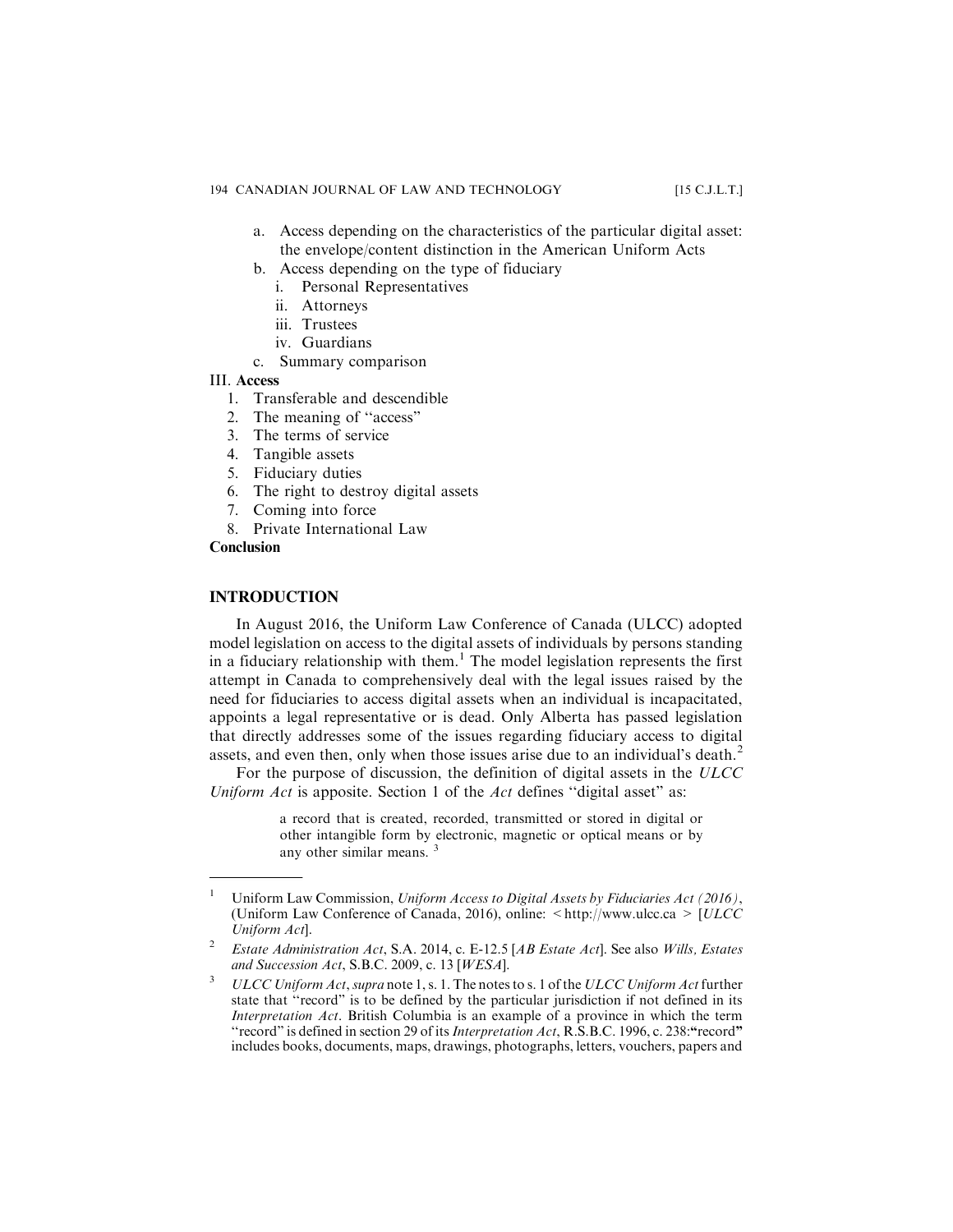The notes to the definition of "digital assets" in the ULCC Uniform Act specifically provide that:

It refers to any type of electronically stored information, such as

- 1) any information stored on a computer and other digital devices,
- 2) content uploaded onto websites, ranging from photos to documents, and
- 3) rights in digital property, such as domain names or digital entitlements associated with online games and material created online.<sup>4</sup>

The notes to s. 1 of the ULCC Uniform Act state that the proposed legislation is limited to those records that are stored or transmitted in electronic form and not to any underlying assets of a tangible nature.<sup>5</sup>

Digital assets include information stored on a computer and other digital devices, content uploaded to websites or to the cloud (such as photos and documents), domain names, and more ephemeral, or virtual, ''rights" to digital property including ''digital entitlements associated with online games and material created online." <sup>6</sup>

In its prefatory notes to the ULCC Uniform Act, the ULCC alludes to both the increasing prevalence of digital assets and their value.<sup>7</sup> Canadians are some of the most connected people in the world. Over 83% of households have access to the internet at home, with that figure increasing to 94% among those households in the top 50 percentile of incomes.<sup>8</sup> Moreover, Canadians are the most intensive users on the planet, accessing an average of over  $3700$  web pages per month.<sup>9</sup> One consequence is that more and more of people's lives are lived on the internet

- Ibid.
- <sup>6</sup> See notes to s. 1 ("fiduciary") in the ULCC Uniform Act, supra note 1.
- See prefatory notes to ULCC Uniform Act, supra note 1.
- <sup>8</sup> For statistics on household internet access, see Statistics Canada, *Canadian Internet Use* Survey 2012 (Ottawa: Statistics Canada, 26 November 2013), online: <www.statcan.gc.ca/daily-quotidien/131126/dq131126d-eng.htm> [Canadian Internet Use Survey]. For statistics on internet use by age group, see Statistics Canada, Canadian Internet use survey, Internet use at home, by age group and frequency of use, CANSIM Table 358- 0129 (Ottawa: Statistics Canada, 2010), online: <www.statcan.gc.ca>. These figures are likely even higher today.

any other thing on which information is recorded or stored by any means whether graphic, electronic, mechanical or otherwise.The notes to ''record" in the ULCC Uniform Act, supra, note 1, s. 1 also provide that, "The term 'information' is not defined. However, a jurisdiction may determine that it wishes to define the term to clarify what information the Act applies to." See also the notes to ''digital assets" in the ULCC Uniform Act, supra note 1, s. 1, which provide that, "The term does not include an underlying asset or liability unless the asset or liability is itself an electronic record."

 $\frac{4}{5}$  Ibid, s. 1.

<sup>9</sup> Canadian Internet Use Survey, supra note 8.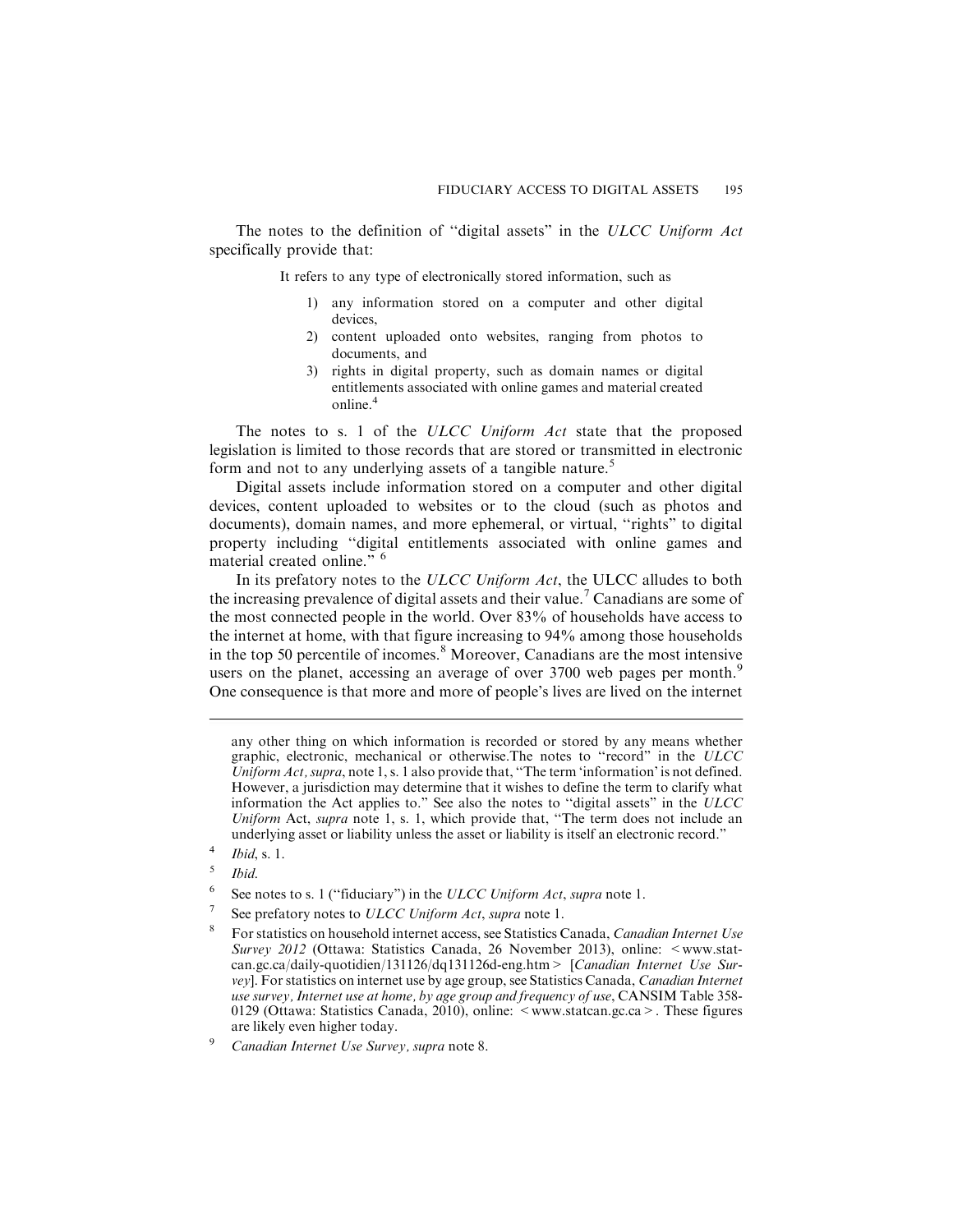where they may be engaged in any number of the following activities including, among other things, online banking, investing, e-mail and social media, dating profiles, games, music, shopping accounts, or various reward schemes.

Some years ago these ''digital" assets were valued at about \$55,000 USD per individual.<sup>10</sup> To the extent, however, that "access" is not "ownership," the number may be misleadingly high. Some digital assets may be owned, but others may constitute mere licenses or subscriptions with a limited life, often ceasing on the death of the licensee or subscriber, or after a period of inactivity in the account. One question is whether the laws of property and succession should be amended to ensure their inheritability.<sup>11</sup> It is a question that is, for the foreseeable future, highly speculative, and will only be tangentially addressed in this paper, if, for no other reason than the notes to the definition of digital asset state that a fiduciary's access to a record does not entitle ''the fiduciary to own the asset  $[$ ( $]$ or otherwise engage in transactions with the asset $[$ )]." <sup>12</sup>

The focus of this paper will be on how present federal and provincial law assists or impedes fiduciary access and on the extent to which the proposed ULCC Uniform Act provides solutions to access problems.

Many of the issues considered in this paper have been examined by the both the popular press<sup>13</sup> and by academics,<sup>14</sup> although relatively little has been written about the legal position in Canada.

<sup>&</sup>lt;sup>10</sup> Kelly Greene, "Passing Down Digital Assets", Wall Street Journal (31 August 2012), online:  $\langle$  wsj.com >.

<sup>&</sup>lt;sup>11</sup> Jonathan J. Darrow & Gerald R. Ferrera, "Who Owns a Decedent's E-Mails: Inheritable Probate Assets or Property of the Network?" (2007) 10 NYUJ Legis & Pub Pol'y 281 [Darrow].

<sup>&</sup>lt;sup>12</sup> See notes to "digital asset" in the ULCC Uniform Act, supra note 1, s. 1.

<sup>13</sup> Bob Rankin, ''[RIP] Digital Estate Planning" (24 February 2016), Ask Bob Rankin (blog), online: <www.askbobrankin.com/rip-digital-estate-planning.html>; Rosa Marchitelli, "Go Public — Apple demands widow get court order to access dead husband's password: Digital property after death a murky issue, says estate lawyer" (18 January 2016), online: CBC News <www.cbc.ca>; Richard Weiland, "Planning for and Administering Digital Assets" (2014), online: <www.cwilson.com>

<sup>&</sup>lt;sup>14</sup> For consideration of these issues in Canada, see John Gregory, "Fiduciaries' Access to Digital Assets" (9 January 2014), online: <www.slaw.ca> [Gregory, "Fiduciaries" Access"]; John Gregory, "The Digital Consequences of Death (or Disability)" (24 February 2012), online: <www.slaw.ca>; Robert Hester, "Whose Life is It Anyway? Managing the Life and Death of Online User Accounts" (2012) 32:1 Est Tr & Pensions J 5; Daniel A. Nelson, ''The Challenge of Digital Estate Administration for Executors" (2012) 32:1 Est Tr & Pensions J 11; Joanna Vatau, ''The Importance of Planning Your Digital Estate" (2012) 32:1 Est Tr & Pensions J 1; PJ Wells, ''Digital Assets: Advising the Testator" (2012) 32:1 Est Tr  $\&$  Pensions J 28. For consideration of these issues in foreign journals, see Natalie M. Banta, ''Death and Privacy in the Digital Age" (2016) 94 NCL Rev 927; Natalie M. Banta, ''Inherit the Cloud: The Role of Private Contracts in Distributing or Deleting Digital Assets at Death" (2014) 83:2 Fordham L Rev 799; Naomi R. Cahn, ''Probate Law Meets the Digital Age" (2014) 67 Vand L Rev 1697 [Cahn]; Naomi R. Cahn, Christina Kunz & Suzanne Brown Walsh, ''Digital Assets and Fiduciaries" (2016) in John A. Rothschild, ed., Research Handbook on Electronic Law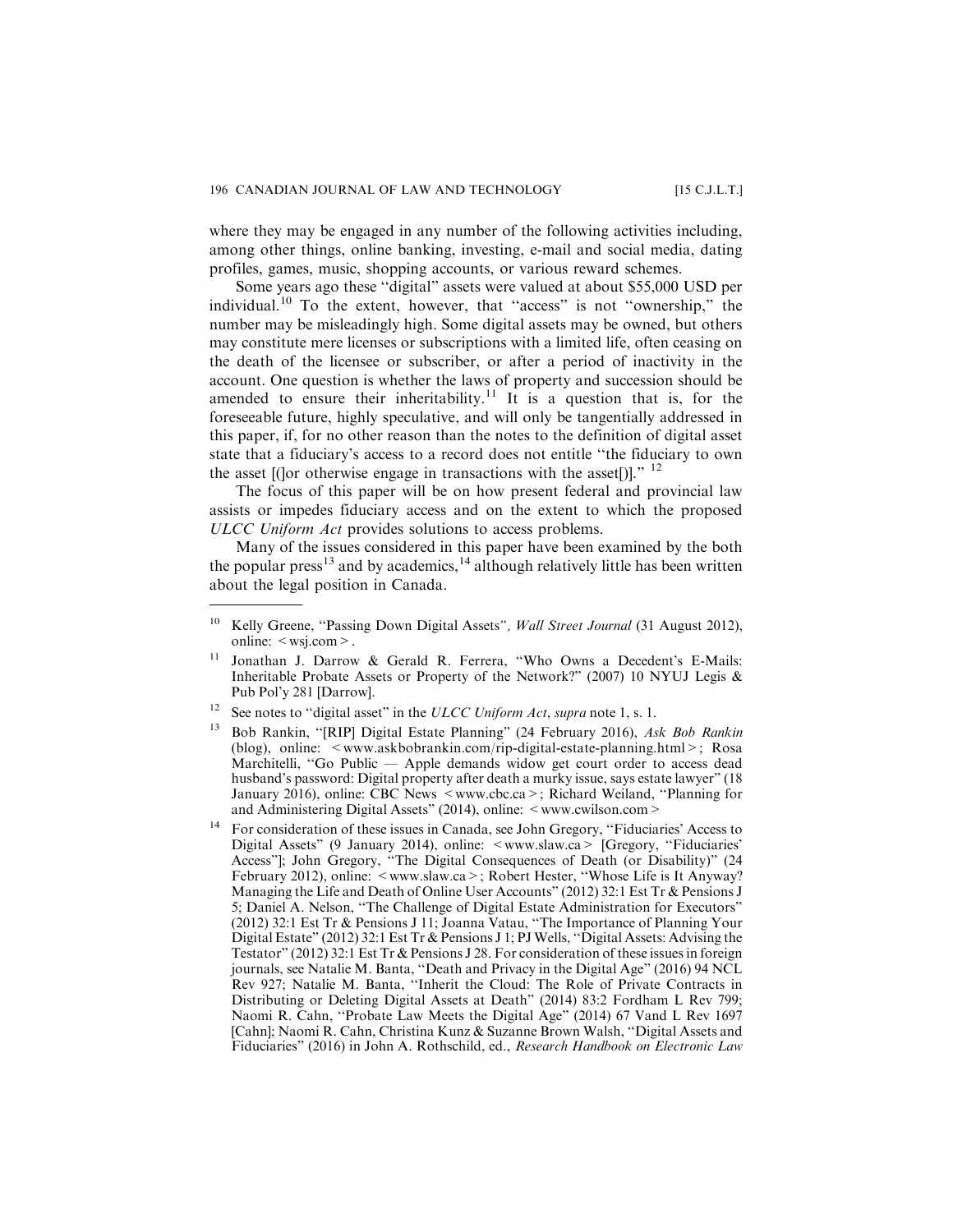This paper is divided into three parts. Part I addresses the present law on fiduciary access to digital assets. It looks at possible impediments in the present law to fiduciary access and at the attempt in Alberta to address the issue for fiduciaries who are personal representatives. In the absence of legislation in other provinces, possible approaches to fiduciary access are suggested but found inadequate. Part II shows how the type of fiduciary and the characteristics of a digital asset impact fiduciary access under the various legislative models. The relatively simple Canadian rule of default access is compared to the more complex regimes in the American Acts. Finally, Part III describes some of the issues arising from the access conferred under the Canadian and American legislative models.

# **I. IMPEDIMENTS TO FIDUCIARY ACCESS**

The American Acts purport to be nothing more than an ''overlay statute designed to work with a state's laws" <sup>15</sup> and to ensure fiduciary access. This is the also the position in the ULCC Uniform  $Act$ , <sup>16</sup> but to the extent that both the

<sup>(2016),</sup> online:  $\leq$  www.ssrn.com/abstract = 2603398 > ; Elizabeth Holland Capel, "Conflict and Solution in Delaware's Fiduciary Access to Digital Assets and Digital Accounts Act" (2015) 30 Berkeley Tech LJ 1211; Jennifer A. Davis, ''Counseling Clients for #Digital Death" (2015) 32:12 The Computer and Internet Lawyer 1; Rachael E. Ferrante, ''The Relationship Between Digital Assets and Their Transference at Death: 'It's Complicated'" (2013) 15 Loy J Pub Int L 37; Samantha D. Haworth, ''Note: Laying Your Online Self to Rest: Evaluating the Uniform Fiduciary Access to Digital Assets Act" (2014) 68 UMiami L Rev 535; Leslie A. Gordon, ''Online Heirs: Delaware leads the way in adopting legislation on executors' digital assets" (2015) 101:7 ABA Journal 10; James D. Lamm et al, ''The Digital Death Conundrum: How Federal and State Laws Prevent Fiduciaries from Managing Digital Property" (2013-14) 68 U Miami L Rev 385; Jeehyeon (Jenny) Lee, ''Death and Live Feeds: Privacy Protection in Fiduciary Access to Digital Assets" (2016) Colum Bus L Rev 654; Laura McCarthy, ''Digital Assets and Intestacy" (2015) 21:2 BU J Sci & Tech L 384; Jena L. Levin, ''Trust Administration in the Digital Age" (2015) 154:5 Trusts & Estates 43; Juliana M. Spaeth, Mark J. Plotkin & Sandra C. Sheets, ''Privacy, Eh!: The Impact of Canada's Personal Information Protection and Electronic Documents Act on Transnational Business" (2002) 4 Vand J Ent L & Prac 28; Molly Wilkens, "Privacy and Security During Life, Access After Death: Are They Mutually Exclusive?" (2011) 62 Hastings LJ 1037; Tyler G. Tarney, "A Call for Legislation to Permit the Transfer of Digital Assets at Death" (2012) 40:3 Cap U L Reb 773.

<sup>&</sup>lt;sup>15</sup> The Uniform Law Commission of the United States has produced two model Acts, one in 2014 and a revised model Act in 2015: Uniform Fiduciary Access to Digital Assets Act, Uniform Law Commission (approved July 2014), online: <www.uniformlaws.org> [2014 FADAA]; Revised Uniform Fiduciary Access to Digital Assets Act (2015), Uniform Law Commission, (approved July, 2015), online: <www.uniformlaws.org> [Revised] FADAA].

<sup>&</sup>lt;sup>16</sup> Uniform Law Conference of Canada, Progress Report, Uniform Access to Digital Assets by Fiduciaries Act, by Donna L. Molzan (Yellowknife: ULCC, August 2015) at para. 25 [Molzan, Progress Report].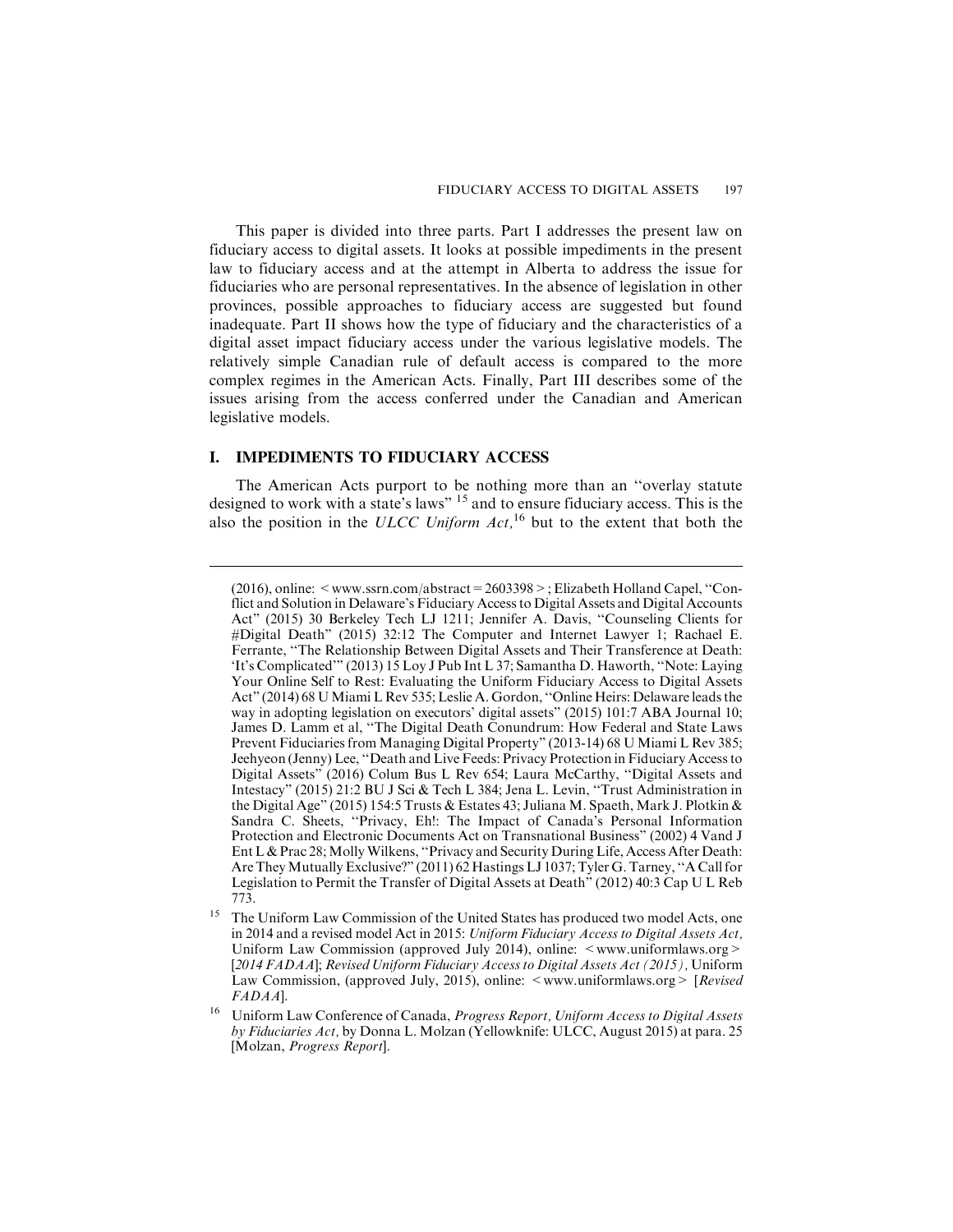Canadian and American Acts have added caveats ''respecting the privacy and intention of the account holder,"<sup>17</sup> some new law and policy is inevitably made.

# **1. Fiduciary powers and property aspects of digital assets**

To quote John Gregory, a Canadian liaison<sup>18</sup> to the drafting committee for the US model Acts:

> One may ask, then, why Canadian jurisdictions might need legislation on this topic [access to digital assets]. Is it not clear that someone acting on someone else's behalf has all the powers necessary so to act, really all the powers him- or herself at least for the purpose of administering the person's affairs? Who doubts it? Can a program of education suffice, to alert people that they need to ensure that their fiduciaries are capable of accessing their digital assets-have a list of accounts and passwords, for example.<sup>19</sup>

The ULCC Uniform Act governs four types of fiduciaries: personal representatives for a deceased account holder; a guardian appointed for an account holder; an attorney appointed for an account holder who is the donor of the power of attorney; and a trustee appointed to hold in trust a digital asset or other property of an account holder.<sup>20</sup> An "account holder" is defined as "an individual who has entered into a service agreement<sup>21</sup> with a custodian."<sup>22</sup> A ''custodian" is ''a person who holds, maintains, processes, receives or stores a digital asset of an account holder." <sup>23</sup>

The notes to the ULCC Uniform Act also state that the term "guardian" is not intended to apply to guardians of a minor who is not deceased and that the term "trustee" is not intended to apply to a trustee in bankruptcy. <sup>24</sup> The Act also does not apply to an employer's digital asset ''that is used by an employee in the ordinary course of the employer's business,"<sup>25</sup> nor does it appear to apply to the personal digital assets of employees held in employers' internal e-mail systems.<sup>26</sup>

<sup>&</sup>lt;sup>17</sup> See notes to s. 1 of the ULCC Uniform Act, supra note 1; "News", 2014 FADAA, supra note 15.

<sup>&</sup>lt;sup>18</sup> John Gregory, Former General Counsel in the Justice Policy Development Branch, Ministry of the Attorney General (Ontario), and Donna L. Molzan, Q.C., Legislative Reform, Alberta Justice & Solicitor General were Canadian liaisons from the ULCC to the ULC in the drafting of the 2014 FADAA.

<sup>19</sup> See Gregory, ''Fiduciaries' Access", supra note 14.

 $20$  ULCC Uniform Act, supra note 1, ss. 1-2.

Ibid, at s. 1 defines "service agreement" as "an agreement between an account holder and a custodian."

 $22$  Ibid.

 $23$  Ibid.

<sup>&</sup>lt;sup>24</sup> See ULCC Uniform Act, ibid, at notes to s. 1.

<sup>&</sup>lt;sup>25</sup> See *ibid*, at notes to s. 2(2).

 $26$  Ibid.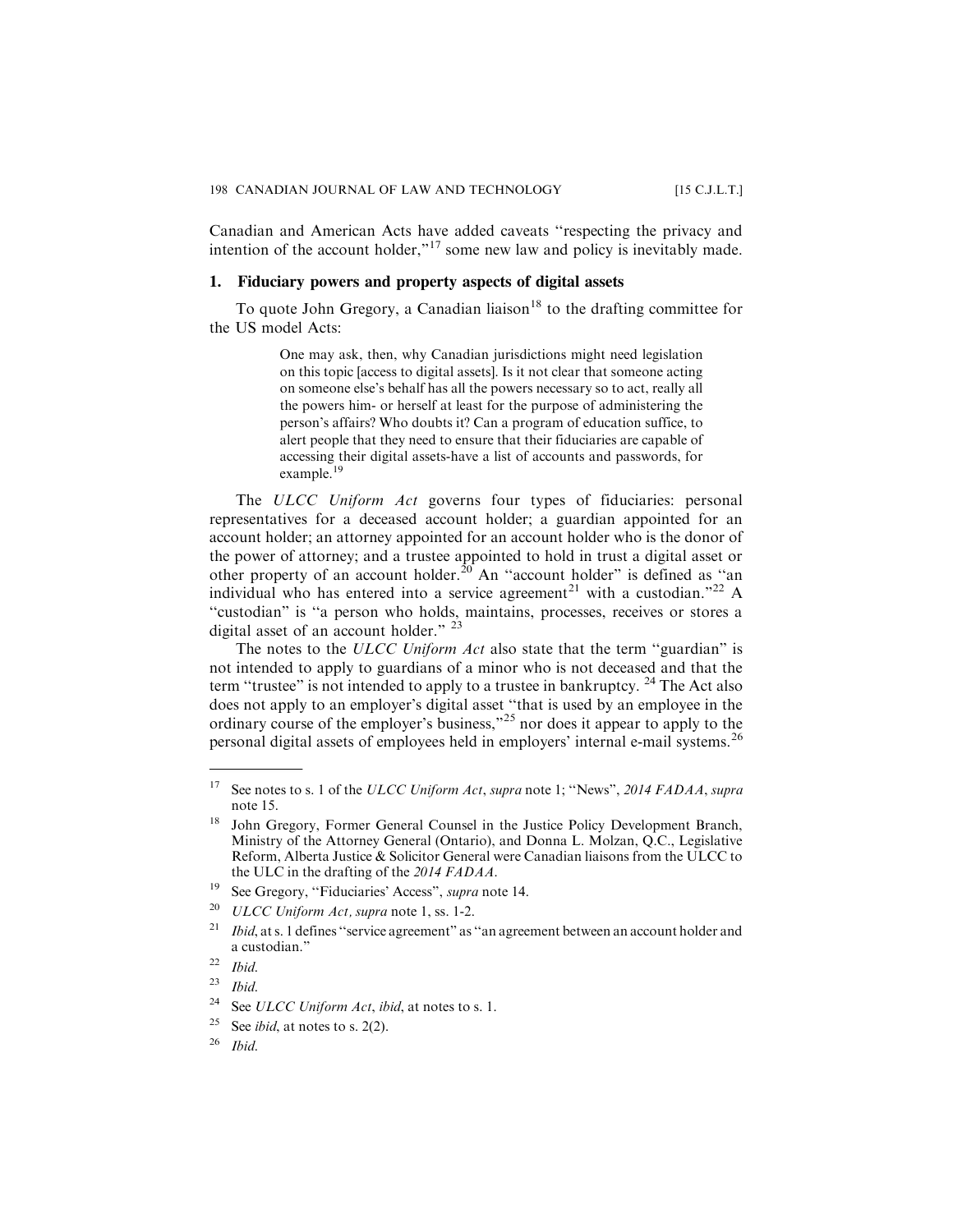Employees are not generally account holders, since employers do not hold the personal digital assets of employees pursuant to a service agreement.<sup>27</sup>

# *a. Personal representatives in Alberta and British Columbia*

Alberta is the only jurisdiction in Canada that has introduced specific legislation to ensure that the personal representative of a deceased individual has access to, and hence is able to administer, digital assets.<sup>28</sup> Both John D. Gregory and Donna L. Molzan drew the Alberta bill to the attention of the chair of the US drafting committee, Suzanne Walsh.<sup>29</sup> Gregory characterized the Alberta legislation as general enough in scope to confer authority and to be ''media neutral."<sup>30</sup> It is noteworthy, however, that the Act applies only to fiduciaries who are personal representatives.

A personal representative of a deceased is the executor or administrator of the deceased's estate. Where there is a will, one or more executors are normally appointed under its terms. If there is no will, or no executor is able or willing to act, the court appoints an administrator of the estate. A personal representative is required, under the common law and legislation, to administer the estate as a fiduciary, with the attendant responsibilities. $31$ 

Under the common law, a personal representative, to use a well-worn phrase, steps into the shoes of the deceased.<sup>32</sup> In addition, estates legislation in most provinces includes references to management of ''property," or an extended definition of property or, in some provinces to ''assets" or ''estate."<sup>33</sup> The personal representative has the duty to:

. gather in property,

<sup>33</sup> The definition of personal estate includes [emphasis added regarding "property" in this footnote]:

British Columbia, WESA, supra note 2, s. 142 confers broad powers on the personal representative but, s. 1 states:

<sup>&</sup>lt;sup>27</sup> *Ibid, s.* 1, definitions of "account holder" and "custodian".

<sup>&</sup>lt;sup>28</sup> *AB Estate Act, supra* note 2.

<sup>&</sup>lt;sup>29</sup> See letter from Donna L. Molzan, Q.C. to Suzanne Walsh (7 March 2014), Uniform Law Commission, online: <www.uniformlaws.org/shared/docs/Fiduciary%20Access%20to%20Digital%20Assets/2014mar7\_FADA\_Molzan%20msg%20and%20Admin%20Act\_Bill%20004.pdf>; Letter from John D. Gregory to Suzanne Walsh & Naomi Cahn (17 March 2014), Uniform Law Commission, online: <www.uniformlaws.org/shared/docs/Fiduciary%20Access%20to%20Digital%20Assets/ 2014mar17\_FADA\_Comments\_Gregory.pdf> [Gregory, ''Letter"].

<sup>&</sup>lt;sup>30</sup> Gregory, "Letter", ibid.

<sup>&</sup>lt;sup>31</sup> See James MacKenzie, *Feeney's Canadian Law of Wills*, 4th ed. (Toronto: LexisNexis, 2000) at § 8.13.

<sup>&</sup>lt;sup>32</sup> Donovan W.M. Waters, Mark Gillen & Lionel Smith, Waters' Law of Trusts in Canada, 4th ed. (Toronto: Carswell, 2012) at 48.

<sup>&#</sup>x27;'property" means land and personal property, and ''personal property" means every kind of property other than land;

Saskatchewan, Administration of Estates Act, S.S. 1998, c. A-4.1, s. 1 states: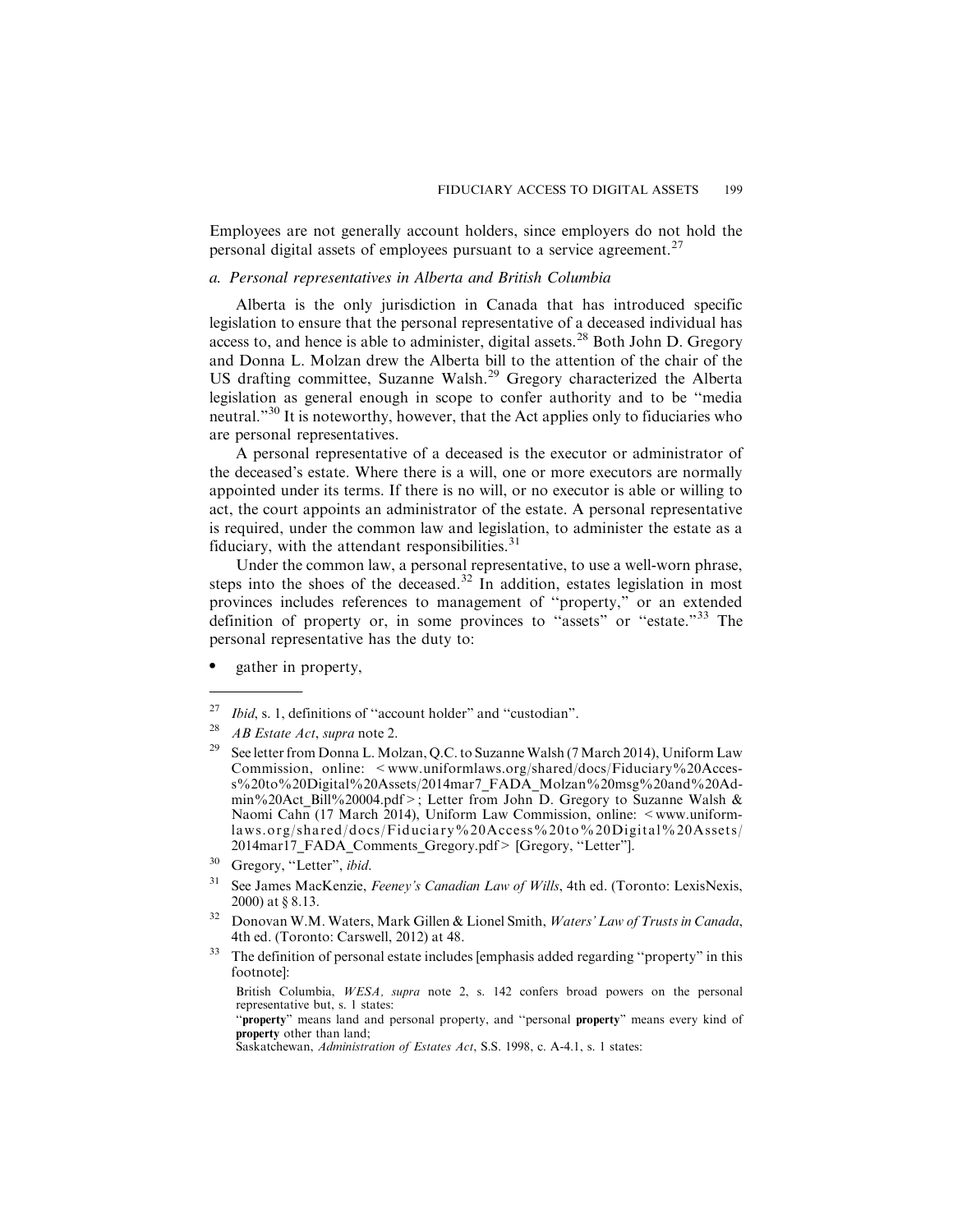- . pay the deceased's creditors, and
- . transfer what is left or the value thereof to the deceased's heirs either under the terms of the will of the deceased individual, or if there is no will, under intestate succession legislation of the provinces. <sup>34</sup>

To the extent that digital assets are not considered to be property or a ''thing" mentioned in the applicable statute, it could be argued, that probate and estates legislation provide that the personal representative has no responsibility, or right, to manage those assets.

The drafting committee of the ULCC Uniform Act were in favour of "a statutory rule to confirm the implied authority of a fiduciary over all digital assets", although the point appeared to be to make the power to exercise that

<sup>&#</sup>x27;'letters of administration" means all letters of administration of the property of a deceased person, with or without the will annexed and whether granted for general, special or limited purposes; There is no definition of ''letters probate."

s. 32 further states:

On an application to pass the accounts of an executor or administrator, a judge may conduct a full inquiry concerning, and a full accounting of, all **property** that the deceased was possessed of or entitled to and the administration and disbursement of that property.

Manitoba, The Trustee Act, C.C.S.M. 2015, c. T160, s. 1 states:

<sup>&#</sup>x27;'personal estate" includes leasehold estates and other chattels real, and also money, shares of government and other funds, securities for money (not being real estate), debts, choses in action, rights, credits, goods, and all other property, except real estate, that by law devolves upon the executor or administrator, and any share or interest therein;

See also The Court of Queen's Bench Surrogate Practice Act, C.C.S.M. 2014, c. C290.

Ontario: Estates Administration Act, R.S.O. 1990, c. E.22, s. 2(1) states:

All real and personal **property** that is vested in a person without a right in any other person to take by survivorship, on the person's death, whether testate or intestate and despite any testamentary disposition, devolves to and becomes vested in his or her personal representative from time to time as trustee for the persons by law beneficially entitled thereto, and, subject to the payment of the person's debts and so far as such property is not disposed of by deed, will, contract or other effectual disposition, it shall be administered, dealt with and distributed as if it were personal property not so disposed of.

Newfoundland and Labrador: Trustee Act, R.S.N.L. 1990, c. T-10, s. 2 states:

<sup>(</sup>i)''property" includes real and personal chattels and an estate and interest in property, and a debt, and a thing in action, and other rights or interests, whether in possession or not;

<sup>(</sup>n) ''trustee" includes executor or administrator and a trustee whose trust arises by construction or implication of law, as well as an express trustee.

See also Judicature Act, S.N.L. 1990, c. J-4, Part VI, ss. 108-132.

New Brunswick, Probate Court Act, S.N.B. 1982, c. P-17.1, s. 1:"administration" includes all letters of administration of the property of deceased persons, whether with or without the will annexed, and whether granted for general, special or limited purposes;''probate" includes all letters probate relating to the property of a deceased person whether granted for general, special or limited purposes;Section 38 also provides:Except as otherwise provided . . . the Court, in granting probate or administration shall be governed by the principles of the common law; PEI, Probate Act, R.S.P.E.I. 1988, c. P-21, s. 1 states:

<sup>(</sup>l) ''personal estate" or ''personal property" means leasehold estate and other chattels real, and also moneys, shares, stocks, debentures, bonds, securities for money, (not being real estate), debts, choses in action, rights, credits, goods, and all other property which prior to October 2, 1939, devolved upon the executor or administrator, and any share or interest therein;

Nova Scotia, Probate Act, S.N.S. 2000, c. 31, s. 1 states:(k) ''property" means real or personal property and includes, for greater certainty, a chose in action.<br>  $34$  See *AB Estate Act, supra* note 2, s. 7(1)(c); *WESA, supra* note 2, s. 162(3)(d).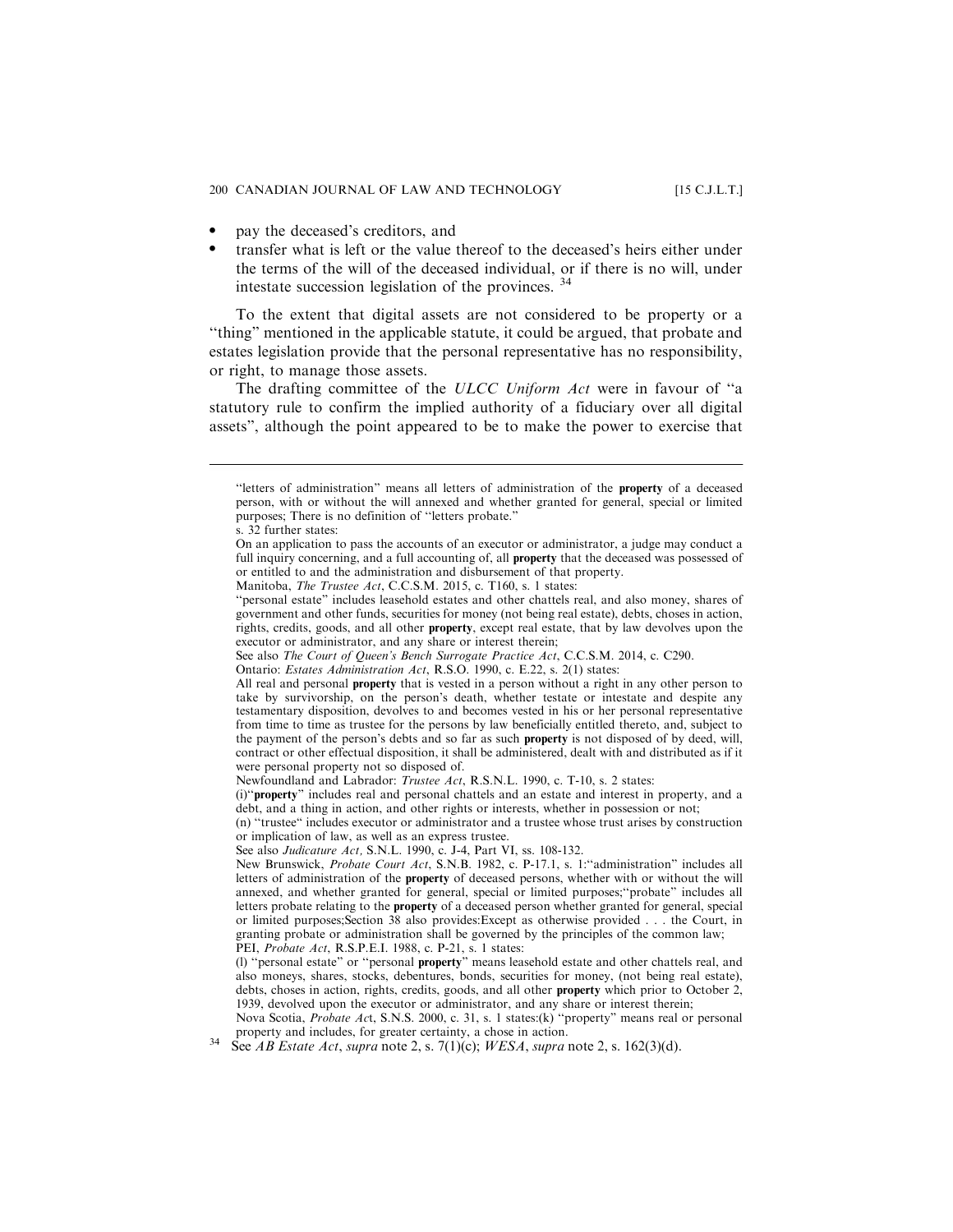authority clear to custodians and the courts, rather than to specifically address the property argument.<sup>35</sup>

Section 20 of the Alberta *Estate Administration Act* includes the authority ''to do all things concerning the property that are necessary to give effect to any authority or powers vested in the personal representative."<sup>36</sup> The Alberta Act also contains a broad definition of property — a term not defined in its predecessor  $Act.^{37}$  The definition of property in the new Alberta Act provides:

- (i) real and personal property, as well as rights or interests in them,
- (ii) anything regarded in law or equity as property or as an interest in property,
- (iii) any right or interest that can be transferred for value from one person to another, and
- (iv) any right, including a contingent or future right, to be paid money or receive any other type of money, and
- (v) any cause of action, to the extent that it relates to property or could result in a judgment regarding a person to pay money.<sup>38</sup>

Finally, s. 20(1)(b) of the new Alberta Act lists one of the core tasks of a personal representative to be the identification of estate assets and liabilities including "compiling a list, [of] . . . the value of all land and buildings, a summary of outstanding mortgages, leases and other encumbrances, and *online accounts* . . . .<sup>39</sup>

Although British Columbia legislation regarding estates adheres to a more traditional definition of property, it does define ''personal property" to mean "every kind of property other than land."<sup>40</sup> Section 142 of the Act, which describes the general authority of a personal representative, is broadly drawn, and specifically provides that a personal representative has ''the same authority over the estate in respect of which the personal representative is appointed as the deceased person would have if living."<sup>41</sup>

# *b. Other provinces and other approaches*

The Alberta and British Columbia legislation is limited to personal representatives and thus falls short of complete provincial regimes to govern fiduciary access to digital assets. For all other jurisdictions, there is no legislation dealing specifically with digital assets.

In the absence of legislation, a number of approaches have been suggested for the treatment of digital assets and access to them by fiduciaries. Two early American commentators, Jonathan J. Darrow and Gerald R. Ferrero,  $42$ 

<sup>&</sup>lt;sup>35</sup> Molzan, *Progress Report*, supra note 16.

<sup>&</sup>lt;sup>36</sup> *AB Estate Act, supra* note 2, s. 20(1).

 $37$  Administration of Estates Act, R.S.A. 2000, c. A-2, as repealed by AB Estate Act, ibid.

 $38$  AB Estate Act, ibid, s. 20(1)(b) [emphasis added].

<sup>&</sup>lt;sup>39</sup> *Ibid* [emphasis added].

 $^{40}$  *WESA*, *supra* note 2, s, 1.

 $41$  Ibid.

<sup>42</sup> Darrow, supra note 11 at 281.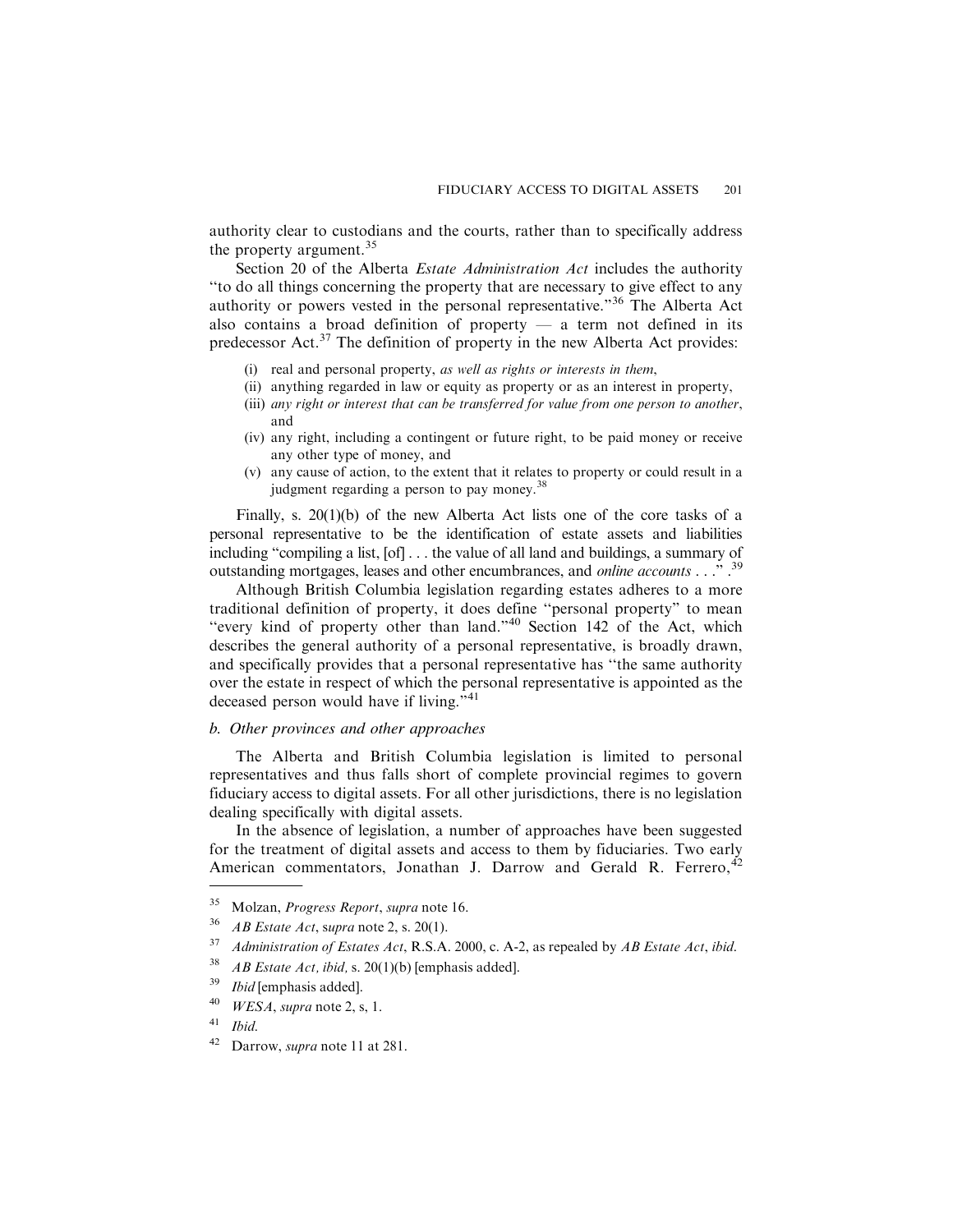proposed recasting the relationship between the account holder and custodian, as one of bailor and bailee.<sup>43</sup> In that case, the bailor/owner, and thus his or her fiduciary, would be able to get the digital asset back pursuant to generally understood and extant bailment law. Under Canadian law, however, bailment is reserved for tangible personal property with certain limited exceptions for negotiable instruments and warehouse receipts. These torts are not conventionally applicable to intangible property (unlike in the United States<sup>44</sup>). But even Darrow and Ferrero admit that, in any case, legislation would have to be introduced to override the service agreements between account holders and custodians, although they do suggest that from a broader perspective, ''public policy considerations might allow a court . . . [to render] boilerplate termination clauses ineffective in the face of society's increasing dependence on electronic communication and the significant disruption that might result if heirs were denied access to accounts."<sup>45</sup>

An alternative approach is based on the property or property-like attributes of digital assets. The argument is that if a thing is property, then the owner or her representative has (or perhaps, should have) a right of access. This is an argument that extends beyond fiduciary access and speaks to the inheritability of digital assets.

It is a debatable point whether digital assets are property. To quote Binnie J. in the leading Canadian case of Saulnier (Receiver of) v. Saulnier<sup>46</sup> (on whether an annual fishing license is property), ''property," is a ''term of some elasticity that takes its meaning from the context." $47$  He also noted that "many things that" have commercial value do not constitute property, while the value of some property may be minimal."<sup>48</sup> In many cases digital assets will exist simply as information. Whether information is property, not surprisingly, depends on the  $context<sup>49</sup>$ .

- <sup>48</sup> Ibid, at para. 42.
- <sup>49</sup> In the leading English case of *Phipps v. Boardman*, [1965] 3 All E.R. 721 (U.K. H.L.) aff'g [1965] 1 All E.R. 849 (C.A.) aff'g [1964] 2 All E.R. 187 (H.C.), the majority of judges at all three levels of decision found that the information acquired by the fiduciary while acting for a trust was property of the trust. In Stewart v. The Queen, 1988 CarswellOnt 110, 1988 CarswellOnt 960, [1988] 1 S.C.R. 963 (S.C.C.) [Stewart], the Supreme Court of Canada also considered whether information is property and held it was not for the purposes of the interpretation of s. 283 of the Criminal Code, R.S.C. 1970, c. C-34 [Criminal Code 1970]. The Court cited a lack of precedent and was evidently concerned that if confidential information was property for the purposes of s. 288 (theft) (see Criminal Code 1970, supra note 49), other sections of the Criminal Code would apply with uncertain consequences. The Court in Stewart does suggest that information may be property for the purposes of the civil law but states at para. 23 (see Stewartsupra note 49)

<sup>43</sup> Ibid, at 301-308.

<sup>44</sup> Ibid, at 306.

<sup>45</sup> Ibid, at 308.

<sup>46</sup> 2008 SCC 58, 2008 CarswellNS 569, 2008 CarswellNS 570 (S.C.C.) [Saulnier].

 $47$  *Ibid*, at para. 16.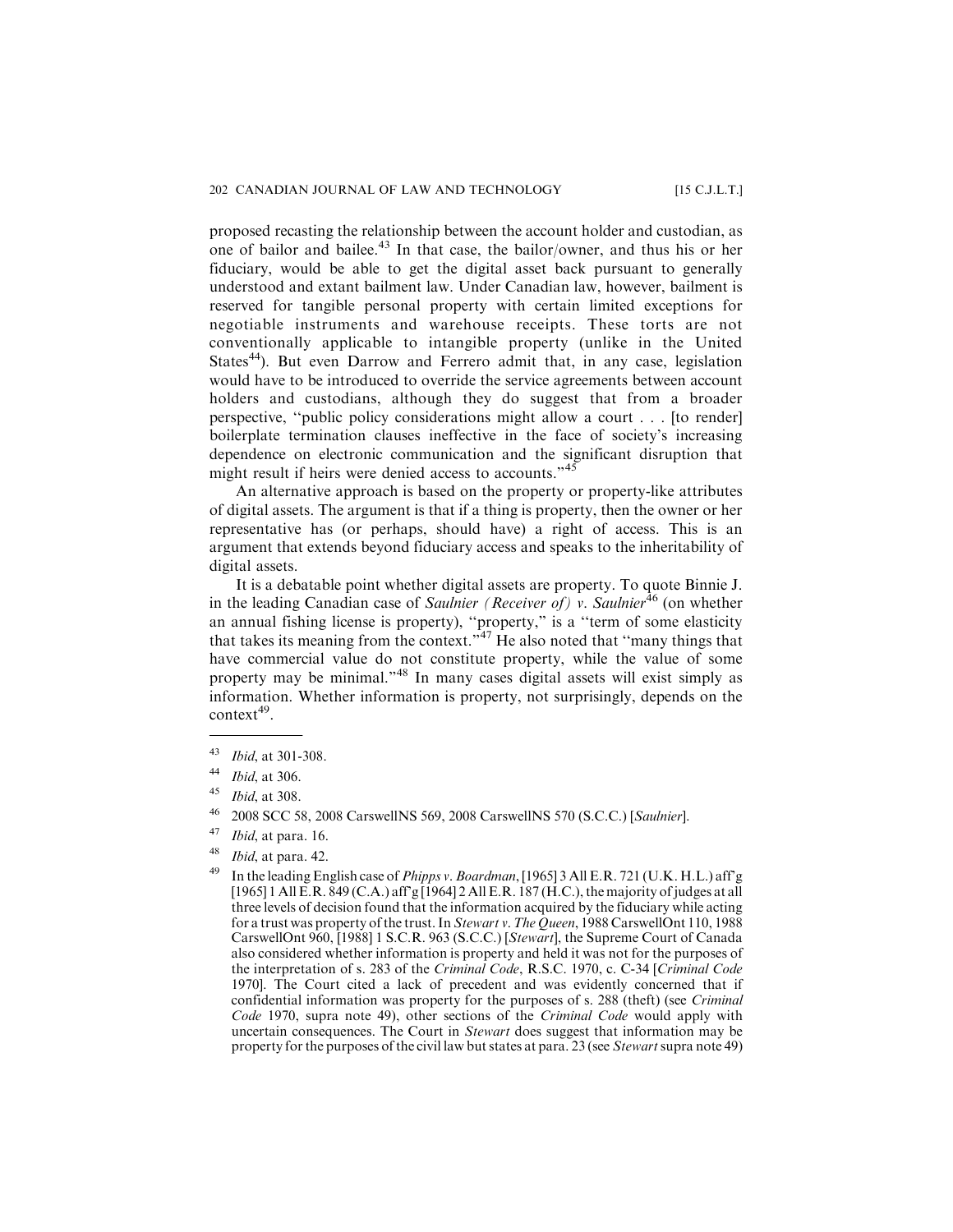This approach is unlikely to succeed. There is no doctrine in the common law that gives a general right to access one's property. An example, well known to property students, is ''landlocked" real property to which access by the owner is denied. Relief is granted only in exceptional circumstances.<sup>50</sup> Where the property is personal, not real property, the right of access seems even more unlikely, although the English High Court in *Moffatt v. Kazana*,<sup>51</sup> expressed some doubts on the matter. In Moffat, the court had to consider the rights of the true owner of a money box hidden in an upstairs attic of a house the owner had sold. The box was ostensibly forgotten by the owner. In his judgment, Wrangham J. posed a hypothetical in which the new homeowner found the box but, while not claiming ownership, denied its true owner the right to cross his land in order to claim it.<sup>52</sup> But as Wrangham J. observed, these difficulties remained to be addressed in a case in which they actually arise.<sup>53</sup>

It is nevertheless the case that some service agreements provide that the account holder's intellectual property remains her property (that of the account holder),<sup>54</sup> and for most account holders the predominant type of intellectual property will be copyright. The Copyright Act provides that copyright shall subsist in Canada ''in every original literary, dramatic, musical and artistic work."<sup>55</sup> Copyright is not, of course, limited to high art or literature. It is quite

that ''the cases demonstrate English and Canadian civil law protect confidential information. However, the legal basis for doing so has not been clearly established by the cases."See also the comments regarding ''information" to s. 1 (''digital assets") of the ULCC Uniform Act, supra note 1.

<sup>&</sup>lt;sup>50</sup> An easement of necessity will arise for land that is landlocked at the time of transfer, but only if there is some land retained by the grantor over which access can be exercised. See B.O.J. Properties Ltd. v. Allen's Ltd., 1979 CarswellNS 82, 108 DLR (3d) 305 (N.S. C.A.). In Sweet v. Sommer, [2004] E.W.H.C. 1504 (Ch.), 4 All E.R. 288 (Ch. Div.) (U.K. H.C.), the Court held that the owner would be denied access if the only option for access was for the grantor to tear down a building the grantor owned.

<sup>&</sup>lt;sup>51</sup> [1969] 2 Q.B. 152, [1968] 3 All E.R. 271 (U.K. H.C.) [cited to All E.R.] [*Moffatt*].

Moffatt, ibid at 275.

<sup>&</sup>lt;sup>53</sup> Ibid. Rights and access to chattels, not real property, are also divided under the limitations Acts of most provinces under which the right to recovery in court is time limited, but the right to the thing is not specifically extinguished (recaption). See Bruce Ziff, Principles of Property Law, 6th ed (Toronto: Carswell: 2014) at 150.

<sup>&</sup>lt;sup>54</sup> See e.g. Google, "Terms of Service", online: <https://google.com>:

<sup>&#</sup>x27;'Some of our Services allow you to upload, submit, store, send or receive content. You retain ownership of any intellectual property rights that you hold in that content. In short, what belongs to you stays yours";

Dropbox, ''Terms of Service, Your Stuff & Your Permissions", online: <https:// www.dropbox.com>:

<sup>&#</sup>x27;'When you use our Services, you provide us with things like your files, content, email messages, contacts and so on (''Your Stuff"). Your Stuff is yours. These terms don't give us any rights to Your Stuff except for the limited rights that enable us to offer the Services"

<sup>[</sup>Dropbox]. <sup>55</sup> R.S.C. 1985, c. C-42, s. 5(1).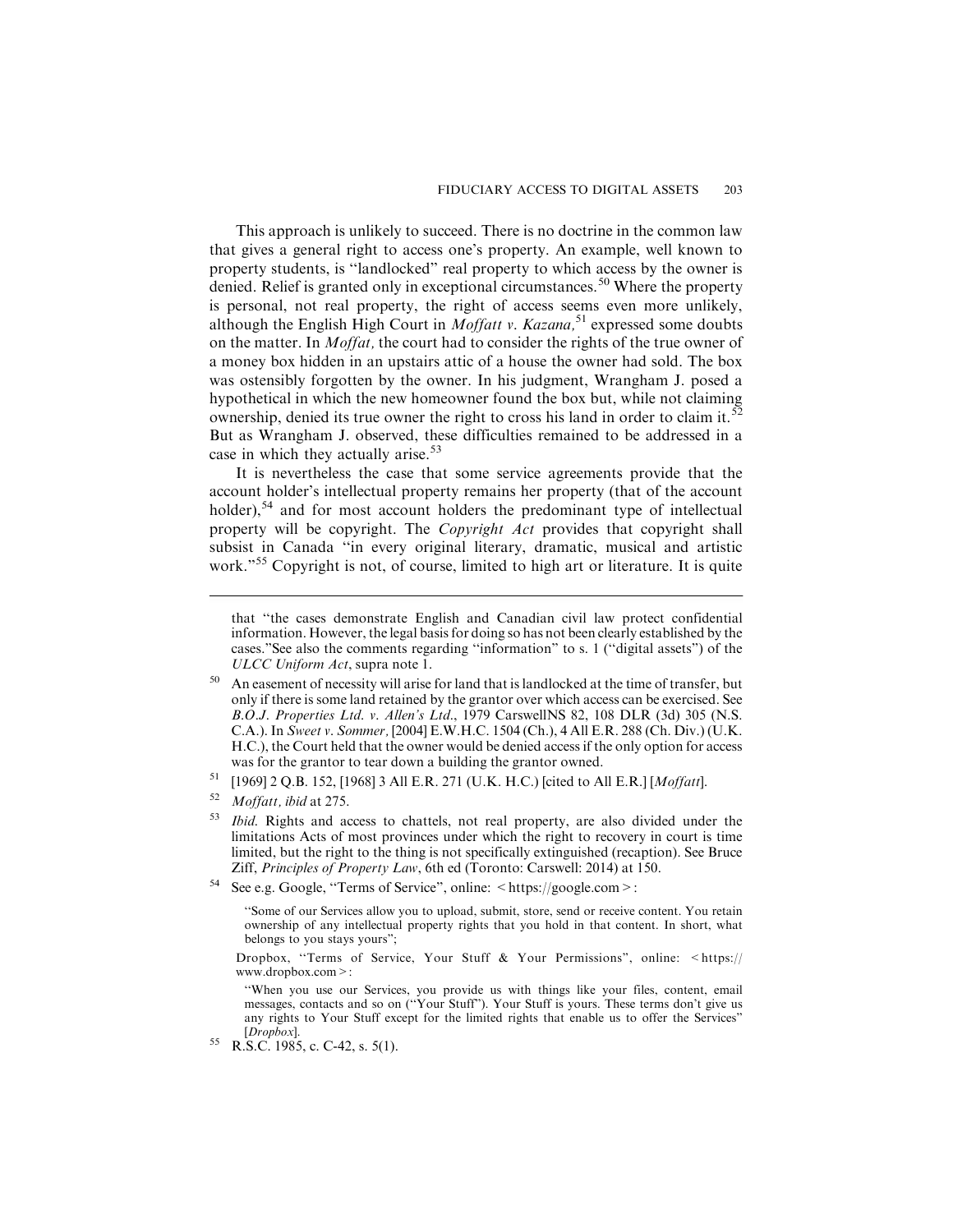possible that copyright arises even in quotidian emails. (And doubtless, there is sometimes a high level of "originality" in dating profiles.)<sup>56</sup> Originality has been interpreted to imply skill and judgment: ''[m]ere industry or 'sweat of the brow' is not enough; nor is creativity necessary."<sup>57</sup> In other words, copyright is a form of property that can apply to some digital assets, even relatively banal ones.

While a provision in the terms of the service agreement that guarantees the account holder's right to "your stuff"<sup>58</sup> will generally serve to prevent its appropriation by the custodian, it does not guarantee the right of the copyright owner or her representative to access it. An analogy can be made to the owner of the copyright in the contents of a tangible asset such as a letter. It is trite law that the sender/copyright owner does not have any rights to access the letter (or obtain copies), and the recipient has no obligation to preserve the letter.<sup>59</sup> On the other hand, there is a conveyance or giving up of the contents of a letter, which may not truly be comparable to copyrighted digital assets retained by an internet service provider.

#### **2. The terms of service agreements**

The interposition of a new type of third party between a fiduciary and the beneficiary's assets, the Internet Service Provider, or custodian, has raised additional obstacles to fiduciary access. The custodian may choose not cooperate with the fiduciary to provide access, because of the custodian's view of itself as a protector of the account holder's privacy and because of its fear that it may incur liability for breaching that privacy.<sup>60</sup> The custodian may also be protective of its bottom line and be concerned with the costs of complying with individualized access. Thus, in many service agreements between a custodian and an account holder, the custodian may impose contractual terms that effectively deny access to the fiduciary.

Service agreements are contracts of adhesion which generally fall into several categories, including browse wrap agreements and click wrap agreements. Under the latter type of agreement, the user/buyer indicates her assent to its terms by clicking the box ''I agree". The legal efficacy of click-wrap agreements was recognized in Rudder v. Microsoft Corp.:

<sup>56</sup> See e.g. Ashley Madison, ''Terms of Service", online: <www.ashleymadison.com/app/ public/tandc.p?c =  $2$  >.

 $57$  David Waver, *Intellectual Property Law* (Toronto: Irwin Law, 2011) at 100. See also CCH Canadian Ltd. v. Law Society of Upper Canada, 2004 SCC 13, [2004] 1 S.C.R. 339, 2004 CarswellNat 446, 2004 CarswellNat 447 (S.C.C.) at 48.

<sup>58</sup> Dropbox, supra note 54.

<sup>59</sup> But see ''Property Rights in Letters (1937) 46:3 Yale LJ 493 (interest in physical document at 493, legal interest of writer at 496).

<sup>60</sup> See Section I.3, ''Canadian privacy laws" in this article, below.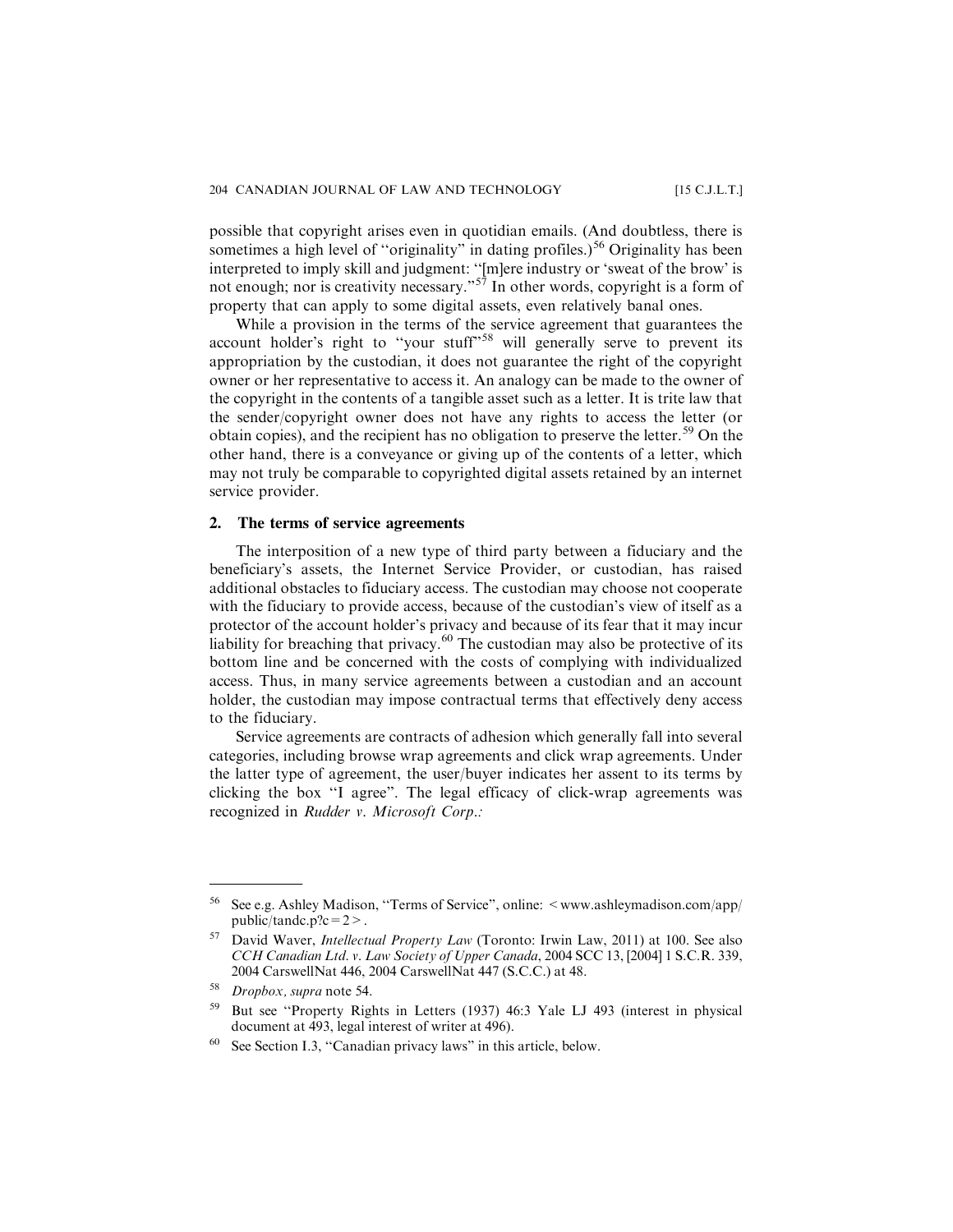On the present facts, the Membership Agreement [click wrap agreement] must be afforded the sanctity that must be given to any agreement in writing.<sup>61</sup>

A browse wrap agreement is like a click wrap agreement, except that there is no ''I accept" box, and the continued use of the website or website products will generally indicate acceptance of the terms of use set out at the first of the website. $62$ 

Currently, many, if not most, service agreements, except for those of certain large social media platforms, do not include any references to fiduciaries. In the absence of specific provisions in the service agreement, the practice of custodians has ranged from refusal to recognize legal representatives, if any are appointed, to extending access to family and friends with no legal standing, through an array of non-traditional and ad hoc arrangements. <sup>63</sup>

Where an account holder has died intestate, there may be no administrator appointed for the estate. Intestates are disproportionately young and without substantial assets.<sup>64</sup> Further, friends and family may not seek appointment of an administrator because many jurisdictions require the posting of a bond.<sup>65</sup> In those cases, unless the custodian provides informal access, there will be no one to deal with the digital assets of the intestate, even though the intestate may have had an online life worthy of preservation.<sup>66</sup>

Some service agreements may not provide for death or incapacity directly, but contain provisions that provide for the deactivation of the account after a period of inactivity.<sup>67</sup> The service agreement may also prohibit the account

<sup>63</sup> See Michael D. Roy, ''Beyond the Digital Asset Dilemma: Will Online Services Revolutionize Estate Planning?" (2011) 24:4 Quinnipiac Probate Law Journal 376 at 386.

For example, Yahoo initially declined a request made by the parents of a deceased US Marine to access their son's email account. The company was subsequently forced to provide access through a court order. See Stefanie Olsen, ''Yahoo releases e-mail of deceased Marine", CNET (22 April 2005), online: < www.cnet.com > . Another example occurred when Facebook denied account access to the parents of a model who died in questionable circumstances. Their decision not to grant access was upheld by a California court. See Jeff Roberts, ''Dead model's parents can't get Facebook messages, judge says", Gigaom (27 September 2012), online:  $\leq$  www.gigaom.com >.<br>Canadian Legal Wills, online:  $\leq$  https://www.legalwills.ca/>.

- 
- See e.g. *Probate Act*, S.N.S. 2000, c. 31, s. 40. Some provinces provide for the expedited administration of small estates. See e.g. Administration of Estates Act, S.S. 1998, c. A-4.1, s. 9. Section 9 applies to estates not exceeding \$25,000 that contain no real property. The fee is \$30 and s. 9(1) provides that the ''the personal property of a deceased person be paid or delivered to a person named by the judge to be disposed of by that person . . . ."
- Molzan, *Progress Report, supra* note 16 at para. 47.

<sup>61</sup> (1999) 1999 CarswellOnt 3195, [1999] O.J. No. 3778, 47 C.C.L.T. (2d.) 168, 40 C.P.C. (4th) 394 (Ont. S.C.J.), at para. 18.

 $62$  Century 21 Canada Ltd. Partnership v Rogers Communications Inc., 2011 BCSC 1196, 2011 CarswellBC 2348, [2011] B.C.J. No. 1679 (B.C. S.C.), but see North American Systemshops Ltd. v King, 1989 CarswellAlta 111, [1989] A.J. No. 512, 68 Alta. L.R. (2d.) 145 (Alta. Q.B.) (regarding notice).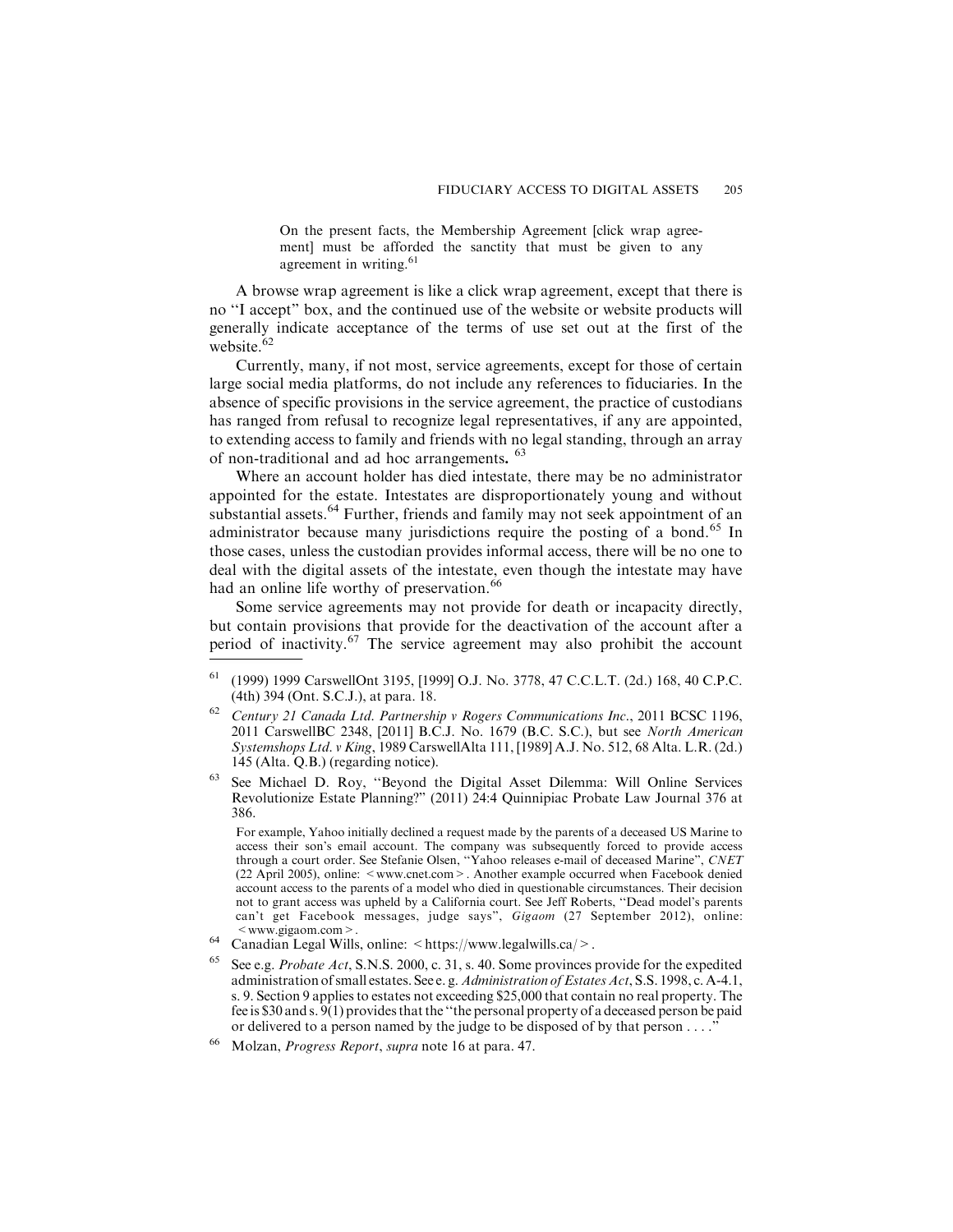holder from transferring the account or sharing her password.<sup>68</sup> In either case, a fiduciary of a deceased or incapacitated account holder may effectively be denied access. Even if the fiduciary can obtain the password to the account, the service agreement may invalidate the account if a person other than the account holder obtains access (although admittedly this may be hard to police).<sup>69</sup> By shutting down accounts at death or after a period of inactivity, custodians may eliminate value or property, make it inaccessible, damage ongoing business and eliminate the ability of an individual's heirs to inherit property of sentimental value or even of historical interest. From the custodians' perspective, they are simply fulfilling their users' expectations of privacy and, by chance, eliminating cumbersome administrative obligations.<sup>70</sup>

Facebook is one of the providers which now allows limited access to an account of a deceased individual.<sup>71</sup> However, the access is entirely mediated by contract and circumvents considerations of fiduciary access and obligations. Facebook allows an account holder to provide in advance through her security settings whether, on death, her account is either to be deleted or ''memorialized."<sup>72</sup>

If an account is memorialized, no one can log into the account and its contents may be shared only among the friends it was originally shared with. The contents also cannot be changed. Depending on the privacy settings of the account, friends can share memories of the deceased on the Timeline.

An ''immediate" family member of a deceased, not clothed in any legal authority, or an executor, may request that an account be deleted. In both cases, there must be proof of death such as an obituary or memorial card and proof of authority to act. The authority to act derives, it appears, from the possession of a power of attorney, birth certificate, will, or estate letter.

It is also possible for an account holder before her death to designate, in the security settings of her account, a ''legacy contact." A legacy contact must be a member of Facebook and age 19 years or older. A legacy contact has limited powers to update the profile and biography, respond to new friend requests, and provide a post regarding the deceased or the deceased's memorial service. The legacy contact cannot log into the account, read the account holder's messages, or remove friends.

 $67$  See e.g. *Dropbox*, *supra* note 54.

<sup>&</sup>lt;sup>68</sup> See e.g. Yahoo, "Terms of Service", online:  $\leq$  policies.yahoo.com/ca/en/yahoo/terms/ utos $>$ .

<sup>&</sup>lt;sup>69</sup> See e.g. Amazon, "Kindle Store Terms of Use", online:  $\langle$ www.amazon.ca/gp/help/ customer/display.html?nodeId =  $201014950$  >, s. 3 (dealing with termination).

<sup>&</sup>lt;sup>70</sup> See e.g. Netchoice, online:  $\leq$  netchoice.org/ $>$ .

<sup>71</sup> See Nate Russell, ''Of Digital Legacies and Changes to Facebook's Memorial Pages", Slaw (16 February 2015), online:  $\leq$  www.slaw.ca  $\geq$ .

Facebook, "Help", online:  $\leq$  www.htpp: facebook.com/help $\geq$ .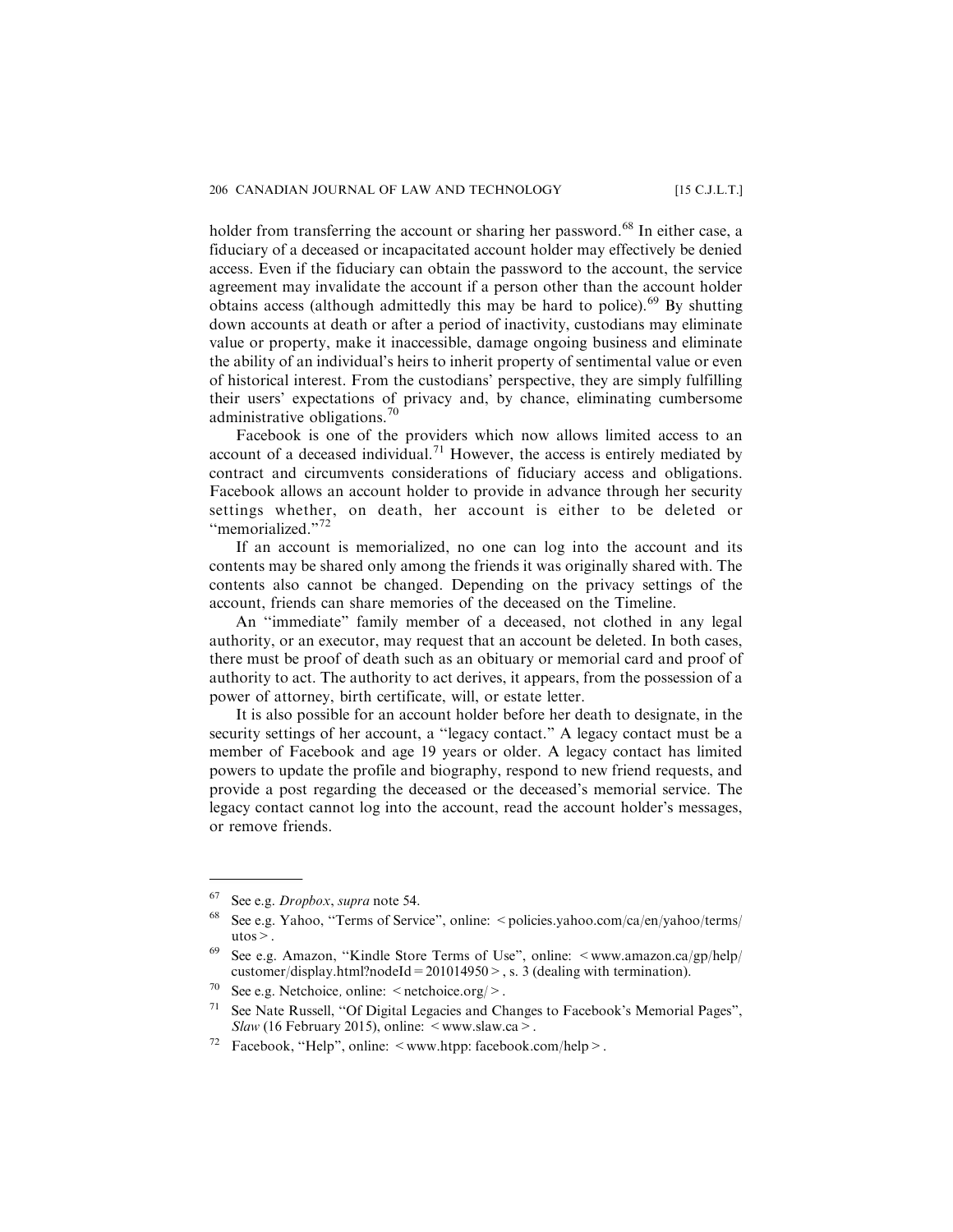# **3. Canadian privacy laws**

The position of the drafters of the ULCC Uniform Act is that no Canadian privacy legislation will hinder the operation of the Act and, implicitly that under current law, fiduciary access is not barred by privacy legislation.<sup>73</sup> They have stated that the privacy Acts do not prevent the disclosure of personal information of an individual to a fiduciary because ''the fiduciary is obliged to obtain the information to fulfill their duties."<sup>74</sup>

While privacy legislation may not greatly impede fiduciary access, custodians are governed by privacy legislation, and some limitations may be imposed on fiduciary access. In addition, where the privacy rights of third parties are concerned, the legislation may be engaged. This is particularly a concern where the digital asset is e-mail or social media.<sup>75</sup>

There are two types of general privacy legislation in Canada governing nongovernmental actors.<sup>76</sup> The federal Government enacted the *Personal* Information Protection and Electronic Documents  $Act^{77}$  (PIPEDA) in 2000 and three provinces have elected to enact their own legislation, to be applied in lieu of the federal legislation: British Columbia,<sup>78</sup> Alberta<sup>79</sup> and Quebec.<sup>80</sup> These Acts generally govern the collection, use and disclosure of personal information $81$  by organizations,  $82$  and, in the case of the federal Act, to organizations carrying on

 $73$  ULCC Uniform Act, supra note 1, notes to s. 5.

 $74$  Ibid.

 $75$  If a communication is public then the privacy Acts will not apply.

<sup>76</sup> Also, the federal government and the provinces each have legislation regarding government information collection and storage. The federal legislation is called the Privacy Act, R.S.C. 1985, c. P-21. The provincial legislation is generally described by the acronym ''FIPO," Freedom of Information and Protection of Privacy Act. See e.g. Freedom of Information and Protection of Privacy Act, R.S.B.C. 1996, c. 165; Freedom of Information and Protection of Privacy Act, R.S.A. 2000, c. F-25.

 $77$  Personal Information Protection and Electronic Documents Act, S.C. 2000, c. 5 [PIPEDA].

<sup>78</sup> Personal Information Protection Act, S.B.C. 2003, c. 63 [BC PIPA].

<sup>&</sup>lt;sup>79</sup> Personal Information Protection Act, S.A. 2003, c. P-6.5 [AB PIPA].

<sup>&</sup>lt;sup>80</sup> Protection of Personal Information in the Private Sector, C.Q.L.R. c. P-39.1. This paper will not deal with the non-common law jurisdiction of Quebec.

<sup>&</sup>lt;sup>81</sup> PIPEDA, supra note 77, s. 2(1):

<sup>-</sup> personal information means information about an identifiable individual; BC PIPA, supra note 78, s 1: - ''personal information" means information about an identifiable individual and includes employee personal information but does not include (a) contact information, or (b) work product information;  $\overrightarrow{AB}$  PIPA, supra note 79, s. 1(k): <sup>52</sup> ''personal information" means information about an identifiable individual.<br><sup>82</sup> PIPEDA, supra note 77, s. 2(1):

<sup>- &#</sup>x27;'organization" includes an association, a partnership, a person and a trade union; BC PIPA, supra note 78, s. 1: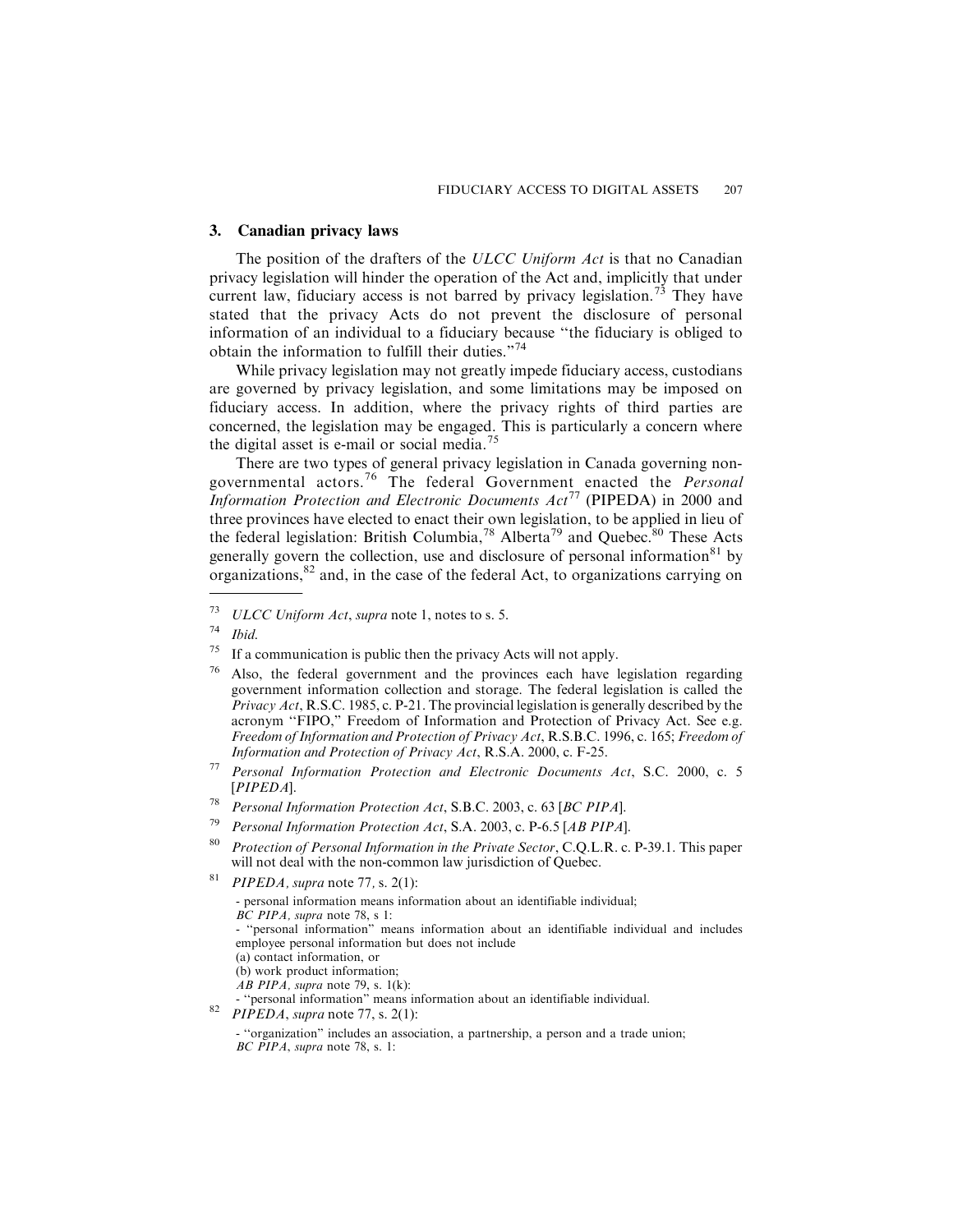commercial activities.<sup>83</sup> Custodians will fall within the definitions and the Acts will apply.<sup>84</sup> In addition there is sector specific legislation enacted by the federal government and provinces related to, for example, the privacy of health information. This paper will not deal directly with those types of legislation.

The other type of privacy legislation makes it a tort to violate the privacy of another. Four common law jurisdictions in Canada have enacted legislation: British Columbia, <sup>85</sup> Saskatchewan, <sup>86</sup> Manitoba, <sup>87</sup> and Newfoundland and Labrador.<sup>88</sup> The legislation was enacted before the current prevalence of social media and e-mail, and not with those means of communication in mind, but both custodians and fiduciaries qualify as ''persons."<sup>89</sup> The cases decided so far on the application of the Acts have not dealt with fiduciary access.<sup>90</sup>

# *a. Privacy torts*

All of the provincial legislation regarding privacy torts, except Manitoba, provides that a right of action is extinguished by the death of the person whose

- (d) the Nisga'a Government, as defined in the Nisga'a Final Agreement, or
- (e) the private trust for the benefit of the one or more designated individuals who are friends or members of the family of the settlor;
- AB PIPA, supra note 79, s.  $1(1)(i)$ :
- ''organization" includes
- (i) a corporation,
- (ii) an unincorporated association,
- (iii) a trade union as defined in the Labour Relations Code,
- (iv) a partnership as defined in the Partnership Act, and
- 
- (v) an individual acting in a commercial capacity,
- <sup>83</sup> PIPEDA, supra note 77, ss. 1, 4: "commercial activity" means any particular transaction, act or conduct or any regular course of conduct that is of a commercial character, including the selling, bartering or leasing of donor, membership or other fundraising lists."
- <sup>84</sup> Fiduciaries will, in many cases, also fall within the definitions of "organizations" and in the case of the federal Act, ''carrying on commercial activities." Therefore, the transfer of information from fiduciary to beneficiaries also could be subject to the legislation. This paper will focus on the transfer of information from custodian to fiduciary.
- <sup>85</sup> Privacy Act, R.S.B.C. 1996, c. 273 [BC Privacy Act].
- <sup>86</sup> The Privacy Act, R.S.S. 1978, c. P-24 [SK Privacy Act].
- The Privacy Act, R.S.M. 1987, c. P125, C.C.S.M. c. P125 [MB Privacy Act].
- <sup>88</sup> Privacy Act, R.S.N.L. 1990, c. P-22 [NL Privacy Act].
- See e.g. *Interpretation Act*, R.S.B.C. 1996, c. 238, s. 29: "person' includes a corporation, partnership or party, and the personal or other legal representatives of a person to whom the context can apply according to law".
- <sup>90</sup> See Barbara McIsaac, Rick Shields, & Kris Klein, *The Law of Privacy in Canada*, (Toronto: Carswell, 2004) (looseleaf consulted on 9 May 2017), para. 2.4.5 ff.

<sup>- &#</sup>x27;'organization" includes a person or an unincorporated association, a trade union, a trust or not for profit corporation, but does not include

<sup>(</sup>a) an individual acting in a personal or domestic capacity or acting as an employee,

<sup>(</sup>b) a public body,

<sup>(</sup>c) the Provincial Court , the Supreme Court or the Court of Appeal,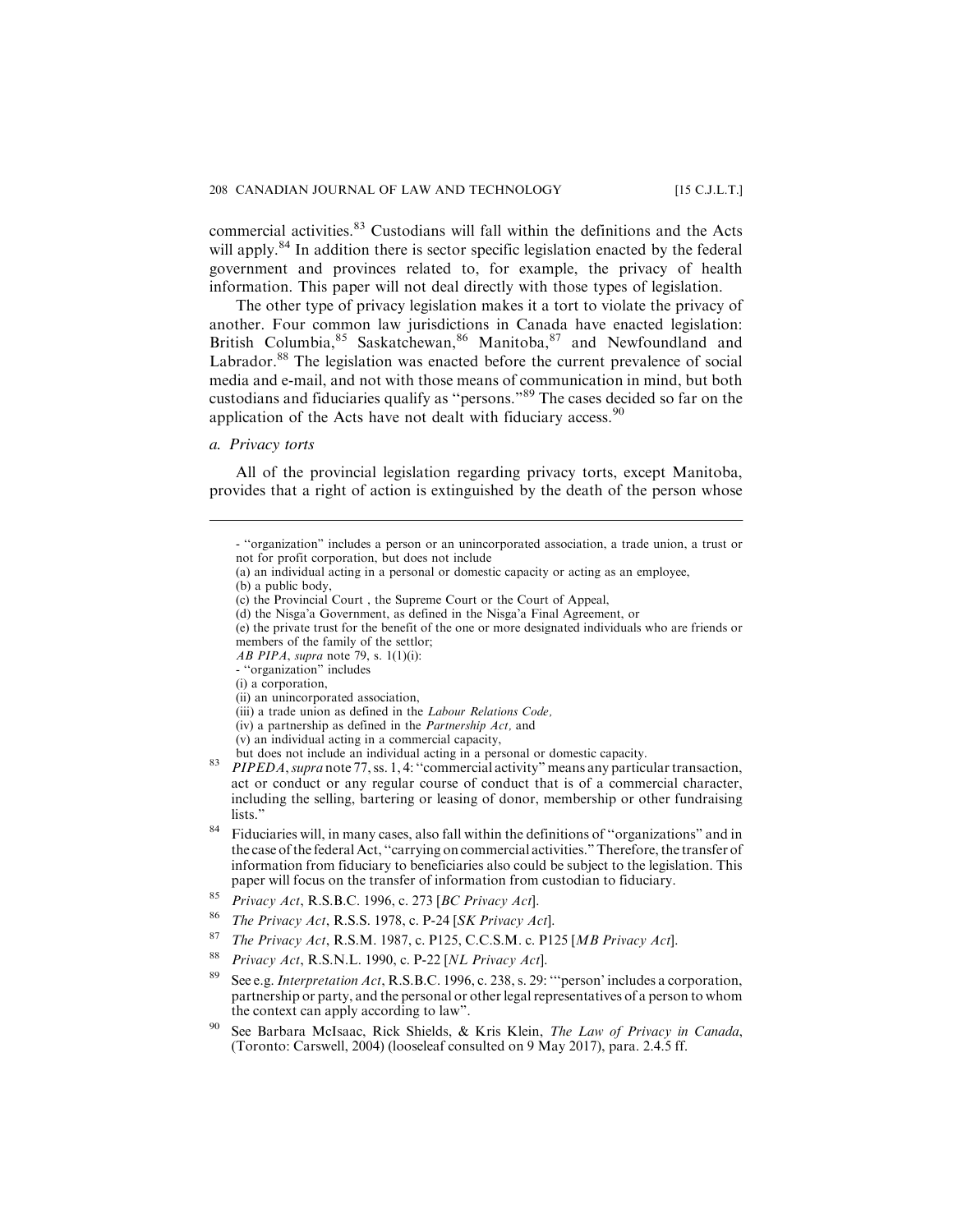privacy is alleged to have been violated, so personal representatives are exempted from their purview, although the rights of third parties may still be violated by the release of material to a fiduciary or where the fiduciary passes on the material to heirs.<sup>91</sup> Otherwise, all the statutes provide for the defense:

> (d) that the defendant acted under authority conferred upon him by a law in force in the province or by a court or any process of a court<sup>92</sup>

None of the Acts specifically define what the tort comprises, except to provide that a person must ''willfully without claim of right violate the privacy of another person."<sup>93</sup> The Newfoundland Act provides that the nature and degree of privacy to which an individual is entitled is that ''which is reasonable in the circumstances, regard being given to the lawful interests of others. . .."<sup>94</sup> This theme of reasonableness, which supports fiduciary access to digital assets, is repeated in the other Acts.<sup>95</sup>

When the Alberta, Saskatchewan and Newfoundland statutes reference examples of violations of privacy, they refer to the ''use" of certain materials (which could include digital assets) such as ''letters, diaries and other personal documents" without consent as a prima facie violation of privacy.<sup>96</sup>

# *b. Federal and provincial legislation regarding the disclosure of personal information by organizations*

The federal Act provides that an organization may disclose personal information without the knowledge or consent of the individual only in certain enumerated situations.<sup>97</sup> One exception is if the disclosure is made after the

<sup>&</sup>lt;sup>91</sup> BC Privacy Act, supra note 85, s. 5; SK Privacy Act, supra note 86, s. 9; NL Privacy Act, supra note 88, s. 11. (Although this contradicts the generally broad powers of fiduciaries.)

<sup>&</sup>lt;sup>92</sup> MB Privacy Act, supra, note 87, s. 5(d); see also BC Privacy Act, supra note 85, s. 2(2)(c); SK Privacy Act, supra note 86, s. 4(1)(c); NL Privacy Act, supra note 88, s. 5(c).

<sup>&</sup>lt;sup>93</sup> SK Privacy Act, supra note 86, s. 2. All the Acts include this formulation: BC Privacy Act, supra note 85, s. 1(1); MB Privacy Act, supra note 87, s. 2(1); NL Privacy Act, supra note 88, s. 3(1) [emphasis added].

<sup>&</sup>lt;sup>94</sup> NL Privacy Act, supra note 88, s.  $3(2)$ .

<sup>&</sup>lt;sup>95</sup> BC Privacy Act, supra note 85, s. 1(2); SK Privacy Act, supra note 86, s. 6(1); MB Privacy Act, supra note 87, s. 2(1).

SK Privacy Act, supra note 86, s. 3(d); MB Privacy Act, supra note 87, s. 3(d); NL Privacy Act, supra note 88, s. 4(d). There is also a developing common law tort of invasion of privacy which has been primarily a construction of the Ontario courts. That province has no legislation comparable to the privacy legislation described above. In Jones v. Tsige, 2012 ONCA 32, 2012 CarswellOnt 274 (Ont. C.A.), the Ontario Court of Appeal held there was a tort of invasion of privacy in that province, specifically an action for intrusion on the seclusion of an individual. The decision echoed many criteria already established in the legislation. It held that liability would ensue if the defendant's conduct was intentional; the defendant's conduct invaded the private affairs or concerns of the plaintiff without lawful justification, and a reasonable person would regard the invasion as highly offensive.

 $PIPEDA$ , supra note 77, s. 7(3).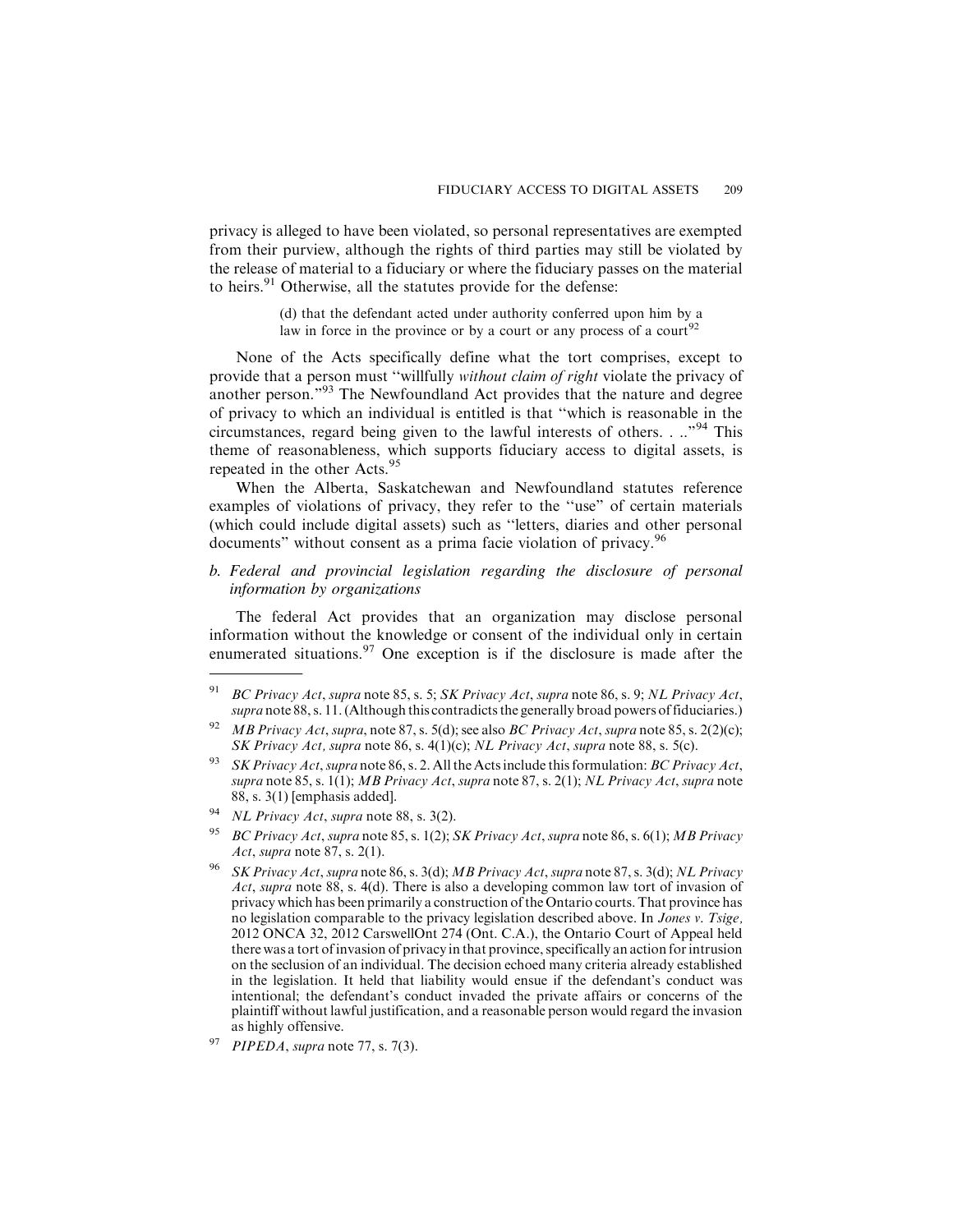earlier of ''one hundred years after the record containing the information was created,"<sup>98</sup> or ''twenty years after the death of the individual whom the information is about."<sup>99</sup> Therefore protection under the Act will be extended to deceased account holders for any lesser period.

PIPEDA does not refer directly to the rights and responsibilities of a fiduciary, although it implicitly recognizes them. Thus Principle 4.3.6 on Consent states that ''consent [for disclosure] can also be given by an authorized representative (such as a legal guardian or a person having power of attorney)."<sup>100</sup>

Disclosure without consent is also permitted pursuant to an order of ''the court, person or body with jurisdiction to compel the production of information"<sup>101</sup> and where required ''by law".<sup>102</sup> Given the responsibilities imposed on a fiduciary under probate Acts, other legislation, and the common law, fiduciary access might be subsumed under either of those provisions (i.e. a court order or a legal requirement). British Columbia provides for disclosure if ''the disclosure is required or authorized by law,"<sup>103</sup> but Alberta's list of reasons for disclosure without consent simply refers to disclosure required by statutes, regulations and bylaws and to disclosure of information that is reasonable for the purposes of a legal proceeding.<sup>104</sup>

Clause 4.9 of Schedule l of PIPEDA sets forth ''Principle 9 - Individual Access" which permits an individual access to her own personal information. This principle also refers to the individual's ability to challenge the accuracy and completeness of the information, but does not explicitly provide that access will be limited to that circumstance.<sup>105</sup> If the fiduciary steps into the shoes of the beneficiary, the principle of individual access might permit the fiduciary to access an individual's digital assets held by a custodian. Access, however, is prohibited,

> [i]f doing so would likely reveal personal information about a third party. However, if the information about the third party is severable from the record containing the information about the individual, the organization shall sever the information about the third party before giving the individual access. $106$

 $98$  *Ibid*, s. 7(3)(h)(i).

<sup>&</sup>lt;sup>99</sup> *Ibid, s.* 7(3)(h)(ii). See also *AB PIPA, supra* note 79, ss. 4(1)(h)-(i).

<sup>&</sup>lt;sup>100</sup> Ibid, Schedule I. In addition, s. 7(3)(d.3), PIPEDA, ibid, specifically permits (but does not require) an organization to make a disclosure on the initiative of a government institution, the next of kin or an ''authorized representative" of an individual in certain cases where the individual has been a victim of financial abuse.

 $101$  *Ibid*, s. 7(3)(c).

 $102$  *Ibid*, s. 7(3)(i).

<sup>&</sup>lt;sup>103</sup> BC PIPA, supra note 78, s. 18(1)(o).

 $^{104}$  AB PIPA, supra note 79, s. 20(b)(m).

<sup>&</sup>lt;sup>105</sup> PIPEDA, supra note 77, Schedule I.

<sup>&</sup>lt;sup>106</sup> PIPEDA, ibid [emphasis added].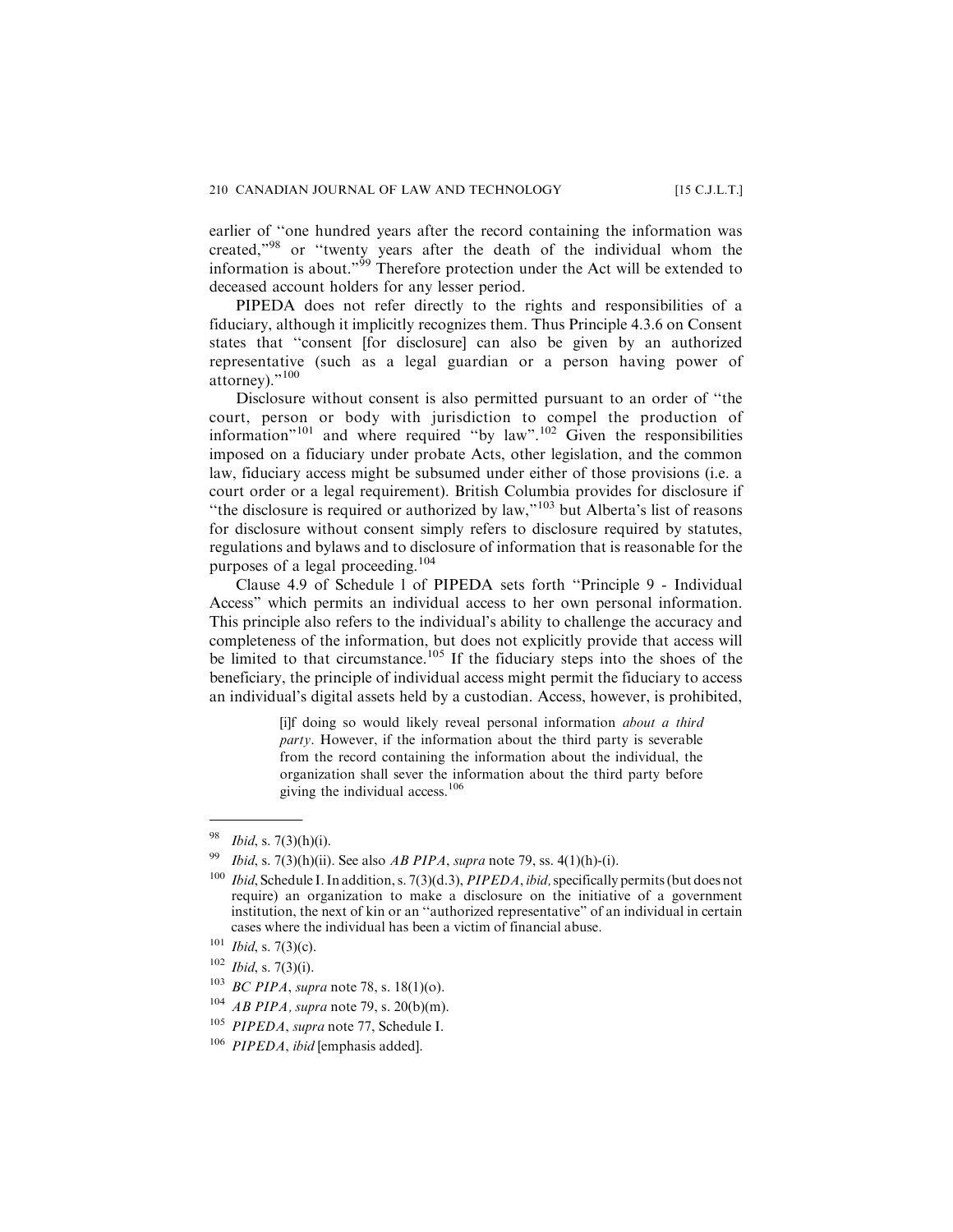The regulations to the British Columbia Act, and the Alberta Act, confer explicit authority on certain fiduciaries to access information.

The BC regulations recognize a "representative" of an individual as:

- (a) a committee under the Patients Property Act,
- (b) an attorney acting under an enduring power of attorney,
- (c) a litigation guardian, and
- (d) a representative under the Representation Agreement Act.<sup>107</sup>

A representative may access the individual's information and make a request for a correction and more generally give consent to the collection, use and disclosure of the individual's personal information.<sup>108</sup> If the individual is deceased, those rights are conferred on the individual's personal representative, and if there is no personal representative (e.g. where there is no executor willing or able to act, or no administrator is appointed for an intestate), on the nearest relative of the individual.<sup>109</sup> The nearest relative of an individual is defined to be the first person who is a spouse, adult child, parent, adult brother or sister or other adult relation by birth or adoption.<sup>110</sup>

The Alberta Act confers explicit rights on fiduciaries but the rights are limited to those that relate to the rights and powers of their particular office. Although the access rights conferred by the ULCC Uniform Act are not explicitly limited, a fiduciary must act within the parameters of her fiduciary duties under the general law. Thus, the Alberta Act provides that any right or power conferred on an individual may be exercised by a guardian, but only if the exercise relates to the powers and duties of the guardian,  $111$  or by an attorney, but only if the exercise relates to the powers and duties conferred by the power of attorney.<sup>112</sup> Where the individual is deceased, the personal representative holds any right or power conferred by the Act on the deceased individual, if the right or power relates to the administration of the estate.<sup>113</sup> No disclosure to an individual or fiduciary is permitted if the disclosure would reveal personal information about another individual.<sup>114</sup> This provision has the potential to unreasonably interfere or prevent the due administration of an individual's estate.

The Alberta Act and B.C. regulations also permit disclosure to persons who are not among the categories of traditional fiduciaries. This may remove an impediment to custodian disclosure where authorization as a legal representative is absent. British Columbia permits disclosure (and gives other rights) to ''the

- $112$  *Ibid*, s. 61(1)(g).
- $113$  *Ibid*, s. 61(1)(d)(i).
- <sup>114</sup> *BC PIPA*, *supra* note 78, s. 23(4)(c).

 $107$  B.C. Reg. 473/2003, ss. 2(1)(a)-(d) [BC Reg].

 $108$  *Ibid*, ss. 2(3)(a)-(c).

 $109$  *Ibid*, s. 3.

 $110$  *Ibid, s.* 1; *ibid, s.* 4 (definition of "nearest relative").

<sup>&</sup>lt;sup>111</sup> *AB PIPA*, *supra* note 79, s. 61(1)(e).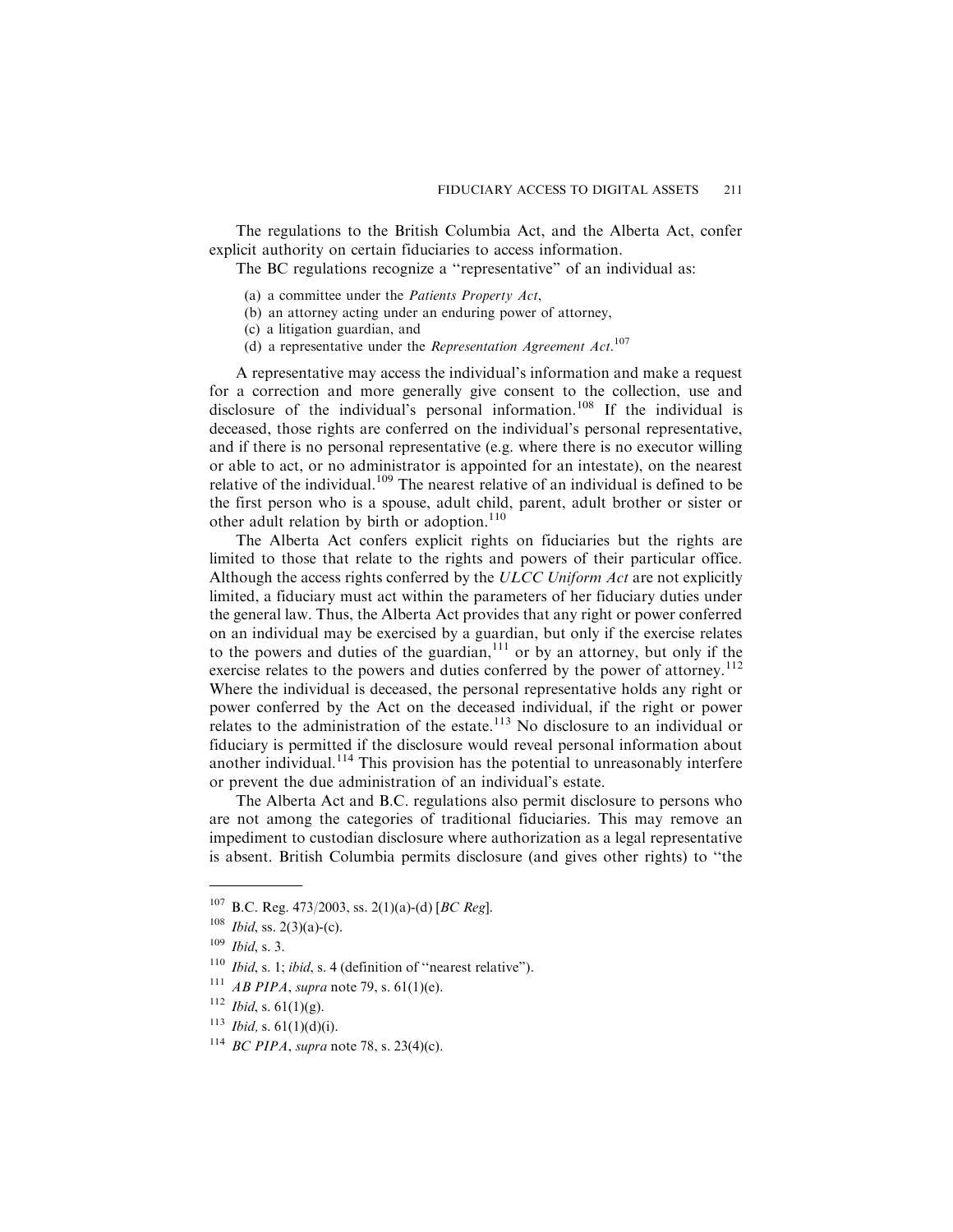nearest relative"<sup>115</sup> if there is no personal representative. Alberta permits disclosure ''to the surviving spouse or adult interdependent partner or to a relative of a deceased individual if, in the opinion of the organization, the disclosure is reasonable."<sup>116</sup>

# **ll. FIDUCIARY ACCESS UNDER THE PROPOSED MODEL CANADIAN AND AMERICAN ACTS**

#### **1. The Canadian position: default access**

Section 3(1) of the ULCC Uniform Act sets down the basic rule that "the fiduciary of an account holder has the right to access a digital asset of the account holder."<sup>117</sup> The ULCC Uniform Act does not distinguish among different types of fiduciaries,  $118$  whether they are attorneys, guardians or legal representatives. They are treated alike, at least in the first instance, in which they are permitted default access to digital assets. This default position can be changed only by the terms of a power of attorney, trust, will or a grant of administration, or by a court order.<sup>119</sup>

A service agreement that limits fiduciary access is void $120$  unless the account holder accepts its terms by ''an affirmative act separate from the account holder's assent to other provisions of the service agreement."<sup>121</sup>

The notes to the ULCC Uniform Act state that the Act is intended to ''facilitate access while respecting the privacy and intention of the account holder."<sup>122</sup> Whether the proposed legislation strikes a proper balance is a

[N]earest relative means the first person in the following order of priority:

- (b) adult child; (c) parent;
- 

- <sup>116</sup>  $\overrightarrow{AB}$  PIPA, supra note 79, s. 20(k).
- $117$  *Ibid.*
- $118$  ULCC Uniform Act, supra note 1, s. 1: "fiduciary" in relation to an account holder, means(a) a personal representative for a deceased account holder,(b) a guardian appointed for the account holder, $(c)$  an attorney appointed for an account holder who is the donor of the power of attorney,(d) a trustee appointed to hold in trust a digital asset or other property of an account holder.The notes accompanying the Act provide that jurisdictions can provide separate definitions for each type of fiduciary. A fiduciary under the ULCC Uniform Act does not include a guardian of minor children who are not deceased, or trustees in bankruptcy. It also does not apply to ''an employer's digital asset used by an employee in the ordinary course of business." See text accompanying notes 20-27.
- $119$  *Ibid*, s. 3(2).
- $120$  *Ibid*, s. 5(2).

 $121$  *Ibid.* 

 $115$  BC Reg, supra note 107, s. 1, definition of

<sup>(</sup>a) spouse;

 $(d)$  adult brother or sister;<br>(e) other adult relation by birth or adoption.

<sup>&</sup>lt;sup>122</sup> Prefatory notes to ULCC Uniform Act, supra note 1.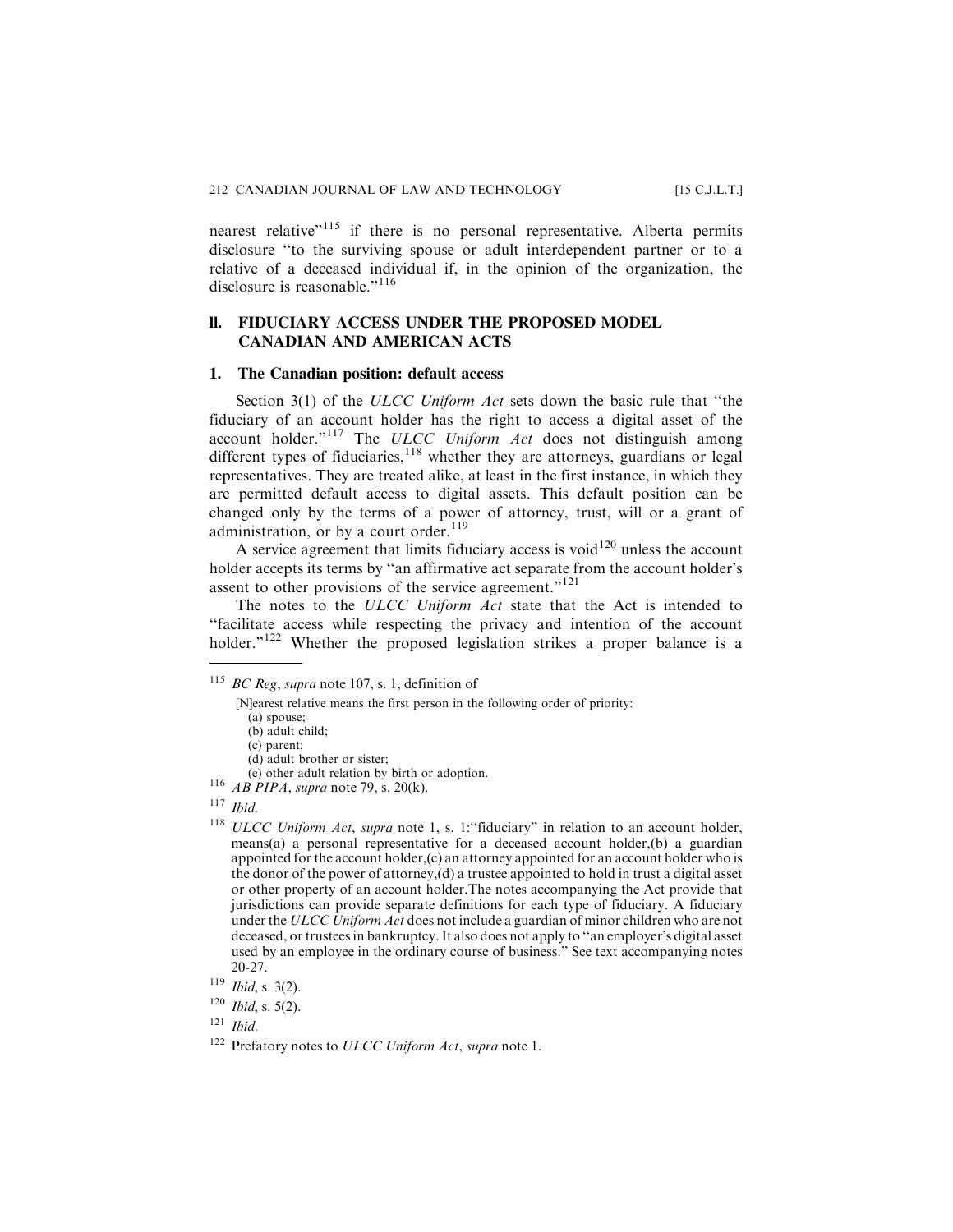debatable point insofar as the ULCC Uniform Act generally treats fiduciary access to digital assets like fiduciary access to other types of property and hence is media neutral. It tends, moreover, to favour access (compared to the American Acts), over privacy.

This approach contrasts with that in the two versions of the American model Act developed by the Uniform Law Commission regarding fiduciary access to digital assets.<sup>123</sup>

# **2. The American position: access depending on both the characteristics of the digital asset and the type of fiduciary**

*a. Access depending on the characteristics of the particular digital asset: the envelope/content distinction in the American uniform Acts*

Early on in its mandate, the Canadian drafting committee for the ULCC Uniform Act agreed to track the 2014 FADAA<sup>124</sup> as closely as possible to facilitate cooperation and compliance across borders.<sup>125</sup> The Canadian committee did not, however, adopt a key element of the American Acts, namely, the content/envelope distinction. The distinction reflects the one adopted in the American federal Stored Communications Act (SCA).<sup>126</sup> That Act, which was enacted in 1986, was intended to help preserve the privacy of internet users, especially against the United States Government, by prohibiting service providers from divulging the contents of stored electronic communications.<sup>127</sup>

<sup>123</sup> Revised FADAA, supra note 15; 2014 FADAA, supra note 15.

 $124$  Ibid.

<sup>&</sup>lt;sup>125</sup> Molzan, *Progress Report*, supra note 16 at para. 7.

<sup>&</sup>lt;sup>126</sup> Stored Communications Act, 18 USC §§ 2701-2711 (1986).

<sup>&</sup>lt;sup>127</sup> 18 USC §2702(a):Prohibitions.—Except as provided in subsection (b) or (c)—(1) a person or entity providing an electronic communication service to the public shall not knowingly divulge to any person or entity the contents of a communication while in electronic storage by that service; and  $(2)$  a person or entity providing remote computing service to the public shall not knowingly divulge to any person or entity the contents of any communication which is carried or maintained on that service—(A) on behalf of, and received by means of electronic transmission from (or created by means of computer processing of communications received by means of electronic transmission from), a subscriber or customer of such service;(B) solely for the purpose of providing storage or computer processing services to such subscriber or customer, if the provider is not authorized to access the contents of any such communications for purposes of providing any services other than storage or computer processing; and(3) a provider of remote computing service or electronic communication service to the public shall not knowingly divulge a record or other information pertaining to a subscriber to or customer of such service (not including the contents of communications covered by paragraph (1) or (2)) to any governmental entity.

This excludes material stored on computers, tablets and other personal electronic devices and opened e-mails even if stored by the service provider because they are not being stored for ''backup." ''Electronic storage" is defined in 18 USC §2510 (17) (incorporated by 18 US  $§2711(1))$ :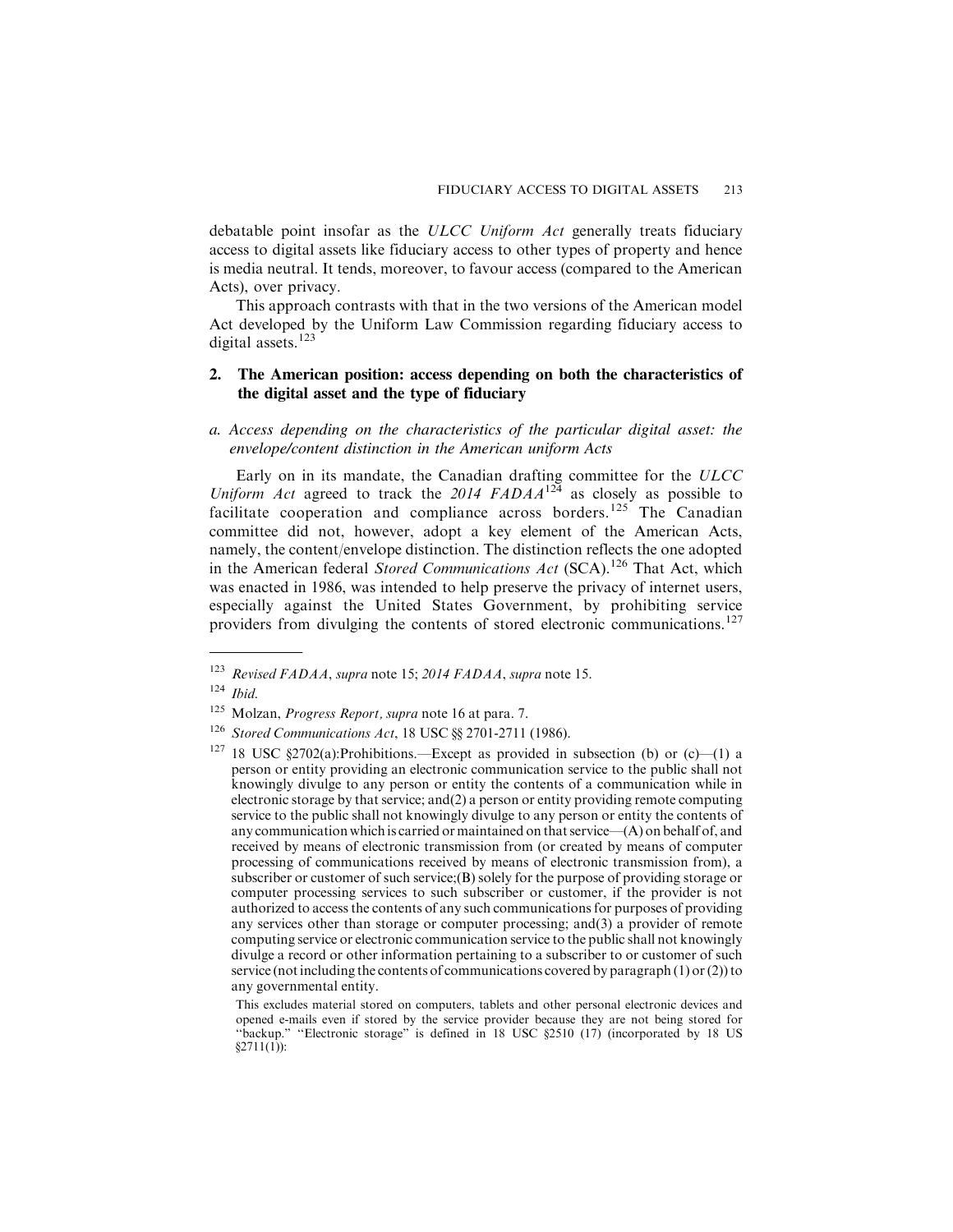It also criminalized anyone who intentionally accessed ''without authorization" a facility through which an electronic service is provided.<sup>128</sup> Because there is no reference to fiduciaries in the SCA, the SCA (theoretically at least) in the words of one expert ''present[s] a seemingly nasty glitch for fiduciaries attempting to marshal a decedent's digital assets."<sup>129</sup> It should be noted, however that many scholars have disputed this interpretation, especially the application of the SCA to fiduciaries and opened e-mails. Notwithstanding this commentary, the Revised FADAA (as did the 2014 FADAA to a large extent) tracks the distinction found in the  $SCA$ <sup>130</sup> Further, because the  $SCA$  is a federal statute and the *Revised* FADAA is designed only for state enactment, some people have argued that the Revised FADAA, if enacted, cannot exempt fiduciaries from the SCA's strict rules.

While service providers are generally prohibited from divulging the contents of electronic communications, $^{131}$  they may "voluntarily" disclose the contents of a communication (to anyone other than the government) with the ''lawful consent" of the originator or an addressee or intended recipient of such communication.<sup>132</sup> Hence, even if a fiduciary can successfully claim ''lawful consent," she may nevertheless be denied access at the discretion of the custodian.

The SCA does not provide the same protection to metadata, such as the identities of others with whom an account holder has communicated and other

<sup>(</sup>A)

Any temporary, immediate storage of a wire or electronic communication incidental to the electronic transmission thereof;

<sup>(</sup>B)

Any storage of such communication by an electronic communication service for purposes of backup protection of such communication.

See also See David Horton, "The Stored Communications Act and Digital Assets," (2014) 67 Vand L Rev 1729 at 1734 [Horton].

<sup>&</sup>lt;sup>128</sup> 18 USC § 2701:(a) Offense.—Except as provided in subsection (c) of this section whoever— $(1)$  intentionally accesses **without authorization** a facility through which an electronic communication service is provided; or(2) intentionally exceeds an authorization to access that facility;and thereby obtains, alters, or prevents authorized access to a wire or electronic communication while it is in electronic storage in such system shall be punished as provided in subsection (b) of this section [emphasis added].

<sup>&</sup>lt;sup>129</sup> Horton, *supra* note 127 at 1734, but see that scholars have disagreed on whether fiduciary access is ''unauthorized." See Cahn, supra note 14. See also James D. Lamm et al., supra note 14.

 $130$  Notes to s. 2, Revised FADAA, supra note 15.

<sup>&</sup>lt;sup>131</sup> 18 USC § 2702(1). See *infra*, note 132.

<sup>132</sup> 18 USC § 2702(1):(b)Exceptions for disclosure of communications.—A provider described in subsection (a) may divulge the contents of a communication—(1) to an addressee or intended recipient of such communication or an agent of such addressee or intended recipient;(2) as otherwise authorized in section 2517,  $>$  2511(2)(a), or 2703 of this title;(3) with the lawful consent of the originator or an addressee or intended recipient of such communication, or the subscriber in the case of remote computing service; [emphasis added].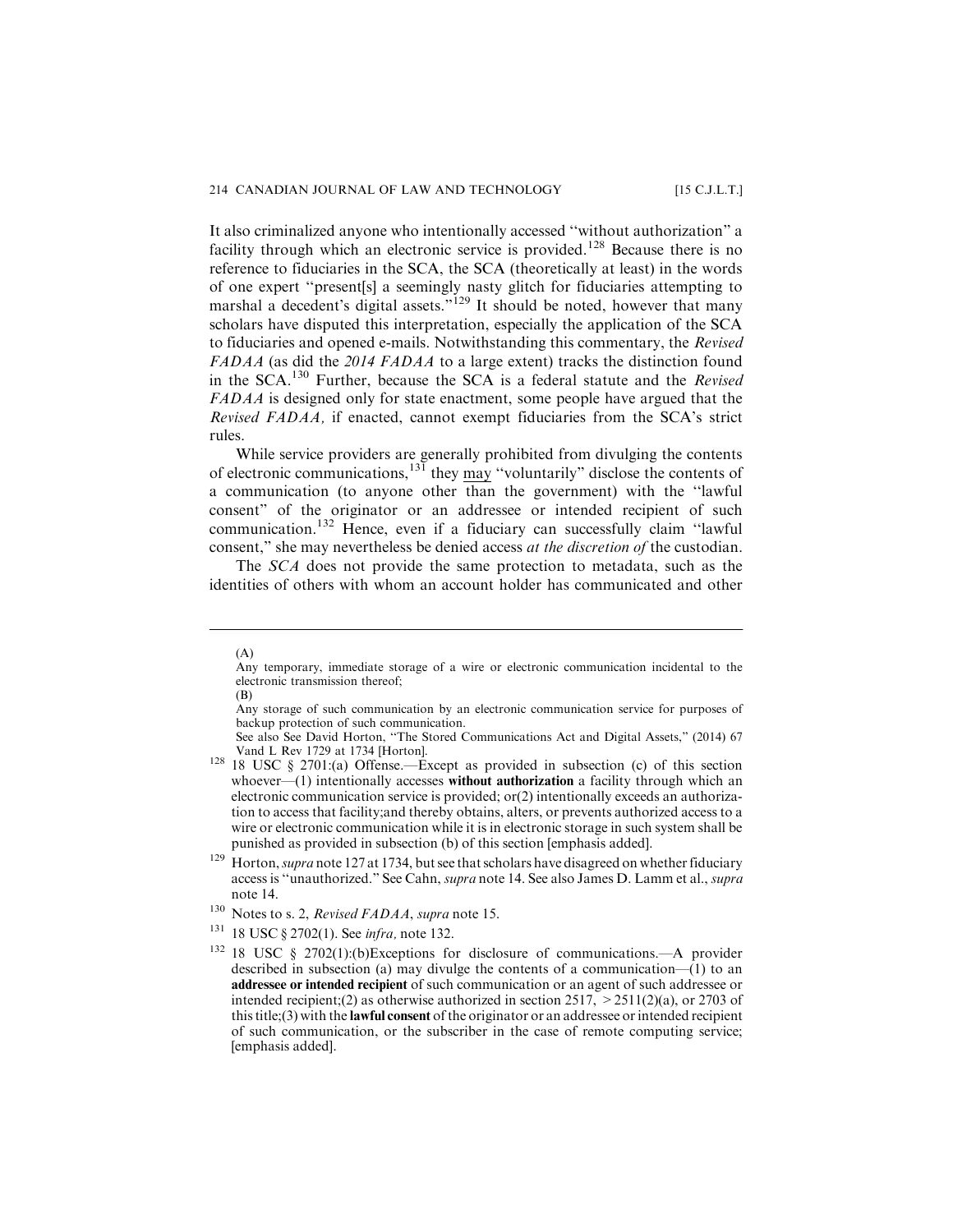details of those communications. This information is the ''envelope" which the American Acts characterize as the ''catalogue" of communications, defined as:

> [I]nformation that identifies each person with which a user has had an electronic communication, the time and date of the communication, and the electronic address of the person.<sup>133</sup>

Because of the distinctions developed in the SCA, the American Acts separate digital assets into three categories: two categories of communications catalogues of electronic communications and the contents of electronic communications  $-$  and the large category of *all other digital assets* that are not electronic communications.

Default access is permited only to the catalogue and all other digital assets except electronic communications. In contrast, s. 5(1)(b) of the ULCC Uniform Act provides that a fiduciary who has a right under the Act to access a digital asset of an account holder ''is deemed to have the consent of the account holder for the custodian to divulge the content of the digital asset to the fiduciary"<sup>134</sup> and is deemed ''to be an authorized user of the digital asset."<sup>135</sup> The section also ensures, inter alia, that fiduciary access does not contravene s. 342.1 of the Canadian Criminal Code, which deals with the unauthorized use of a computer or computer service.<sup>136</sup>

# *b. Access depending on the type of fiduciary*

# i. Personal representatives

Under the Revised FADAA, the personal representative of a deceased individual has default access to digital assets, including the catalogue of electronic communications, but not to the contents of electronic communications.<sup>137</sup> Default access is subject to specific directions by the account holder in an online tool or by instructions in the will or other record. The instructions in an online tool have priority over instructions in the will even when the online instructions predate the will. $^{138}$ 

<sup>&</sup>lt;sup>133</sup> Revised FADAA, supra note 15, s. 2, definition of "catalogue of electronic communications."

<sup>&</sup>lt;sup>134</sup> ULCC Uniform Act, supra note 1.

 $135$  *Ibid*, s. 5(1)(c).

<sup>&</sup>lt;sup>136</sup> Notes to s. 5, ibid; Criminal Code, R.S.C. 1985, c. C-46 [Criminal Code]. This result follows from the Act's authorization (or confirmation) of fiduciaries' right of access, since the Code prohibits access ''without colour of right". The Act does not purport to apply directly to the federal legislation, nor is the federal government invited to enact it. Canadian law does not require a specific 'consent' by the fiduciary to come to this result.

<sup>&</sup>lt;sup>137</sup> ULCC Uniform Act, ibid, s. 8. The 2014 FADAA, supra note 15, s. 3, permits default fiduciary access, subject to the deceased's will or a court order, for other than the contents of electronic communications.

<sup>&</sup>lt;sup>138</sup> Revised FADAA, supra note 15, s. 4(a). The 2014 FADAA, supra note 15, s. 3 does not incorporate the concept of an online tool.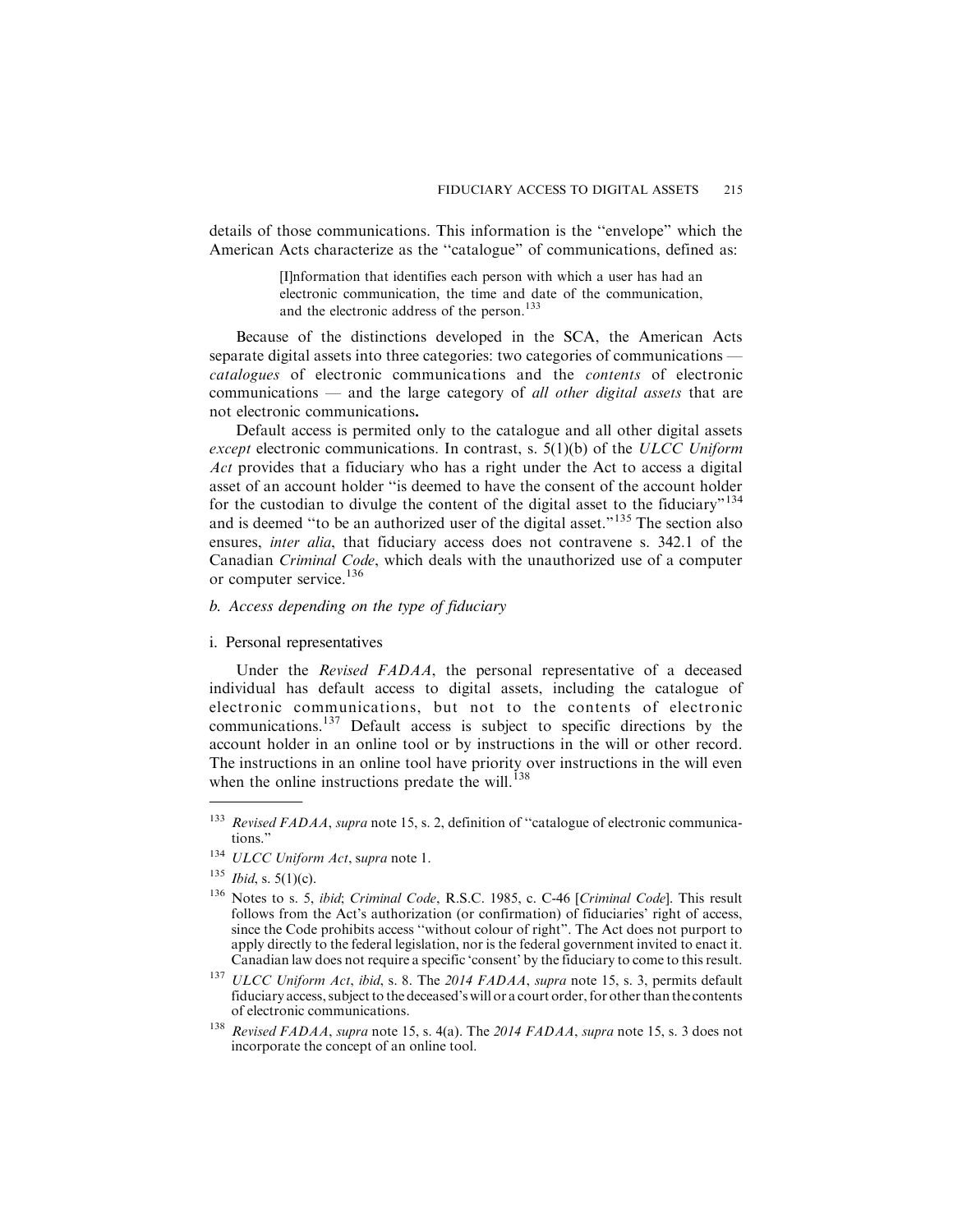## 216 CANADIAN JOURNAL OF LAW AND TECHNOLOGY [15 C.J.L.T.]

Access for a personal representative to the contents of electronic communications is available only if the deceased account holder consented in her will, an online tool, or by court order.<sup>139</sup> There was some debate by the American drafters whether consent given under a state statute could constitute consent for the purpose of a federal statute. The best view was that it would.

An online tool is defined as an electronic service provided by the custodian that allows the user ''in an agreement distinct from the terms-of-service agreement . . . to provide directions for disclosure or nondisclosure of digital assets to a third person."<sup>140</sup> The third person is a "designated recipient" who is defined as a person ''chosen by an online tool to administer digital assets of the user."<sup>141</sup>A user can also allow or prohibit fiduciary access in a will or other record, but the online tool will have precedence, as long as the online tool allows the user to modify or delete a direction at all times.<sup>142</sup>

The concept of an online tool provides a solution to the problem of a deceased who dies intestate and for whom no administrator is appointed by a court. Not every province has a mechanism to deal efficiently with small estates.<sup>143</sup> The designated recipient is empowered to deal with the digital assets of the intestate, which in the case of many younger persons may be their major or only asset. The Canadian Act does not provide for an online tool and thus explicitly ensures access only for fiduciaries appointed under instruments or by court order.<sup>144</sup> It has been suggested by one of the Canadian drafters that they were reluctant to insert a mechanism like the online tool because it might undermine the real intentions of the individual. Consider that under the American scheme an online tool (drawn in the exuberance of youth) would prevail over a later will ostensively drawn in maturity. One way to resolve this matter in Canada would be for any online tool legislation introduced to give priority to later-drawn instruments. Even in the absence of legislation, it is possible that online tools will be recognized in Canada, if Canadian account holders simply purport to designate a recipient as allowed by the (US-based) custodian.<sup>145</sup> Some commentators have suggested (due to some uncertainty over the status of ''click through" agreements) that online tools would not be

<sup>&</sup>lt;sup>139</sup> Revised FADAA, supra note 15, s. 8. The 2014 FADAA, supra note 15, s. 3(1) permits access only if the custodian is permitted to disclose the content under the Electronic Communications Privacy Act (18 USC § 2702(b)).

<sup>&</sup>lt;sup>140</sup> Revised FADAA, ibid, s. 2, definition of "online tool" and s 4. The 2014 FADAA, ibid, does not contain the concept of online tool.

<sup>&</sup>lt;sup>141</sup> Revised FADAA, ibid, s. 2, definition of "designated person."

 $142$  *Ibid*, s. 4(a).

<sup>&</sup>lt;sup>143</sup> See generally Law Commission of Ontario, Simplified Procedures for Small Estates, Final Report (Law Commission of Ontario, August, 2015), online: <http://www.lcocdo.org>.

<sup>&</sup>lt;sup>144</sup> ULCC Uniform Act, supra note 1, s. 3(1).

<sup>145</sup> See Perez v. Galambos, 2009 SCC 48, 2009 CarswellBC 2787, 2009 CarswellBC 2788 (S.C.C.), which emphasizes that the putative fiduciary must explicitly, or impliedly,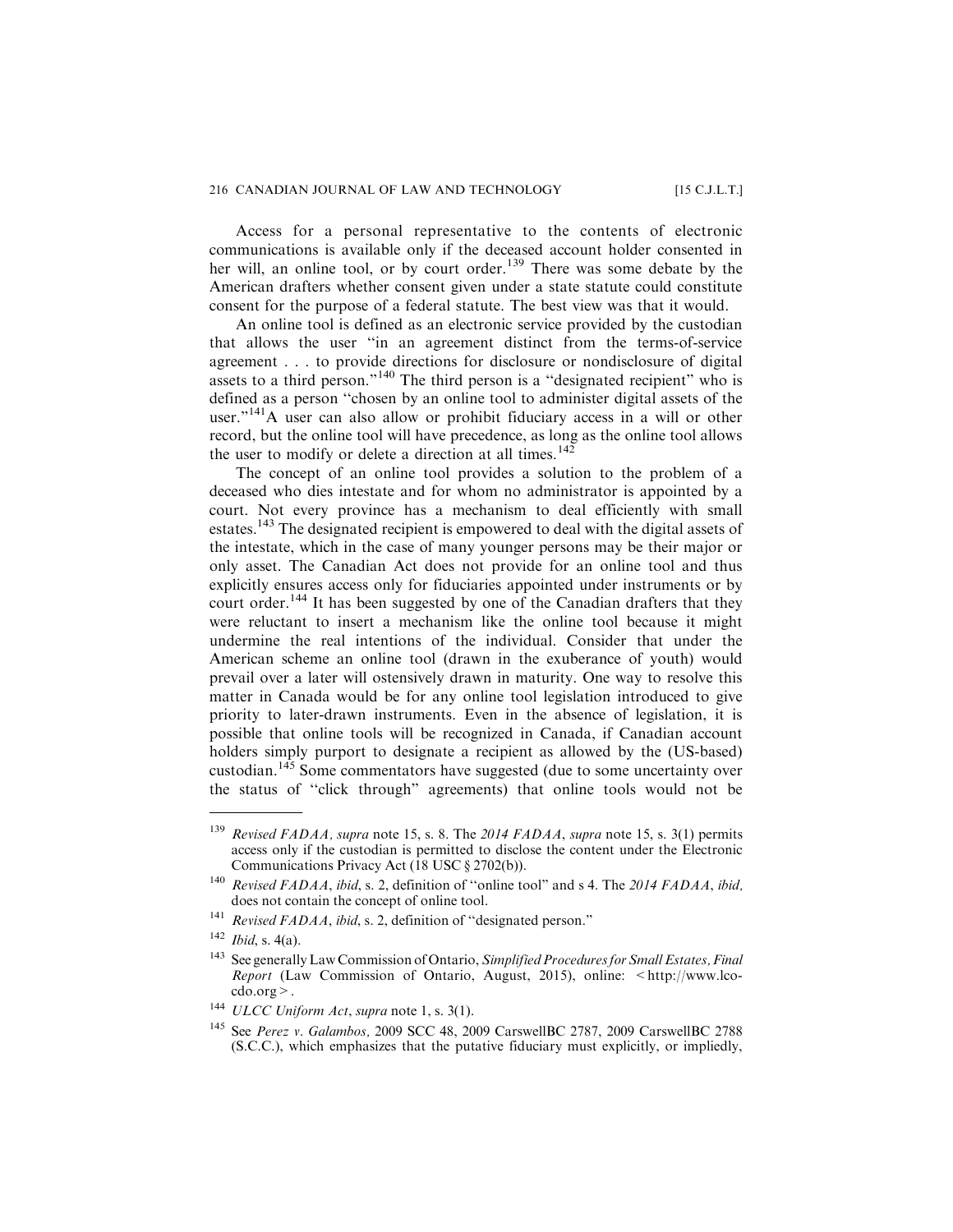recognized by the courts if they were the product of a ''click through" agreement.<sup>146</sup>

The notes to s. 2 of the *Revised FADAA* state that "[a] designated recipient may perform many of the same tasks as a fiduciary, but is not held to the same standard of conduct."<sup>147</sup> No authority is given for that statement, although there is a reference in the definition of online tool to ''directions" for disclosure or nondisclosure that may indicate a limited discretion on the part of the designated recipient.<sup>148</sup>

# ii. Attorneys

The attorney holding a power of attorney has, under the ULCC Uniform Act, default access.<sup>149</sup> Under the *Revised FADAA*, an attorney holding a power of attorney, who has specific authority over digital assets or general authority to act on behalf of a principal, has default access to the digital assets of the donor, other than the contents of electronic communications.<sup>150</sup> Access under the American Acts may be restricted by court order, directions by the principal, or by provisions in the power of attorney.<sup>151</sup> The Canadian Act refers to a court order or provisions in the power of attorney, but not to directions by the principal, although these would prevail under the general law if the principal is competent.<sup>152</sup>

The American Revised FADAA permits an attorney access to digital assets that are contents of electronic communications only if the power of attorney expressly permits access.<sup>153</sup> It is likely that a significant percentage of existing powers of attorney do not contain a specific reference to electronic communications.<sup>154</sup>

<sup>149</sup> ULCC Uniform Act, supra note 1, ss. 3.

<sup>152</sup> ULCC Uniform Act, supra note 1, s. 3(2).

assume fiduciary obligations. It is interesting to speculate the legal effect on a designation of a designated recipient by a Canadian.

<sup>&</sup>lt;sup>146</sup> See note 60 above and accompanying text in this article.

<sup>&</sup>lt;sup>147</sup> Revised FADAA, supra note 15.

 $148$  *Ibid, s.* 2(16).

<sup>&</sup>lt;sup>150</sup> Revised FADAA, supra note 15, s. 10. The 2014 FADAA, supra note 15, s. 5 also provides default access.

<sup>&</sup>lt;sup>151</sup> ULCC Uniform Act, supra note 1, s. 3(2). Revised FADAA, supra note 15, s. 10. The 2014 FADAA, supra note 15, s. 5(b) provides for restrictions imposed by a court or the power of attorney.

<sup>&</sup>lt;sup>153</sup> Revised FADAA, supra note 15, s. 9. The 2014 FADAA, supra note 15, s. 5(a) contains a similar rule.

<sup>&</sup>lt;sup>154</sup> See section 111, 7 of the paper regarding coming into force provisions.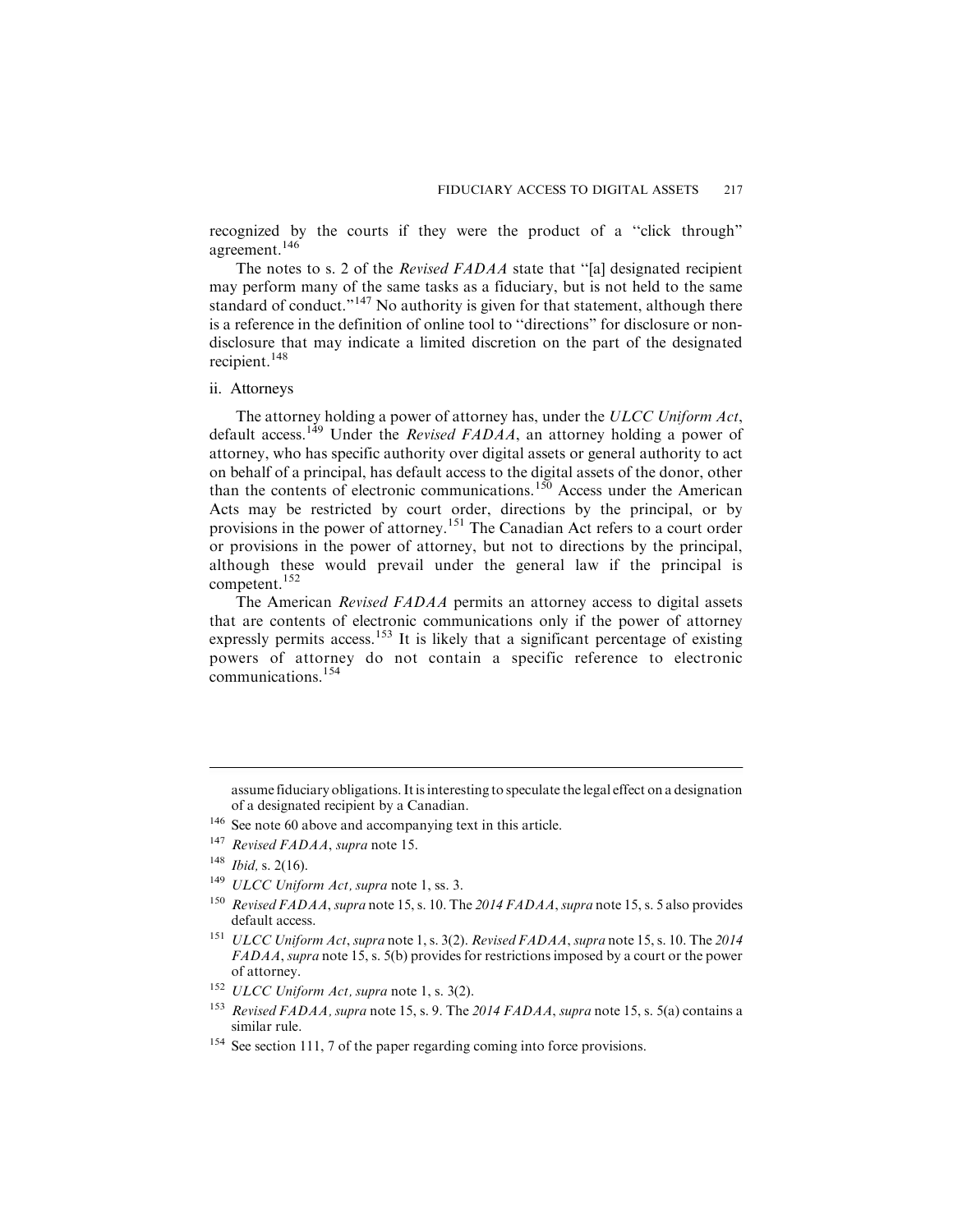#### iii. Trustees

Unlike the ULCC Uniform Act, which gives default access to all trustees, the Revised FADAA distinguishes between trustees who are original account holders and those who are not. <sup>155</sup> The American Acts reasonably give trustees who are original account holders default access to all digital assets including the contents of electronic communications unless otherwise ordered by a court or provided in the trust.<sup>156</sup>

The Revised FADAA gives default access to trustees who are not original account holders, but only to the catalogue of communications and to digital assets, and not to the contents of electronic communications.<sup>157</sup> Access by a trustee who is not an original account holder to electronic communications requires that the trust include ''consent to disclosure of the content of electronic communications to the trustee."<sup>158</sup>

The Revised FADAA also provides procedures to ensure that if the trustee is not an original account holder, the trust exists: in the words of the Act ''a certification by the trustee, under penalty of perjury, that the trust exists and the trustee is currently acting trustee of the trust . . .".<sup>159</sup> If the trustee is not an original user, trustee access to digital assets is also subject to the directions of the user/account holder.<sup>160</sup>

#### iv. Guardians

Where a fiduciary is a guardian/conservator, the Revised FADAA recognizes ''that the protected person may still retain some right to privacy in their personal communications."<sup>161</sup> Therefore it does not extend access by a guardian to any digital assets of a represented individual based on the conservatorship order alone. The conservator's access to digital assets must be specifically authorized by the [guardianship] court and the court's holding will presumably be informed by existing state law concerning guardianship. $162$ 

While the *Revised FADAA* does not provide for guardian access to digital assets without a court order,  $163$  it does permit guardians with "general authority" to manage the assets of a protected person to request the custodian ''to suspend or terminate an account. . .for good cause."<sup>164</sup>

<sup>&</sup>lt;sup>155</sup> ULCC Uniform Act, supra note 1, s. 1 definition of "fiduciary".

<sup>&</sup>lt;sup>156</sup> Revised FADAA, supra note 15, s. 11. The 2014 FADAA, supra note 15, s. 6(2) provides a similar rule.

<sup>157</sup> Revised FADAA, ibid, s. 13.

<sup>158</sup> Ibid, s. 12(2).

 $159$  *Ibid*, ss. 12(3), 13(3).

 $160$  *Ibid*, ss. 12, 13.

<sup>&</sup>lt;sup>161</sup> Notes to s. 14, Revised FADAA, ibid.

 $162$  *Ibid.* s. 14(a).

 $163$  *Ibid*, s. 14(b).

 $164$  *Ibid*, s. 14(c). See section III.6.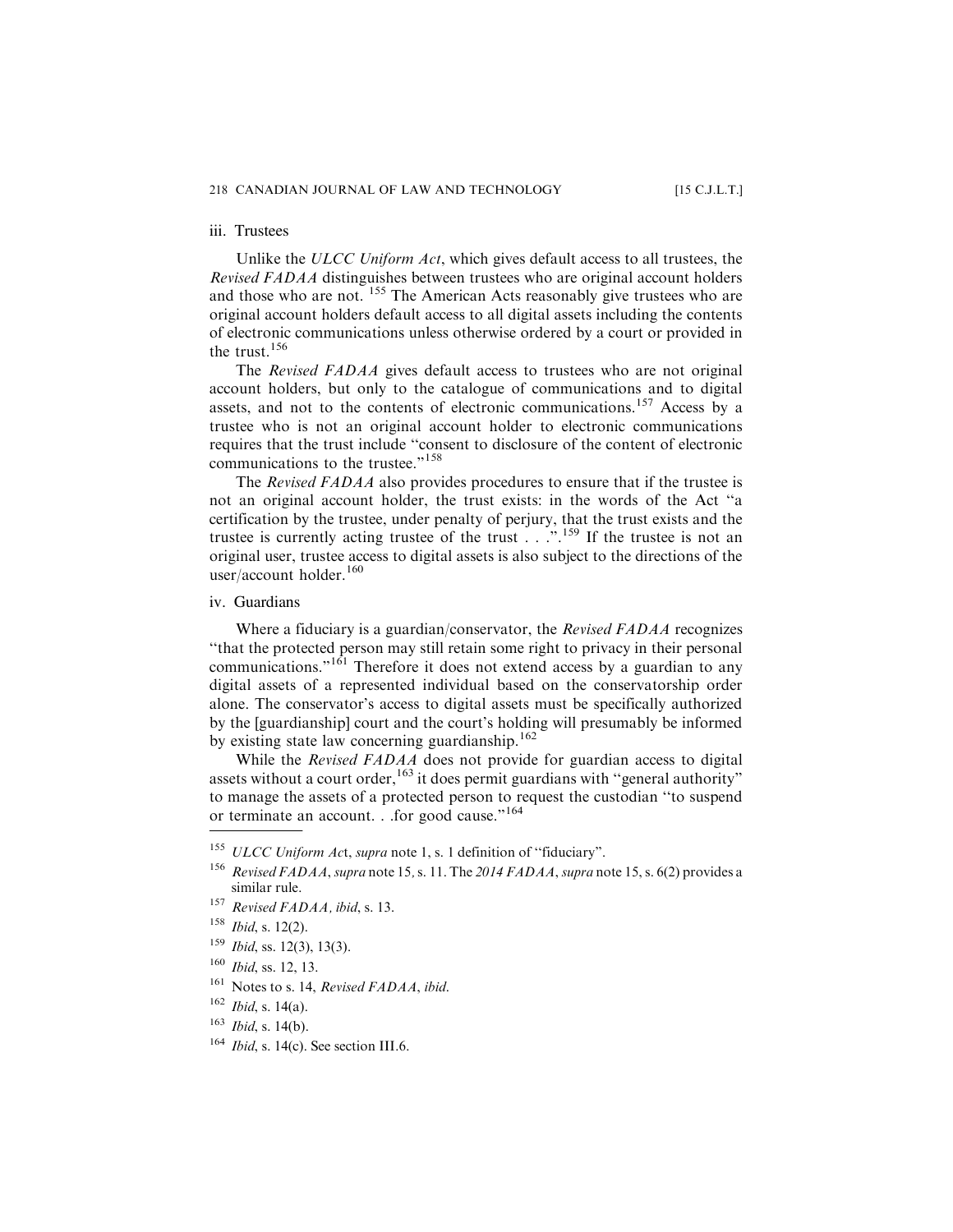The Canadian approach of default access seems to allow more access by a fiduciary to the digital assets of a represented person than the American approach, but practically the actions and access of the guardian will be circumscribed by mostly modern legislation adopted by the various provinces that explicitly attempts to preserve, whenever possible, the represented person's privacy and autonomy. In other words, even if the ULCC Uniform Act permits default access, the guardian's ability to access the represented person's digital (and other assets) may be constrained by the requirements of provincial guardianship legislation.<sup>165</sup> For example, in Alberta the *Adult Guardianship and* Trusteeship  $Act^{166}$  limits the powers of the guardian where the represented person is able to make some decisions,  $167$  although it does not specifically refer to digital assets.

# *c. Summary comparison*

The Canadian position is one of default access for fiduciaries. The American position is substantially different so that access under the Revised FADAA is more limited and less media neutral. The main differences between the Canadian and the American uniform Acts are that the American Acts:

- . distinguish between the contents of electronic communications, catalogues of those communications, and other digital assets, i.e., those that do not constitute communications within the meaning of the SCA;
- make access dependent on the type of fiduciary;
- . recognize service agreements as being the ultimate arbiter of fiduciary access, if the account holder has not provided specific directions (not clear in the  $2014$  FADAA); and
- . recognize the right of an account holder to appoint a person (''designated recipient")<sup>168</sup> in an online tool to manage digital assets (not in 2014 FADAA) (other than a fiduciary).

<sup>&</sup>lt;sup>165</sup> ULCC Uniform Act, supra note 1, s. 1 definition of "fiduciary." See generally Adult Guardianship and Co-Decision Making Act, S.S. 2000, c. A-5.3, s. 3; S. Burningham, ''Developments in Canadian Adult Guardianship and Co-Decision-Making Law" (2009) 18:1 Dal JLS 119; Canadian Centre for Elder Studies and British Columbia Law Institute, ''A Comparative Analysis of Adult Guardianship Laws in BC, New Zealand and Ontario", CCELS report no. 4, BCLI report no. 46 (Vancouver: University of British Columbia, October 2006), online: <www.bcli.org/sites/default/files/Comparative\_Analysis\_of\_Adult\_Guardianship\_Laws.pdf>.

<sup>166</sup> SA, 2008, c. A-4.2.

 $167$  *Ibid*, s. 15(d).

<sup>&</sup>lt;sup>168</sup> See Revised FADAA, supra note 15, s. 2, definition of "designated recipient"; s. 4(a).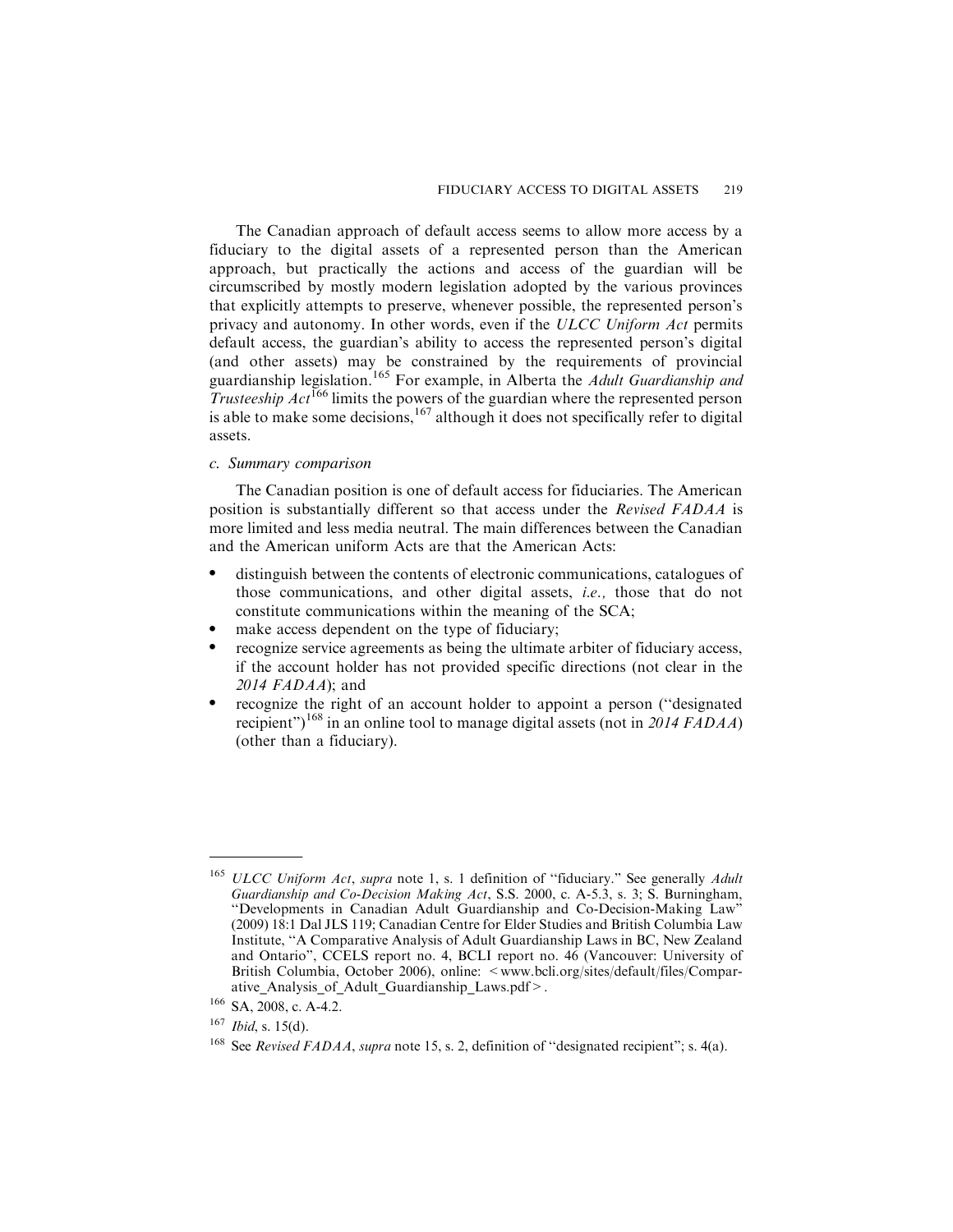# **III. Access**

## **1. Transferable and Descendible**

Under the ULCC Uniform Act, if the fiduciary has a right under the Act to access a digital asset of an account holder, the fiduciary may take any action regarding the digital asset that the account holder (assuming she were alive and of full capacity) could have taken.<sup>169</sup> This formulation does not create or imply additional property rights for the fiduciary or a deceased individual's heirs.<sup>170</sup> Thus in her progress report to the ULCC, Donna L. Molzan, Chair of the ULCC project, stated ''[t]he Working Committee concluded that a fiduciary should have no greater property right to the digital asset than the deceased or incapacitated person had."<sup>171</sup> In this regard, the Canadian Act follows the American lead, although in the early deliberations among the drafting group of the American Uniform Law Commission and others, there was some discussion that the fiduciary might be provided with ''ownership" rights as well as access to digital assets.<sup>172</sup> In a memo dated 11 November 2012, Suzanne Brown Walsh, chair, and Naomi Cahn, reporter, asked whether the fiduciary authority should include the ability to own, manage, and distribute digital property."<sup>173</sup> Subsequently, the notes to the March 2014 draft of the FADAA provided that:

> The Act does not permit the account holder's fiduciary to override the terms of the service agreement in order to make a digital asset or collection of digital assets ''descendible," although it does preserve the rights of "the fiduciary to make the same claims as the account holder . . .".174

# **2. The meaning of ''access"**

The notes to s. 5 of the ULCC Uniform Act refer to "accessing the asset," ''controlling the asset" and ''copying assets" (to the extent permitted by copyright law).<sup>175</sup> While these seem very broad powers, the fiduciary's ability to act will be circumscribed by her fiduciary powers under the law of the applicable jurisdiction.<sup>176</sup> Thus, for example, if a fiduciary takes control of a digital asset

 $169$  ULCC Uniform Act, supra note 1, s. 5(1)(a).

 $170$  *Ibid*, s. 5(b).

<sup>&</sup>lt;sup>171</sup> Molzan, *Progress Report*, supra note 16 at para. 21.

<sup>&</sup>lt;sup>172</sup> See letter from Allison S. Bohm, Advocacy & Policy Strategist at the American Civil Liberties Union, to Suzanne Brown Walsh & Naomi Cahn, Chair and Reporter at the Uniform Law Commission (3 July 2013) Uniform Law Commission, online:  $\leq$ www.uniformlaws.org>.

<sup>173</sup> Memo from Suzanne Brown Walsh to Naomi Cahn (11 November 2012), online: <www. uniform laws.org> [emphasis added].

 $174$  Notes to s. 7, 2014 FADAA, supra note 15.

 $175$  Notes to s. 5, ULCC Uniform Act, supra note 1.

 $176$  *Ibid*, s. 5(1)(a).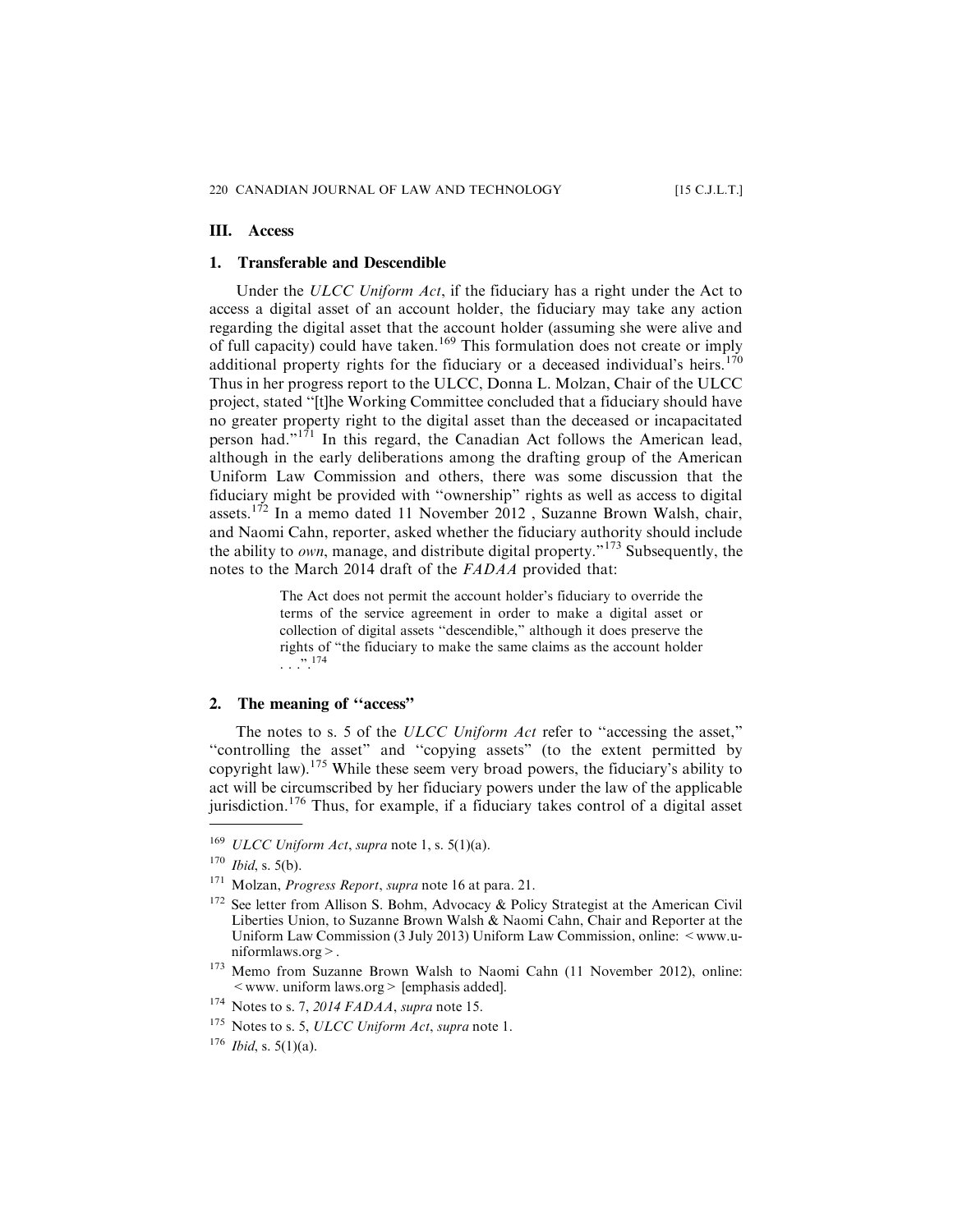such as a social media account, she will be subject to the same fiduciary duties as if she had taken control of a bank account or other tangible assets of a beneficiary. The control will be for the purposes of administration only and not for any other purposes. In some cases, the mandate of a personal representative or other fiduciary may extend to continuing an existing business, and the legal aspects of this relationship with the custodian may be impeded by limits on fiduciary access and the nature of digital assets.

The ULCC Uniform Act gives the fiduciary the option to apply to the court "for directions in relation to the fiduciary's right to access a digital asset  $\dots$ ",  $^{177}$ " but does not provide explicit options for fiduciary access such as the ones found in the Revised FADAA.<sup>178</sup> The Revised FADAA gives the custodian the choice of either providing full access to the user's account including, for example, the account holder's password, partial access sufficient to perform the tasks with which the fiduciary is charged, or a copy of the digital assets (possibly by way of a data dump, i.e. a bulk transfer of all the data held for the account holder).<sup>179</sup> The custodian may assess a ''reasonable administrative charge for the cost of disclosure."<sup>180</sup>

Other provisions in s. 6 of the American Act clarify that a custodian need not disclose a digital asset deleted by a user,  $181$  and that a custodian may seek guidance from the court if a request for segregation<sup>182</sup> of digital assets is unduly burdensome.<sup>183</sup>

# **3. The terms of service**

Under the ULCC Uniform Act, any provision in the terms of service that limits fiduciary access to digital assets is void $184$  except if the account holder assents to it in a separate document from the one that otherwise governs the account holder.<sup>185</sup> This is a significant difference to the *Revised FADAA*, under

(2)disclose all of the user's digital assets to the fiduciary or designated recipient; (3) disclose none of the user's digital assets, or

(4) disclose all of the user's digital assets to the court for review in chambers. <sup>183</sup> Ibid, s. 6(d).

 $177$  *Ibid*, s. 8.

<sup>&</sup>lt;sup>178</sup> Revised FADAA, supra note 15, s. 6. There is no comparable provision in 2014 FADAA, supra note 15.

<sup>&</sup>lt;sup>179</sup> Revised FADAA, ibid, s. 6(a).

 $180$  *Ibid*, s. 6(b). The cost will be likely be determined by the regulations to any Canadian Act modelled on the ULCC Uniform Act.

 $181$  *Ibid*, s. 6(c).

<sup>&</sup>lt;sup>182</sup> "Segregation" is described in *ibid*, s.  $6(d)$ :

<sup>(</sup>d) If a user directs or a fiduciary requests a custodian to disclose some, but not all, of the user's digital assets, the custodian need not disclose the assets if segregation of the assets would impose an undue burden on the custodian. If the custodian considers the direction or request to impose an undue burden, either the custodian or the fiduciary may petition the court for an lorder to (1)disclose a date delimited subset of the user's digital assets;

 $184 \; ULCC \; Uniform \; Act, \; supra \; note \; 1, \; s. \; 5(2)(a).$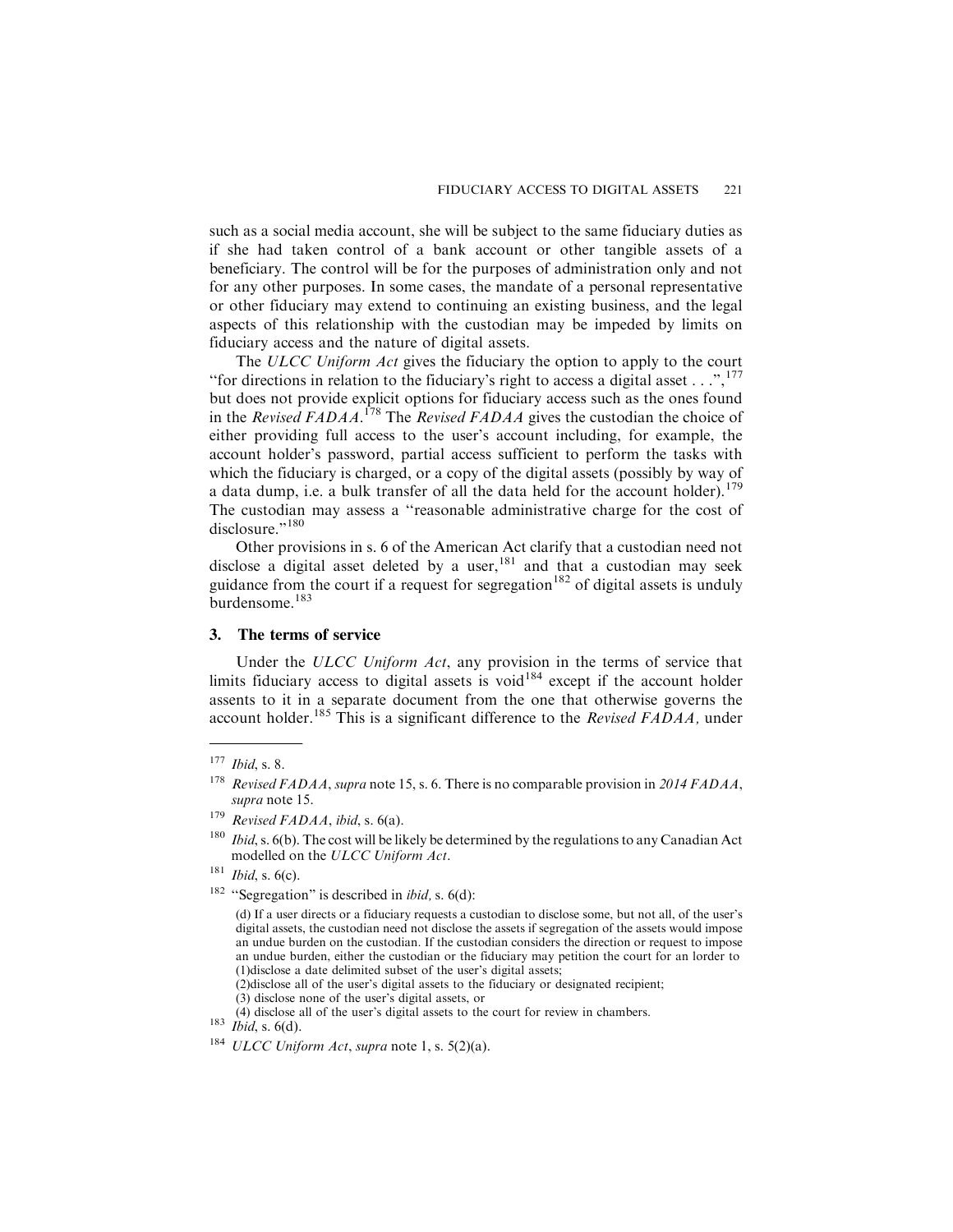which the terms of service govern, unless the account holder has provided directions otherwise in the online tool, or in the will, trust, power of attorney or other record.<sup>186</sup> The FADAA provision is likely to reduce fiduciary access to digital assets, since the custodians will generally have a default rule of no access, and individuals often do not change default settings.

#### **4. Tangible personal property that holds digital assets**

Both the American and Canadian Acts establish that if a fiduciary has authority over tangible personal property, she also has the right to access any digital asset stored on it.<sup>187</sup> The SCA is not an obstacle for the American model Acts because the data in the device is not communicated, which is a condition for the application of the SCA. This is true even for e-mail in the device since the fiduciary does not depend on the custodian to provide access. As custodian of the physical medium where the digital assets are stored, the fiduciary is also the custodian of the digital assets.

The Canadian provision deems the fiduciary to be an ''authorized user of the property" and hence clarifies that s. 342.1 of Canada's Criminal Code does not apply.<sup>188</sup> Section 342.1 deals with unauthorized use of a computer and provides that anyone who ''fraudulently and without colour of right" obtains computer services is guilty of an offence. Thus even if general fiduciary duties do not give "colour of right," the ULCC Uniform Act does.

#### **5. Fiduciary duties**

One substantial change from the 2014 FADAA to the Revised FADAA was the insertion of a quite comprehensive description of the fiduciary duties of fiduciaries who have access to digital assets.<sup>189</sup> In the former enactment, there was mention only of the applicability of "other law."<sup>190</sup> The result, according to the notes to s. 15 of the Revised FADAA, was ''confusing" and ''led to enactment difficulty."<sup>191</sup>

The ULCC Uniform Act simply provides that the duties imposed by law on fiduciaries in relation to tangible property also apply in relation to digital

 $185$  *Ibid*, s. 5(2).

<sup>&</sup>lt;sup>186</sup> Revised FADAA, supra note 15, s. 5(c). The 2014 FADAA, supra note 15, s. 7(b) provides that a provision in the terms of the service agreement that limits fiduciary access is void unless the account holder ''agreed to the provision by an affirmative act separate from the account holder's assent to other provisions of the terms-of-service agreement."

<sup>&</sup>lt;sup>187</sup> Revised FADAA, supra note 15, s. 15(e); 2014 FADAA, supra note 15, s. 7(e); ULCC Uniform Act, supra note 1, s. 5(3).

<sup>&</sup>lt;sup>188</sup> Criminal Code, supra note 136, s. 342.1.

<sup>&</sup>lt;sup>189</sup> Revised FADAA, supra note 15, s. 15. Section 15 also partially applies to the "designated recipient" defined in Revised FADAA, supra note 15, s. 2(9). See 2014 FADAA, supra note 15.

 $190$  2014 FADAA, supra note 15, s. 7(a)(1).

<sup>&</sup>lt;sup>191</sup> Revised FADAA, supra note 15.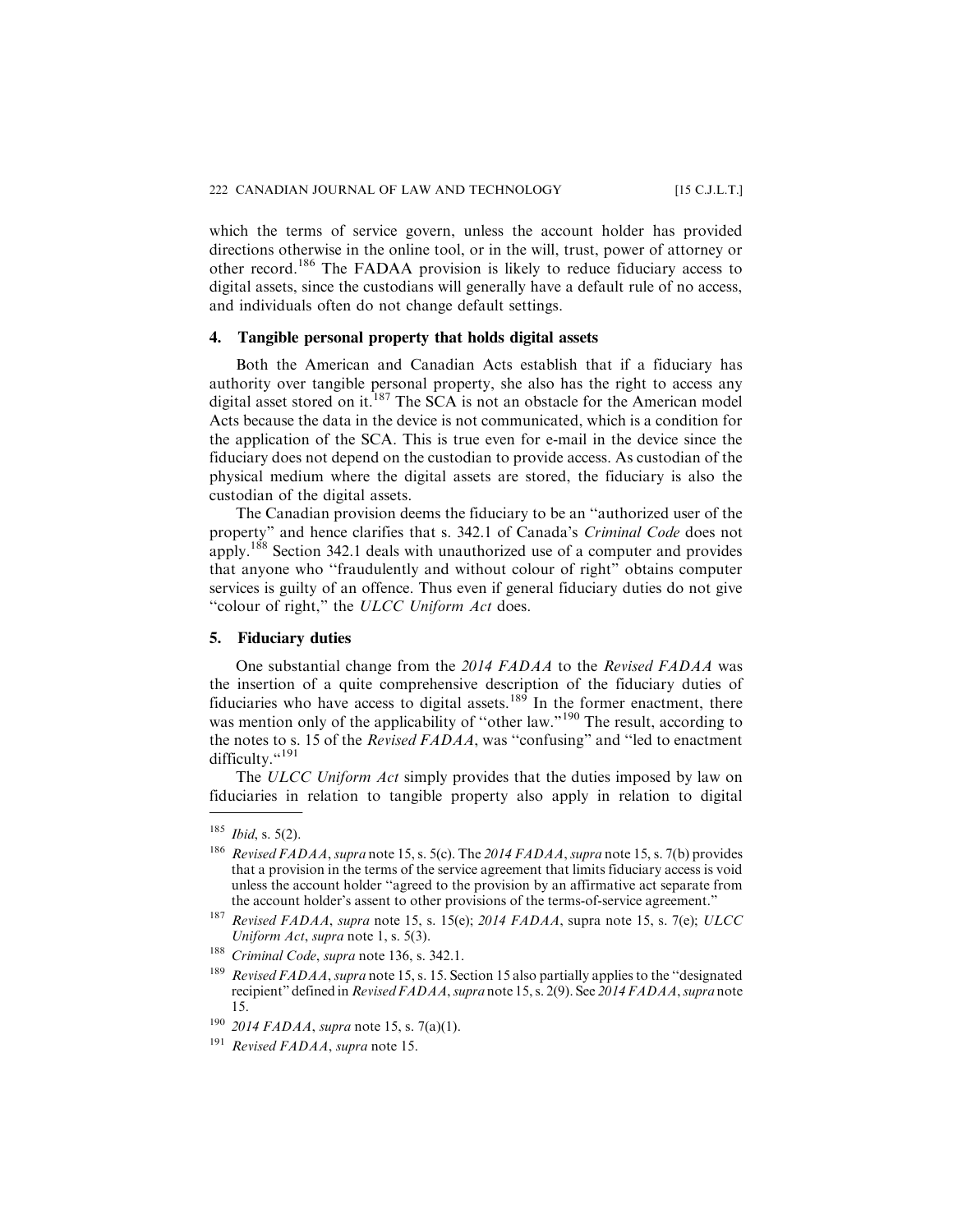assets.<sup>192</sup> An argument could be made that the Canadian model should follow the lead of the Revised FADAA. Provincial legislation in other areas of the law, such as that regarding powers of attorney or guardianship, has more recently tended to incorporate detailed descriptions of the fiduciary duties owed, in order to raise awareness, to educate the putative fiduciaries, and by their explicitness, to reinforce appropriate behavior.<sup>193</sup>

# **6. The right to destroy digital assets**

Neither the Canadian nor American Acts explicitly recognize the right of the account holder, custodian or the fiduciary to destroy digital assets, though the Revised FADAA does provide that a guardian with general authority to manage the assets of a protected person ''may request the custodian to suspend or terminate an account of the protected person for  $\dots$  good cause.<sup>194</sup>

Generally, the right to destroy — if there is such a comprehensive right under the common law — would be that of the account holder.<sup>195</sup> Once the account holder is incapacitated or executes a power of attorney or dies, then the duties of the fiduciary may take precedence. As was discussed previously in this paper,  $196$  a personal representative, for example, has duties not only to the deceased, but also to creditors (including tax authorities) and beneficiaries. In some limited cases, the courts have prevented testators from destroying property, especially real property, on their death.<sup>197</sup>

The custodian is in a unique position. A refusal to permit access or the termination of an account effectively ''destroys" the property. On the other hand, where legislation permits default access, the legislation, by providing default access, could be interfering with an account holder's right, if it exists, to destroy her property (or the "right to be forgotten").<sup>198</sup> These debates apply to all types of property, although the tripartite nature of digital property makes the allocation of responsibility complex.

 $192 \text{ ULCC Uniform}$  Act, supra note 1, s. 4.

<sup>&</sup>lt;sup>193</sup> See e.g. Law Reform Commission of Nova Scotia, *Powers of Attorney Act: Final Report* 2015 (Halifax: LRCNS, August 2015) at s. 8.1.

Revised FADAA, supra note 15, s. 14(c).

<sup>&</sup>lt;sup>195</sup> See generally Lior Jacob Strahilevitz, "The Right to Destroy" (2005) 114 Yale LJ 781 [Strahilevitz].

<sup>&</sup>lt;sup>196</sup> See Section I.1(a) "Personal representatives in Alberta and British Columbia" in this article.

<sup>&</sup>lt;sup>197</sup> See Strahilevitz, supra note 195, at 796 and the leading case of Eyermore v. Merchantile Trust Co., 524 SW (2d) 210 (Mo. Ct. App. 1975).

<sup>&</sup>lt;sup>198</sup> Rebecca G. Cummings, "The Case Against Access to Decedents' E-mail: Password Protection as an Exercise of the Right to Destroy" (2014) 15 Minn JL Sci & Tech 897.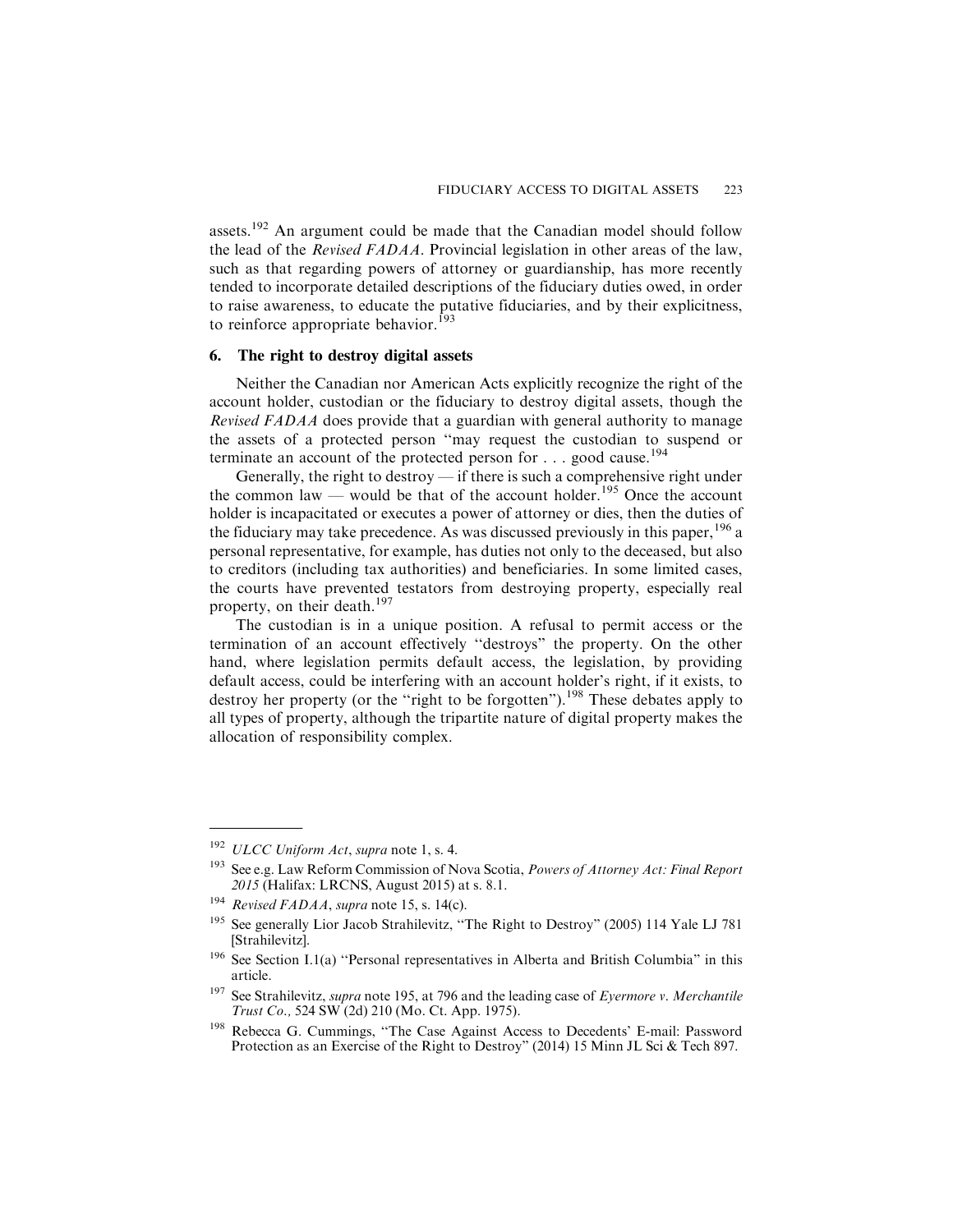# **7. Coming into force provisions**

The ULCC Uniform Act, if adopted, will apply to fiduciaries who are appointed or instruments that take effect, ''before, on or after the Act comes into Force."<sup>199</sup> The Working Committee of the ULCC took the view that since the Act would be essentially declaratory of the existing law and existing powers of fiduciary access, and therefore did not create a new set of rights but facilitated the performance of existing duties, it should apply to ensure that fiduciaries have the power to access digital assets in all cases.

The Working Committee stated that the Act will provide immunity from civil or criminal consequences of ''good faith" disclosure to fiduciaries. It will not penalize fiduciaries or custodians who did not obtain or provide access before the Act was passed.<sup>200</sup> It is noteworthy, however, that while the Act will not impose penalties for non-disclosure or too much disclosure, it is still possible that the general law might do so where, in particular, beneficiaries lose out.

The 2014 FADAA follows "the same reasoning and applies the [the Act] in the same manner."<sup>201</sup>

# **8. Private International Law**

Many providers of internet services and goods familiar to Canadians, such as Facebook, Google, and Dropbox, primarily operate from the United States, although they may have Canadian subsidiaries.<sup>202</sup> Therefore even where an individual dies or becomes incapable in Canada, she may have some digital assets governed by a service agreement concluded with, for example, a custodian incorporated in Maryland, with its servers situated in Nevada and its management, offices, and employees located in California. As a result, fiduciary access to digital assets may be subject to either the courts or laws or both of an American state and possibly to those of the American federal government.<sup>203</sup>

It is not without reason that private international law has been called an area of law of some complexity and difficulty.<sup>204</sup> The ULCC Uniform Act simply provides that ''[d]espite any other applicable law or a choice of law provision in a service agreement, a provision in a service agreement is unenforceable . . . to the extent that the provision limits, contrary to this Act, a fiduciary's access to a

<sup>&</sup>lt;sup>199</sup> Notes to s. 2 of the ULCC Uniform Act, supra note 1.

 $200$  Infra, at para. 28.

 $^{201}$  Molzan, *Progress Report, supra* note 16 at para. 30. See 2014 FADAA, supra note 15, s. 14.

<sup>&</sup>lt;sup>202</sup> See Equustek Solutions Inc. v. Jack, 2015 BCCA 265, 2015 CarswellBC 1590 (B.C. C.A.), affd 2017 SCC 34, 2017 CarswellBC 1727, 2017 CarswellBC 1728, (sub nom. Google Inc. v. Equustek Solutions Inc.) (S.C.C.).

 $203$  See generally Stephen G.A. Pitel & Nicholas S. Rafferty, Conflicts of Law, 2d ed. (Toronto: Irwin Law, 2016) [Pitel].

<sup>204</sup> Pitel, ibid.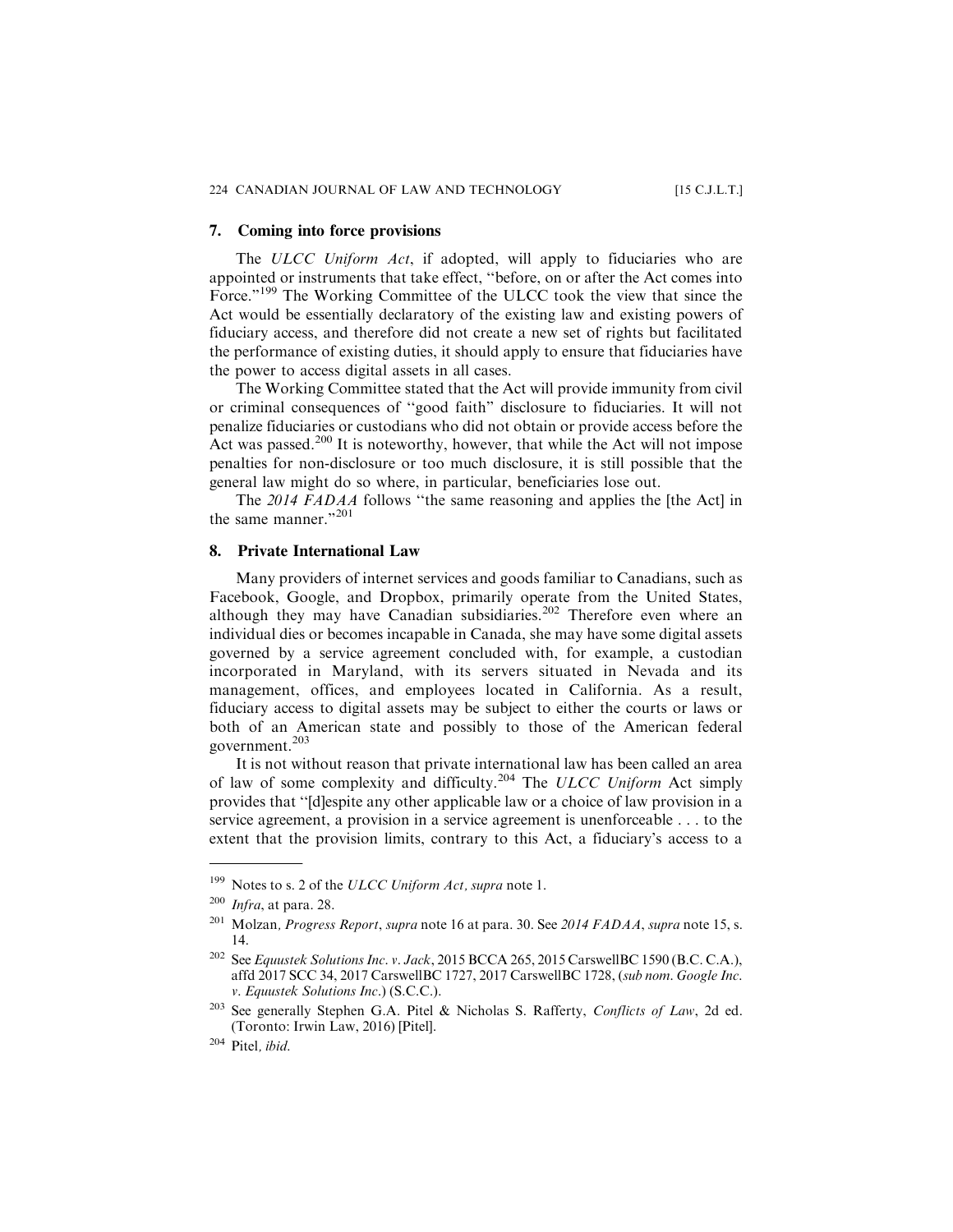digital asset."<sup>205</sup> The challenges arising from the assumption of jurisdiction by Canadian courts (including the effect of forum selection clauses), the selection of the applicable law, and the enforcement of orders of Canadian courts in foreign jurisdictions are yet to be fully addressed by the courts with respect to digital asset management. Their resolution will ultimately impact the application and ultimate utility of the new model legislation. An effort to create cross-border uniformity by the Canadian draftsperson was reduced by the attention paid to the SCA by the American draftspersons and the 2015 revisions to FADAA, which the Canadian Working Group did not find desirable.

# **CONCLUSION**

The prefatory notes to the ULCC Uniform Act state that the Act was necessary because

> [a]t present, the law does not deal adequately with how fiduciaries may gain access to these digital assets. Neither the right of fiduciaries to deal with digital assets, nor the duty of custodians of digital assets to provide fiduciaries with access to digital assets, is clear to everyone in the digital world.<sup>206</sup>

Only one province in Canada, Alberta, has specifically addressed the issue of fiduciary access to digital assets. Even so, its legislation extends only to personal representatives of a deceased.

Without the legislation proposed by the ULCC, there are several possible impediments to fiduciary access, although none of them, except the terms of the agreement between the account holder and custodian, present insuperable obstacles. Impediments could include limits on the ambit of fiduciary duties and powers arising from legislation, the effect of current privacy laws, and the terms of agreements mentioned above.

Under the common law, the fiduciary ''steps into the shoes" of the individual to whom she owes a duty, at least for the purposes of carrying out her fiduciary duties. Some existing governing legislation seems to narrow the scope of the fiduciary's duties by referring specifically to the fiduciary's duty to administer ''property" or something similar such as ''estate". The legislation might engender a rather fruitless discussion of first, what property is, and secondly, whether all or some types of digital assets, such as ''information" are property. In any case, the present probate and estate administration legislation, may be viewed as embedded in, but not limiting, the broader common law.

The ULCC drafters have asserted that Canadian privacy laws do not impede fiduciary access to digital assets. A survey of the relevant legislation and common law supports this position, although there may be some limits on access, where the privacy of third parties is involved.

 $^{205}$  ULCC Uniform Act, supra note 1, s. 6.

<sup>&</sup>lt;sup>206</sup> Prefatory notes to the ULCC Uniform Act, ibid.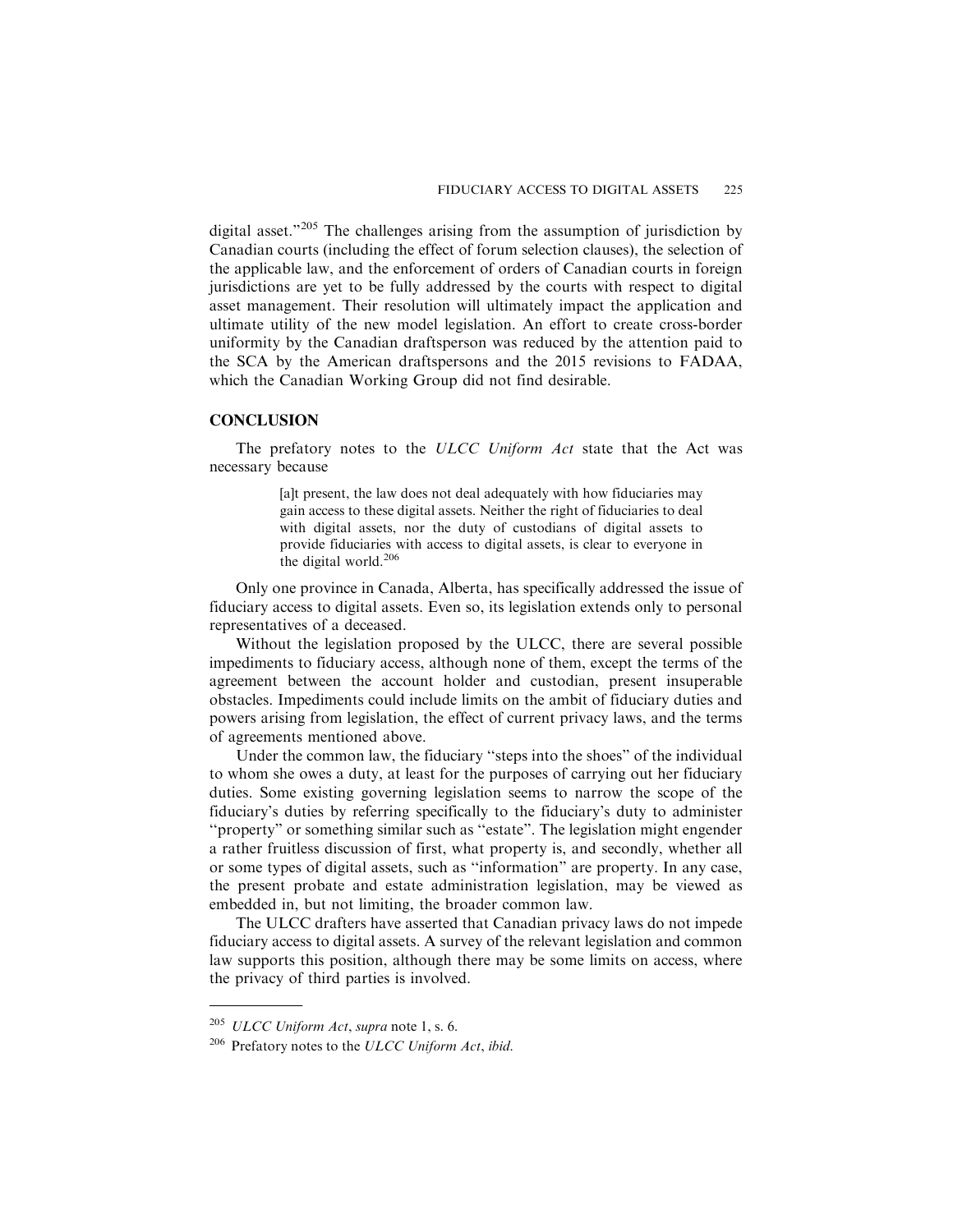Standard form service agreements between the account holder and the custodian have the most potential to limit fiduciary access. The agreements, drafted by the service providers, tend in one way or the other to limit fiduciary access. Thus, the ULCC Uniform Act provides that terms in service agreements which limit a fiduciary's access to digital assets are void unless an account holder assents by an affirmative act, separate from her assent to other provisions of the service agreement.

Both the ULCC and the American Uniform Law Commission have attempted to provide clarity and certainty to the issue of fiduciary access by proposing draft legislation. Through their efforts, the drafters have had to decide between default access to digital assets for fiduciaries and other schemes which require the explicit consent of the account holder for access.

The ULCC Uniform Act favours default fiduciary access to digital assets and, hence, media neutrality. In other words, the assumption underlying the ULCC Uniform Act is that digital assets should be treated the same way as other assets like tangible personal property. The brevity and simplicity of the proposed Canadian legislation contrasts with the two American Acts, the 2014 FADAA and its successor, the Revised FADAA, which make fiduciary access dependent on both the type of fiduciary and the characteristics of the asset.

This difference between the Canadian and American legislation arises from the perceived legal requirement for American custodians to comply with their federal Storage Communications Act, which prohibits service providers from disclosing the contents of electronic communications without the lawful consent of the account holder. Therefore, fiduciary access to the contents of electronic communications, as described in the SCA, is generally denied unless consent is provided by the account holder in an appropriate instrument such as a will, or power of attorney. Default access (except for guardians and some trustees) is provided for a large group of other digital assets other than the contents of electronic communications. The American Acts also provide for a ''catalogue of electronic communications" which records the name of each person with whom an account holder communicated, the time and date of the communication and the electronic address.<sup>207</sup> The catalogue is subject to the same disclosure rules as all other digital assets (default access), except the contents of electronic communications.

There are two other significant differences between the ULCC Uniform Act and the Revised FADAA. The first is that the Revised FADAA employs a device called an online tool that permits the account holder to designate a nominee to administer her digital assets and to direct disclosure or non-disclosure of them. The directions in an online tool have priority over consent extended in other legal instruments. The Canadian Act does not include an online tool. This may eliminate the ability of some account holders, especially if they die intestate, to designate a person to deal with their account.

<sup>&</sup>lt;sup>207</sup> Revised FADAA, supra note 10, s. 2(4).